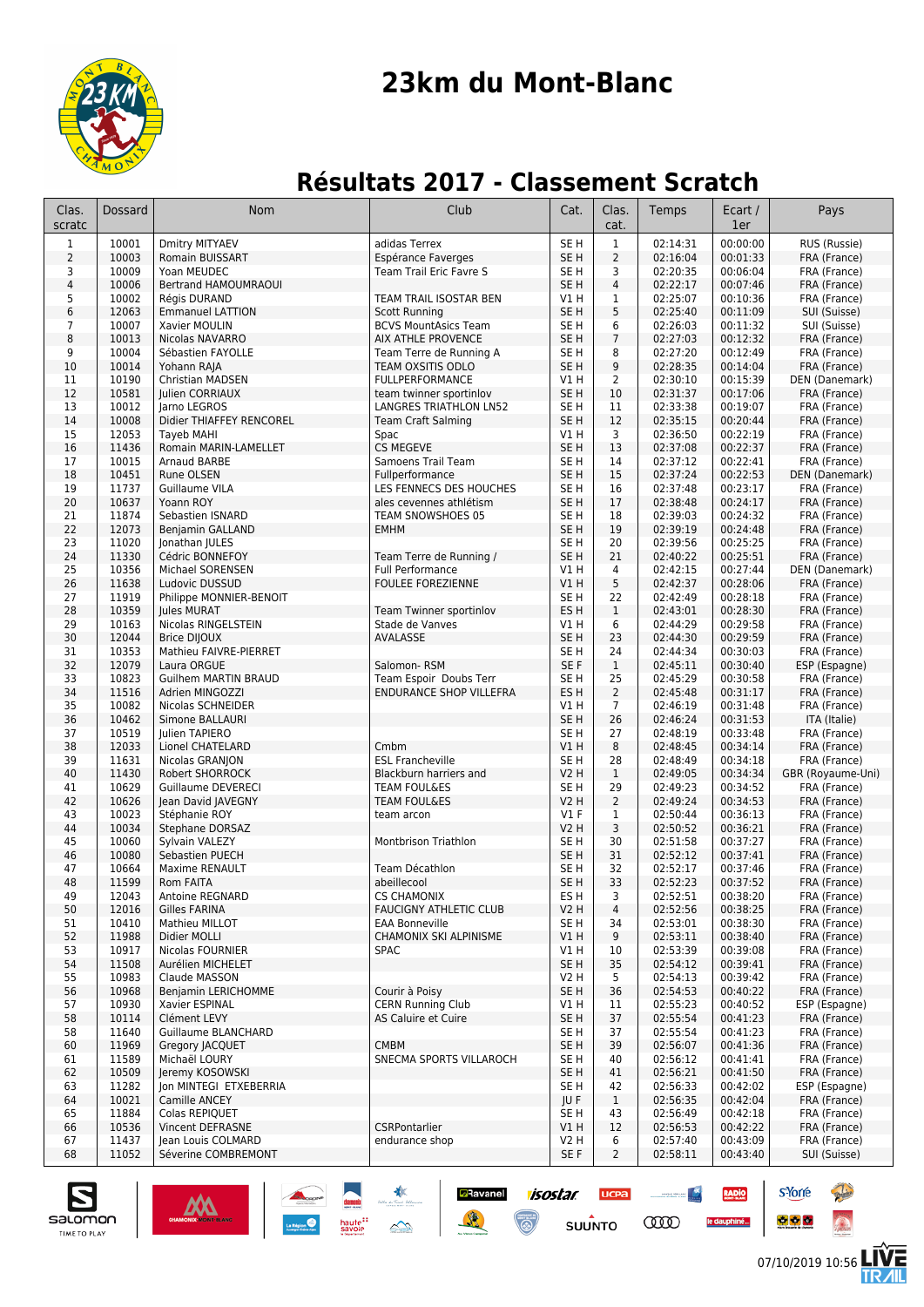

| Clas.<br>scratc | Dossard        | Nom                                             | Club                                | Cat.                               | Clas.<br>cat.        | Temps                | Ecart /<br>1er       | Pays                         |
|-----------------|----------------|-------------------------------------------------|-------------------------------------|------------------------------------|----------------------|----------------------|----------------------|------------------------------|
| 69              | 12003          | Pierre ROYER                                    | St Yorre running                    | V1 H                               | 13                   | 02:58:30             | 00:43:59             | FRA (France)                 |
| 70              | 11903          | Noamen KSOUDA                                   | <b>ASCSB</b>                        | VIH                                | 14                   | 02:58:37             | 00:44:06             | FRA (France)                 |
| 71              | 12021          | <b>Eddy GUICHARD</b>                            |                                     | SE <sub>H</sub>                    | 44                   | 02:59:31             | 00:45:00             | FRA (France)                 |
| 72              | 10214          | <b>Antonin RESSES</b>                           |                                     | SE <sub>H</sub>                    | 45                   | 03:00:01             | 00:45:30             | FRA (France)                 |
| 73              | 12013          | Vincent HUVELLE                                 | Faucigny Athlétic Club              | V1 H                               | 15                   | 03:00:19             | 00:45:48             | FRA (France)                 |
| 74              | 10019          | Stéphanie MANIVOZ                               | <b>Team CimAlp</b>                  | SE <sub>F</sub>                    | 3                    | 03:00:24             | 00:45:53             | FRA (France)                 |
| 75<br>76        | 10498<br>10178 | <b>Stevens RIMBAULT</b><br><b>Bruno MEUNIER</b> | Pompiers berckois                   | SE <sub>H</sub><br>SE <sub>H</sub> | 46<br>47             | 03:00:25<br>03:00:38 | 00:45:54<br>00:46:07 | FRA (France)<br>FRA (France) |
| 77              | 10061          | Alain ALIEU                                     |                                     | V2 H                               | $\overline{7}$       | 03:01:03             | 00:46:32             | FRA (France)                 |
| 78              | 10739          | Eric RUOT                                       | PHAR LONGWY                         | VIH                                | 16                   | 03:01:05             | 00:46:34             | FRA (France)                 |
| 78              | 10817          | <b>Clement CHOPINET</b>                         | CA MONTREUIL 93                     | SE <sub>H</sub>                    | 48                   | 03:01:05             | 00:46:34             | FRA (France)                 |
| 80              | 11459          | James WINCH                                     | Ranelagh Harrier                    | SE <sub>H</sub>                    | 49                   | 03:01:38             | 00:47:07             | AUS (Australie)              |
| 81              | 10987          | Stéphane PREY                                   |                                     | SE H                               | 50                   | 03:01:48             | 00:47:17             | FRA (France)                 |
| 82              | 11876          | Corentin GANDER                                 | faucigny athletic club              | ES H                               | $\overline{4}$       | 03:01:53             | 00:47:22             | FRA (France)                 |
| 83              | 10611          | Romuald JACQUOT                                 | Ski club damprichard                | V1 H                               | 17                   | 03:01:56             | 00:47:25             | FRA (France)                 |
| 84              | 11622          | <b>Francis BARTH</b>                            | Team Maennelstein                   | SE <sub>H</sub>                    | 51                   | 03:02:36             | 00:48:05             | FRA (France)                 |
| 85              | 10454          | <b>Florie REGNART</b>                           | <b>ENDURANCE SHOP SAINT ET</b>      | SE <sub>F</sub>                    | 4                    | 03:02:50             | 00:48:19             | FRA (France)                 |
| 86              | 10641          | Cedric SEGURA                                   | TEAM BJ                             | SE <sub>H</sub>                    | 52                   | 03:02:52             | 00:48:21             | FRA (France)                 |
| 87              | 11401          | Guillermo MIRALLES SANTASFELICITAS              | Independiente                       | SE <sub>H</sub>                    | 53                   | 03:02:58             | 00:48:27             | ESP (Espagne)                |
| 88<br>89        | 10656<br>10018 | Aymeric CORBEC<br>Louise WANNER                 | Team Espoir Doubs Terr              | SE <sub>H</sub><br>ES <sub>F</sub> | 54<br>$\mathbf{1}$   | 03:03:09<br>03:03:14 | 00:48:38<br>00:48:43 | FRA (France)<br>FRA (France) |
| 90              | 11132          | <b>Gregory FRANCOMME</b>                        | <b>STAMINA RUNNING CLUB</b>         | VIH                                | 18                   | 03:04:10             | 00:49:39             | FRA (France)                 |
| 91              | 10032          | Cyril BACHIMONT                                 |                                     | SE <sub>H</sub>                    | 55                   | 03:04:20             | 00:49:49             | FRA (France)                 |
| 92              | 10022          | <b>Stephanie CAPPELLE</b>                       | Turbo / Training 7                  | SE F                               | 5                    | 03:05:11             | 00:50:40             | <b>BEL</b> (Belgique)        |
| 93              | 11958          | <b>Tania MCWILLIAMS</b>                         |                                     | SE F                               | 6                    | 03:05:20             | 00:50:49             | NZL (Nouvelle-               |
|                 |                |                                                 |                                     |                                    |                      |                      |                      | Zélande)                     |
| 94              | 10067          | Xavier MEZIERE                                  | <b>BROCELIANDE AVENTURE 35</b>      | VIH                                | 19                   | 03:05:54             | 00:51:23             | FRA (France)                 |
| 95              | 11406          | Rémi FAUGIER                                    | Croc comburant combusti             | SE <sub>H</sub>                    | 56                   | 03:05:59             | 00:51:28             | FRA (France)                 |
| 96              | 10529          | <b>Benoit VINCENT</b>                           | EAA La Roche sur Foron/             | SE <sub>H</sub>                    | 57                   | 03:06:02             | 00:51:31             | FRA (France)                 |
| 97              | 11588          | <b>Emmanuel COUPRIE</b>                         |                                     | SE <sub>H</sub>                    | 58                   | 03:06:28             | 00:51:57             | FRA (France)                 |
| 98              | 11965          | Alexander SASS                                  | <b>CMBM</b>                         | SE <sub>H</sub>                    | 59                   | 03:06:31             | 00:52:00             | GER (Allemagne)              |
| 99              | 10073          | Clément HUET                                    | intrépide d'angers                  | JU H                               | $\mathbf{1}$         | 03:06:50             | 00:52:19             | FRA (France)                 |
| 100             | 10070          | Grégoire GENDRE                                 | <b>FREE-BOURG RUNNERS</b>           | SE <sub>H</sub>                    | 60                   | 03:07:03             | 00:52:32             | SUI (Suisse)                 |
| 101             | 10999          | Frédéric BOLE                                   |                                     | V1 H                               | 20                   | 03:07:28             | 00:52:57             | FRA (France)                 |
| 102             | 11100<br>10017 | San Angelo DEMELAS                              |                                     | SE <sub>H</sub><br>SE F            | 61<br>$\overline{7}$ | 03:07:29             | 00:52:58<br>00:53:36 | FRA (France)                 |
| 103<br>104      | 10358          | lessica PARDIN<br>Sébastien DUBOL               | Team Hoka                           | SE <sub>H</sub>                    | 62                   | 03:08:07<br>03:08:26 | 00:53:55             | FRA (France)<br>FRA (France) |
| 105             | 10885          | Marcos MORENO MILLAN                            | Club Media Trail Mijas              | V1 H                               | 21                   | 03:08:50             | 00:54:19             | ESP (Espagne)                |
| 106             | 10946          | Jerome MONTEIL                                  |                                     | VIH                                | 22                   | 03:09:28             | 00:54:57             | FRA (France)                 |
| 107             | 11264          | Corinne ROY                                     | EAA                                 | <b>V2F</b>                         | 1                    | 03:09:32             | 00:55:01             | FRA (France)                 |
| 107             | 11653          | Fabrice JACQUIER                                |                                     | V1H                                | 23                   | 03:09:32             | 00:55:01             | FRA (France)                 |
| 109             | 11278          | <b>Frederic CHARLET</b>                         | cs la feclaz                        | V1 H                               | 24                   | 03:09:42             | 00:55:11             | FRA (France)                 |
| 110             | 12025          | Stéphane POUCH                                  |                                     | SE <sub>H</sub>                    | 63                   | 03:10:16             | 00:55:45             | FRA (France)                 |
| 111             | 11107          | Jérémy YVINEC                                   | <b>Intersport Morlaix</b>           | ES <sub>H</sub>                    | 5                    | 03:10:23             | 00:55:52             | FRA (France)                 |
| 112             | 11927          | Loic BEDOY                                      | Meribel sport montagne              | SE <sub>H</sub>                    | 64                   | 03:10:39             | 00:56:08             | FRA (France)                 |
| 113             | 10781          | <b>Corentin BOURGEOIS</b>                       | <b>ESPRIT TRAIL AMIS</b>            | JU H                               | 2                    | 03:10:52             | 00:56:21             | FRA (France)                 |
| 114             | 11105          | Simon THORET                                    |                                     | SE <sub>H</sub>                    | 65                   | 03:10:57             | 00:56:26             | FRA (France)                 |
| 114             | 11487          | Charles-André PHILIP                            |                                     | SE H                               | 65                   | 03:10:57             | 00:56:26             | FRA (France)                 |
| 116<br>117      | 10533<br>11655 | Cyril CLAVELLOUX<br>Florence GUEDON             | Les scotchés des monts              | SE H<br>$VI$ F                     | 67<br>2              | 03:11:06<br>03:11:16 | 00:56:35<br>00:56:45 | FRA (France)<br>FRA (France) |
| 118             | 10545          | Thomas GUIRAUD                                  |                                     | SE <sub>H</sub>                    | 68                   | 03:12:08             | 00:57:37             | FRA (France)                 |
| 119             | 11270          | Sebastien GUIRONNET                             | LONS ATHLETIQUE CLUB                | SE H                               | 69                   | 03:12:15             | 00:57:44             | FRA (France)                 |
| 120             | 11367          | Julien DUPONT                                   |                                     | V1H                                | 25                   | 03:12:18             | 00:57:47             | FRA (France)                 |
| 121             | 10432          | Nicolas LEGON                                   | <b>Fondation Salomon</b>            | SE <sub>H</sub>                    | 70                   | 03:12:31             | 00:58:00             | FRA (France)                 |
| 121             | 10870          | Paul BUHLER                                     | <b>GABET SPORT BESANCON</b>         | SE <sub>H</sub>                    | 70                   | 03:12:31             | 00:58:00             | FRA (France)                 |
| 123             | 11817          | Alain SALLET                                    |                                     | V2 H                               | 8                    | 03:12:44             | 00:58:13             | FRA (France)                 |
| 124             | 11953          | <b>Hayley PREEN</b>                             |                                     | JU F                               | $\overline{2}$       | 03:13:01             | 00:58:30             | RSA (Afrique du Sud)         |
| 125             | 11852          | Alexandre NOUEL                                 |                                     | SE <sub>H</sub>                    | 72                   | 03:13:05             | 00:58:34             | FRA (France)                 |
| 126             | 11910          | Delphine MONNIER-BENOIT                         |                                     | SE F                               | 8                    | 03:13:09             | 00:58:38             | FRA (France)                 |
| 127             | 10433          | Nathan GROGNARD                                 | Les THArés                          | JU H                               | 3                    | 03:13:15             | 00:58:44             | <b>BEL</b> (Belgique)        |
| 128             | 10967          | Julien TORDEUX                                  | <b>AVOC</b>                         | SE H                               | 73                   | 03:13:18             | 00:58:47             | FRA (France)                 |
| 129             | 11266          | Laurent MANERO                                  |                                     | V1 H                               | 26                   | 03:13:39             | 00:59:08             | FRA (France)                 |
| 130<br>131      | 11804<br>11400 | <b>Mathieu GUIGNAND</b><br>Lionnel MARTIN       | <b>ACSM</b><br>Rocroy sports nature | SE H<br>SE H                       | 74<br>75             | 03:13:51<br>03:13:59 | 00:59:20<br>00:59:28 | FRA (France)<br>FRA (France) |
| 132             | 10025          | Pauline BRUYERE                                 | Team BEN RUN La Foulée              | SE F                               | 9                    | 03:14:02             | 00:59:31             | FRA (France)                 |
| 133             | 10997          | Jean-Luc GOTTELAND                              |                                     | V2 H                               | 9                    | 03:14:08             | 00:59:37             | FRA (France)                 |
| 134             | 11182          | Charles DULLIN                                  |                                     | SE <sub>H</sub>                    | 76                   | 03:14:12             | 00:59:41             | FRA (France)                 |
| 135             | 11854          | Anthony VIOLOT                                  |                                     | SE <sub>H</sub>                    | 77                   | 03:14:13             | 00:59:42             | FRA (France)                 |
| 136             | 10511          | Jerome TEPINIER                                 |                                     | V1H                                | 27                   | 03:14:15             | 00:59:44             | FRA (France)                 |
| 137             | 11492          | Valentin VEREECKE                               |                                     | SE <sub>H</sub>                    | 78                   | 03:14:21             | 00:59:50             | FRA (France)                 |
| 138             | 10905          | <b>Clementine LAURENCE</b>                      |                                     | ES <sub>F</sub>                    | $\overline{2}$       | 03:14:30             | 00:59:59             | FRA (France)                 |
| 139             | 11385          | <b>Alexis VERNEREY</b>                          |                                     | SE <sub>H</sub>                    | 79                   | 03:14:40             | 01:00:09             | FRA (France)                 |
| 140             | 11152          | Maurice MOREL                                   |                                     | V3 H                               | $\mathbf{1}$         | 03:14:51             | 01:00:20             | FRA (France)                 |
| 141             | 10370          | Julien VUILLEMIN                                |                                     | SE H                               | 80                   | 03:14:53             | 01:00:22             | FRA (France)                 |
| 142             | 10343          | Frederic BELIER                                 |                                     | V1H                                | 28                   | 03:15:14             | 01:00:43             | FRA (France)                 |



 $M$ 

an<br>ta ka Taari Wara

 $\triangle$ 

haute<sup>11</sup><br>savoie

**isostar** 

 $\overline{\odot}$ 

 $ucpa$ 

 $s$ UUNTO

**Constitution** 

**COO** 

**Z**Ravanel

送



RADIO

le dauphiné...

**s**Yorre

 $\bullet$   $\bullet$   $\bullet$ 

**There** 

 $\ddot{\Omega}$ 

**LIVE<br>TR***A***IL**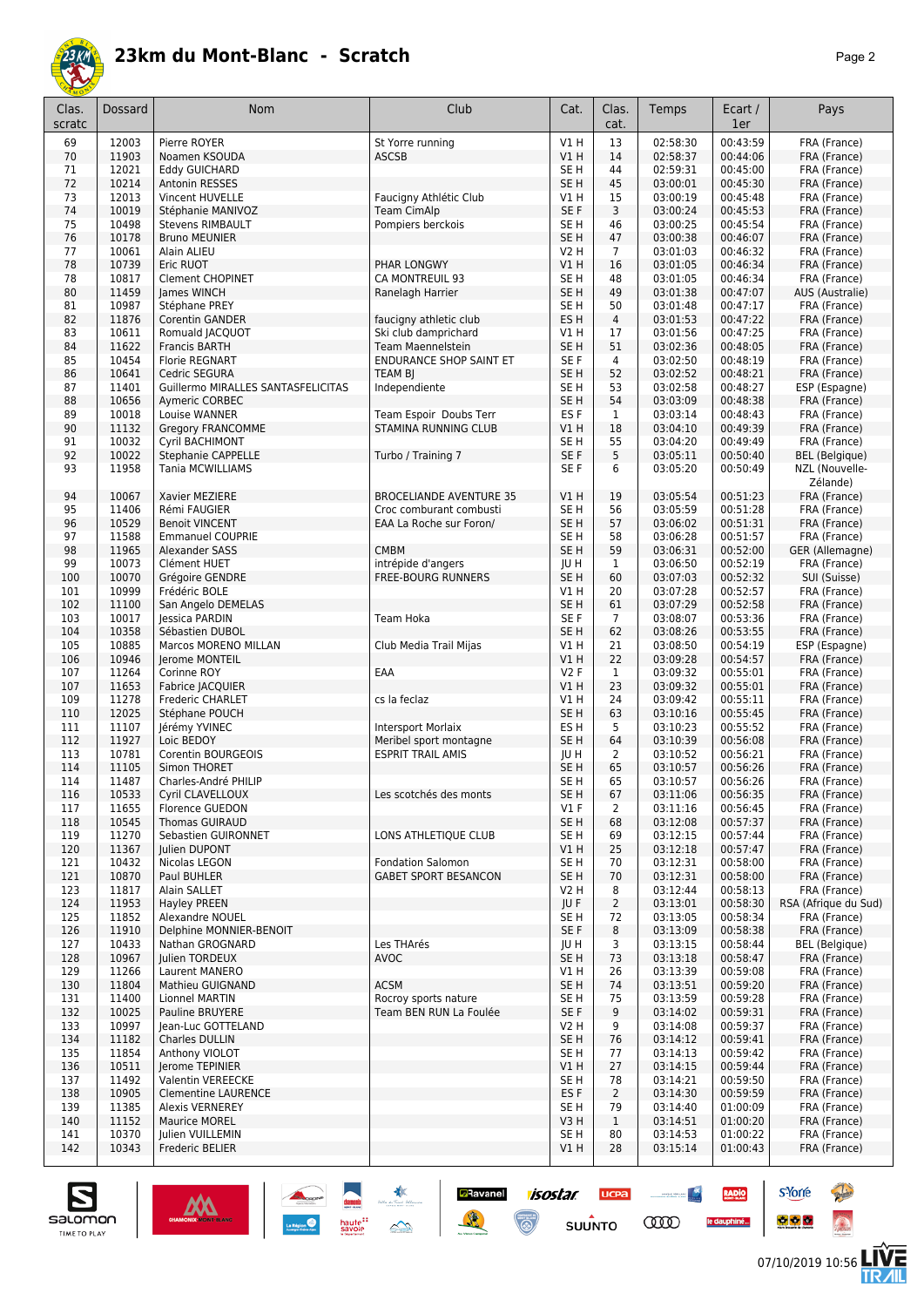

| Clas.<br>scratc | Dossard        | Nom                                                | Club                                   | Cat.                    | Clas.<br>cat.  | Temps                | Ecart /<br>1er       | Pays                                  |
|-----------------|----------------|----------------------------------------------------|----------------------------------------|-------------------------|----------------|----------------------|----------------------|---------------------------------------|
| 143             | 11310          | Nicolas MENGUY                                     |                                        | SE <sub>H</sub>         | 81             | 03:15:21             | 01:00:50             | FRA (France)                          |
| 144             | 10912          | Amelia VOICE                                       |                                        | SE <sub>F</sub>         | 10             | 03:15:29             | 01:00:58             | GBR (Royaume-Uni)                     |
| 145             | 11252          | Ben KNOX-BROWN                                     |                                        | SE H                    | 82             | 03:15:49             | 01:01:18             | GBR (Royaume-Uni)                     |
| 146             | 10453          | Jean Marc GIOVANSILI                               | <b>INSEME</b>                          | SE <sub>H</sub>         | 83             | 03:16:21             | 01:01:50             | FRA (France)                          |
| 147<br>148      | 11797<br>10990 | <b>Benjamin DERUAZ</b><br><b>Franck ALLEMANDET</b> | la trailbu 74                          | SE H<br>SE H            | 84<br>85       | 03:16:26<br>03:16:47 | 01:01:55<br>01:02:16 | FRA (France)<br>FRA (France)          |
| 149             | 11983          | Jean-François BOUILLIER                            | <b>CMBM</b>                            | V1 H                    | 29             | 03:17:35             | 01:03:04             | FRA (France)                          |
| 150             | 11383          | Kely BARVAUT                                       | <b>SCAP MONTELIMAR</b>                 | V1H                     | 30             | 03:17:46             | 01:03:15             | FRA (France)                          |
| 151             | 10091          | Vincent BERTHET                                    |                                        | V1 H                    | 31             | 03:17:55             | 01:03:24             | FRA (France)                          |
| 152             | 11120          | <b>Tim WALTER</b>                                  |                                        | SE <sub>H</sub>         | 86             | 03:17:59             | 01:03:28             | GER (Allemagne)                       |
| 153             | 11368          | <b>Emmanuel LOCATELLI</b>                          |                                        | SE H                    | 87             | 03:18:13             | 01:03:42             | FRA (France)                          |
| 154             | 11869          | Romain TARENNE                                     |                                        | SE H                    | 88             | 03:18:14             | 01:03:43             | FRA (France)                          |
| 155<br>156      | 10841<br>10141 | Arthur SENANGE<br>Sébastien BRIAND                 | Bonne AC                               | SE H<br>SE <sub>H</sub> | 89             | 03:18:20<br>03:18:30 | 01:03:49<br>01:03:59 | FRA (France)                          |
| 156             | 11906          | Fabien REPIQUET                                    |                                        | SE H                    | 90<br>90       | 03:18:30             | 01:03:59             | FRA (France)<br>FRA (France)          |
| 158             | 10131          | Jean Philippe LEPORCQ                              | PHAR                                   | V1 H                    | 32             | 03:18:36             | 01:04:05             | FRA (France)                          |
| 159             | 12070          | Marie BAGNERES                                     |                                        | ES <sub>F</sub>         | 3              | 03:18:41             | 01:04:10             | FRA (France)                          |
| 160             | 11374          | Benjamin BOUCLET                                   |                                        | ES <sub>H</sub>         | 6              | 03:18:44             | 01:04:13             | FRA (France)                          |
| 161             | 10858          | Dylan RIBEIRO                                      | Team Espoir Doubs Terr                 | JU H                    | 4              | 03:19:22             | 01:04:51             | FRA (France)                          |
| 162             | 11642          | Yoann COMPAGNON                                    |                                        | SE H                    | 92             | 03:19:39             | 01:05:08             | FRA (France)                          |
| 163             | 11114          | Roger GAMPER                                       |                                        | V1 H                    | 33             | 03:19:48             | 01:05:17             | SUI (Suisse)                          |
| 164<br>165      | 10585<br>11225 | Nicolas BOIVIN<br>Samuel BOIVIN                    | triathlons                             | SE <sub>H</sub><br>SE H | 93<br>94       | 03:19:52<br>03:19:54 | 01:05:21<br>01:05:23 | FRA (France)<br>FRA (France)          |
| 166             | 10083          | Charles MONTEIL                                    |                                        | SE H                    | 95             | 03:19:57             | 01:05:26             | FRA (France)                          |
| 167             | 10547          | Olivier HAMMON                                     |                                        | V1 H                    | 34             | 03:20:02             | 01:05:31             | FRA (France)                          |
| 168             | 11790          | Valentin BONVIN                                    |                                        | SE <sub>H</sub>         | 96             | 03:20:04             | 01:05:33             | FRA (France)                          |
| 169             | 10879          | Dimitri DE VLEESCHAUWER                            | <b>RTN</b>                             | SE H                    | 97             | 03:20:16             | 01:05:45             | BEL (Belgique)                        |
| 170             | 11818          | Ronan ROCABOY                                      |                                        | SE <sub>H</sub>         | 98             | 03:20:30             | 01:05:59             | FRA (France)                          |
| 171             | 11500          | Jean-François FRICK                                | Runcrew59                              | SE H                    | 99             | 03:20:33             | 01:06:02             | FRA (France)                          |
| 172             | 10628          | Romain CHESNIN                                     |                                        | SE H                    | 100            | 03:20:34             | 01:06:03             | FRA (France)                          |
| 173<br>174      | 10981<br>10492 | Emilien CAMILLIERI                                 | Trail Club des fous                    | SE H<br>V1H             | 101<br>35      | 03:20:38<br>03:20:39 | 01:06:07<br>01:06:08 | FRA (France)                          |
| 175             | 10759          | Dominique CREQUY<br>Elian NICOD                    | <b>TRAILTOUTCOURT</b>                  | SE H                    | 102            | 03:20:40             | 01:06:09             | FRA (France)<br>FRA (France)          |
| 176             | 10027          | christophe PODSTATA                                |                                        | V1 H                    | 36             | 03:20:50             | 01:06:19             | FRA (France)                          |
| 177             | 11550          | Timothée DELABY                                    |                                        | ES H                    | $\overline{7}$ | 03:20:51             | 01:06:20             | FRA (France)                          |
| 178             | 10446          | <b>Bertrand DREVET</b>                             |                                        | SE <sub>H</sub>         | 103            | 03:20:54             | 01:06:23             | FRA (France)                          |
| 179             | 11935          | Renaud SABARI                                      |                                        | V1 H                    | 37             | 03:21:02             | 01:06:31             | FRA (France)                          |
| 180             | 11061          | Dennis SCHILDERMAN                                 | Cirebon Runners                        | SE <sub>H</sub>         | 104            | 03:21:09             | 01:06:38             | NED (Pays-Bas)                        |
| 181<br>182      | 10438<br>10135 | Peter THEVENIOT<br>Lucinda LAMB                    | Meribel Sport Montagne                 | SE <sub>H</sub><br>SE F | 105<br>11      | 03:21:26<br>03:21:27 | 01:06:55<br>01:06:56 | FRA (France)<br>GBR (Royaume-Uni)     |
| 183             | 10164          | John LAMB                                          |                                        | SE H                    | 106            | 03:21:28             | 01:06:57             | GBR (Royaume-Uni)                     |
| 184             | 11410          | <b>Elodie PASTOUREL</b>                            |                                        | SE <sub>F</sub>         | 12             | 03:21:31             | 01:07:00             | FRA (France)                          |
| 185             | 10948          | Thierry CAUBERE                                    | ASCS                                   | V2 H                    | 10             | 03:21:51             | 01:07:20             | FRA (France)                          |
| 186             | 11607          | Jerome TURRI                                       |                                        | SE H                    | 107            | 03:21:52             | 01:07:21             | FRA (France)                          |
| 187             | 10867          | Michel HUK                                         |                                        | V1 H                    | 38             | 03:21:55             | 01:07:24             | FRA (France)                          |
| 188             | 10357          | Sebastien AMOMO                                    |                                        | V1 H                    | 39             | 03:21:58             | 01:07:27             | FRA (France)                          |
| 189<br>190      | 10925<br>10768 | Armand ZELISKO<br>Xavier GOMEZ                     |                                        | SE H<br>VIH             | 108<br>40      | 03:22:36<br>03:22:43 | 01:08:05<br>01:08:12 | FRA (France)<br><b>BEL</b> (Belgique) |
| 191             | 11623          | Johan AUBRY                                        |                                        | SE H                    | 109            | 03:23:06             | 01:08:35             | FRA (France)                          |
| 192             | 10893          | Sebastien AUBINIERE                                | <b>GRATTE CIEL</b>                     | V1 H                    | 41             | 03:23:10             | 01:08:39             | FRA (France)                          |
| 193             | 11759          | Grégory BERNARD                                    |                                        | SE <sub>H</sub>         | 110            | 03:23:13             | 01:08:42             | FRA (France)                          |
| 194             | 11604          | Emma DURAND-POUDRET                                |                                        | SE F                    | 13             | 03:23:19             | 01:08:48             | FRA (France)                          |
| 195             | 11803          | <b>Charles HERVE</b>                               |                                        | SE H                    | 111            | 03:23:22             | 01:08:51             | FRA (France)                          |
| 196             | 11744          | Oleg DAVYDOV                                       |                                        | SE H                    | 112            | 03:23:46             | 01:09:15             | RUS (Russie)                          |
| 197<br>198      | 10408<br>10618 | Nick BALLARD<br><b>Benoit MENIGOZ</b>              | Rougeot Beaune Triathlo                | SE H<br>SE H            | 113<br>114     | 03:24:15<br>03:24:18 | 01:09:44<br>01:09:47 | GBR (Royaume-Uni)<br>FRA (France)     |
| 199             | 11349          | Mélanie LAVY                                       |                                        | SE F                    | 14             | 03:24:31             | 01:10:00             | FRA (France)                          |
| 200             | 11732          | Alexander VAN WULFFTEN PALTHE                      |                                        | SE H                    | 115            | 03:24:52             | 01:10:21             | NED (Pays-Bas)                        |
| 201             | 10902          | Romain SCHURGER                                    |                                        | SE H                    | 116            | 03:24:55             | 01:10:24             | FRA (France)                          |
| 202             | 11875          | Nicolas BOILLEREAU                                 |                                        | SE <sub>H</sub>         | 117            | 03:25:01             | 01:10:30             | FRA (France)                          |
| 203             | 11335          | <b>Benoit VILA</b>                                 | TRAIL VERNET AVENTURE                  | SE H                    | 118            | 03:25:08             | 01:10:37             | FRA (France)                          |
| 204             | 10197          | Julien FARRE                                       | Esprit Trail Anjou / In                | SE H                    | 119            | 03:25:17             | 01:10:46             | FRA (France)                          |
| 205<br>206      | 10791<br>11412 | Mathieu FRADIN<br><b>Fabrice TRIOLLE</b>           | <b>ACVA</b><br>MONTPELLIER AGGLO TRIAT | SE H<br>V1 H            | 120<br>42      | 03:25:19<br>03:25:23 | 01:10:48<br>01:10:52 | FRA (France)<br>FRA (France)          |
| 207             | 10363          | Vadim AGAPITOV                                     |                                        | SE H                    | 121            | 03:25:26             | 01:10:55             | RUS (Russie)                          |
| 208             | 11755          | Jennifer HAUSMANN                                  | Courir au féminin                      | ES F                    | 4              | 03:25:27             | 01:10:56             | FRA (France)                          |
| 209             | 11449          | Stephane RICHARD                                   |                                        | V1 H                    | 43             | 03:25:29             | 01:10:58             | FRA (France)                          |
| 210             | 10026          | <b>Bjarne LUDVIGSEN</b>                            | Varegg Team Melkesyre                  | V1 H                    | 44             | 03:25:37             | 01:11:06             | NOR (Norvège)                         |
| 211             | 11112          | Johann MOULIN                                      |                                        | SE H                    | 122            | 03:26:35             | 01:12:04             | FRA (France)                          |
| 212             | 10908          | Cedric BASTIN                                      | Zizi riders team                       | SE H                    | 123            | 03:26:36             | 01:12:05             | FRA (France)                          |
| 213<br>214      | 11161<br>10247 | <b>B SION</b><br>Gael FONTENEAU                    | Douane                                 | SE H<br>SE H            | 124<br>125     | 03:26:45<br>03:27:04 | 01:12:14<br>01:12:33 | FRA (France)<br>FRA (France)          |
| 215             | 11366          | Jean ANDRE                                         |                                        | ES H                    | 8              | 03:27:13             | 01:12:42             | FRA (France)                          |
| 216             | 11464          | Nathanael AUQUIER                                  |                                        | SE H                    | 126            | 03:27:17             | 01:12:46             | FRA (France)                          |
| 217             | 11628          | <b>Edward KENNEY</b>                               |                                        | SE H                    | 127            | 03:27:32             | 01:13:01             | USA (Etats-Unis)                      |

 $\sum_{i=1}^{n}$ 

haute<sup>::</sup><br>savoie

 $M$ 

isostar.

 $\overline{\mathbb{G}}$ 

 $ucpa$ 

 $s$ UUNTO

 $\begin{picture}(20,10) \put(0,0){\line(1,0){10}} \put(0,0){\line(1,0){10}} \put(0,0){\line(1,0){10}} \put(0,0){\line(1,0){10}} \put(0,0){\line(1,0){10}} \put(0,0){\line(1,0){10}} \put(0,0){\line(1,0){10}} \put(0,0){\line(1,0){10}} \put(0,0){\line(1,0){10}} \put(0,0){\line(1,0){10}} \put(0,0){\line(1,0){10}} \put(0,0){\line(1,0){10}} \put(0,$ 

**COO** 

RADIO

le dauphiné...

**Z**Ravanel

養



**s**Yorre

 $\bullet$   $\bullet$   $\bullet$ 

**There** 

 $\ddot{\Omega}$ 

**LIVE<br>TR***A***IL**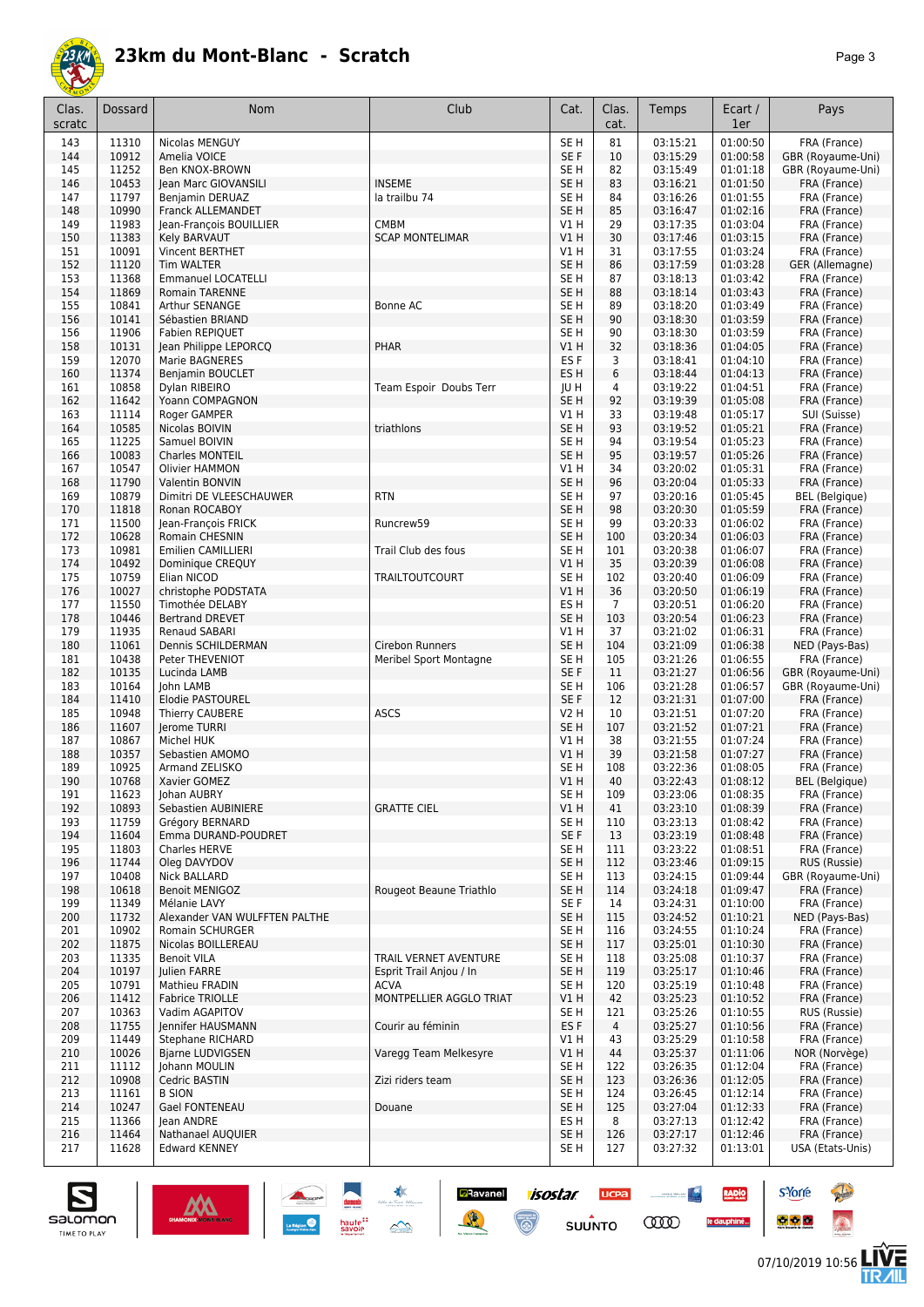

|--|--|

| Clas.<br>scratc | Dossard        | <b>Nom</b>                                | Club                                 | Cat.                               | Clas.<br>cat.  | Temps                | Ecart /<br>1er       | Pays                                  |
|-----------------|----------------|-------------------------------------------|--------------------------------------|------------------------------------|----------------|----------------------|----------------------|---------------------------------------|
| 218             | 10233          | Loïc CAPITAINE                            | <b>SATUC 31 / ACP11</b>              | SE <sub>H</sub>                    | 128            | 03:27:35             | 01:13:04             | FRA (France)                          |
| 219             | 10633          | Gaspard JEANCLER                          |                                      | SE <sub>H</sub>                    | 129            | 03:27:46             | 01:13:15             | FRA (France)                          |
| 220             | 10989<br>11674 | David MCGOVERN                            |                                      | SE <sub>H</sub>                    | 130            | 03:27:55             | 01:13:24             | GBR (Royaume-Uni)<br>FRA (France)     |
| 220<br>222      | 11037          | Adrien KERCKHOVE<br>Pierre FRACHETTE      |                                      | SE <sub>H</sub><br>SE <sub>H</sub> | 130<br>132     | 03:27:55<br>03:27:56 | 01:13:24<br>01:13:25 | FRA (France)                          |
| 223             | 11934          | Laurent FEBVRE                            |                                      | SE <sub>H</sub>                    | 133            | 03:28:01             | 01:13:30             | FRA (France)                          |
| 224             | 11051          | <b>Matthieu ANDRE</b>                     | Running Club Stéphanois              | SE <sub>H</sub>                    | 134            | 03:28:04             | 01:13:33             | FRA (France)                          |
| 225             | 12030          | André CHAFFARDON                          | Team BONTAZ-CENTRE - Fa              | V1H                                | 45             | 03:28:08             | 01:13:37             | FRA (France)                          |
| 226             | 11371          | Benoît PLENAR                             | CAP GARONNE                          | V1 H                               | 46             | 03:28:15             | 01:13:44             | FRA (France)                          |
| 227             | 12031          | Mathieu CHARRET                           |                                      | SE <sub>H</sub>                    | 135            | 03:28:40             | 01:14:09             | FRA (France)                          |
| 228<br>228      | 10315<br>10713 | Damien PAGNOT<br>Vincent CHAUDIER         | <b>SG HERICOURT</b>                  | V1 H<br>SE <sub>H</sub>            | 47<br>136      | 03:28:44<br>03:28:44 | 01:14:13<br>01:14:13 | FRA (France)<br>FRA (France)          |
| 230             | 11879          | Pierre VAN MOERKERCKE                     |                                      | SE <sub>H</sub>                    | 137            | 03:28:45             | 01:14:14             | FRA (France)                          |
| 231             | 11501          | <b>Matthieu DAMERY</b>                    | TeamRuncrew59 - LeLoupD              | SE <sub>H</sub>                    | 138            | 03:28:47             | 01:14:16             | FRA (France)                          |
| 232             | 10772          | Mélissande MAZOYER                        | Dijon Singletrack                    | SE F                               | 15             | 03:29:01             | 01:14:30             | FRA (France)                          |
| 232             | 10972          | Jonathan KEIGHTLEY                        |                                      | V1H                                | 48             | 03:29:01             | 01:14:30             | NZL (Nouvelle-<br>Zélande)            |
| 234             | 11379          | Alice FORBES                              |                                      | SE F                               | 16             | 03:29:25             | 01:14:54             | AUS (Australie)                       |
| 235<br>235      | 11090<br>12023 | lean BEKER<br>Rudy ROMAIN                 |                                      | VIH<br>SE <sub>H</sub>             | 49<br>139      | 03:29:40<br>03:29:40 | 01:15:09<br>01:15:09 | FRA (France)<br>FRA (France)          |
| 237             | 11812          | Francois VERRECCHIA                       |                                      | SE <sub>H</sub>                    | 140            | 03:29:56             | 01:15:25             | FRA (France)                          |
| 238             | 10440          | Thomas BARDY                              |                                      | SE <sub>H</sub>                    | 141            | 03:30:11             | 01:15:40             | FRA (France)                          |
| 239             | 11142          | Benjamin DESFOSSEZ                        | Randonnée Passion                    | SE <sub>H</sub>                    | 142            | 03:30:14             | 01:15:43             | FRA (France)                          |
| 240             | 10097          | Yoeri VANKAN                              |                                      | V1 H                               | 50             | 03:30:29             | 01:15:58             | <b>BEL</b> (Belgique)                 |
| 241             | 11236          | Virgile NEDEY                             | doubs-sud-athlétisme                 | ES H                               | 9              | 03:30:39             | 01:16:08             | FRA (France)                          |
| 242             | 11390          | <b>Baptiste BESSE</b>                     |                                      | SE F                               | 17             | 03:30:46             | 01:16:15             | FRA (France)                          |
| 243             | 11106          | Marian HABSUDA                            | #malokarpatskeselmy                  | SE <sub>H</sub>                    | 143            | 03:30:56             | 01:16:25             | SVK (Slovaquie)                       |
| 244<br>244      | 10159<br>10898 | Jerome BERTRAND<br>Jeremie ROCHER         | ST SO COURT<br>Bipèdes de la Vaunage | V1H<br>SE <sub>H</sub>             | 51<br>144      | 03:31:03<br>03:31:03 | 01:16:32<br>01:16:32 | FRA (France)<br>FRA (France)          |
| 246             | 11454          | Ludovic BOUR                              |                                      | SE <sub>H</sub>                    | 145            | 03:31:14             | 01:16:43             | FRA (France)                          |
| 247             | 10495          | Didier WEISHAAR                           | <b>CE VOSSHLOH</b>                   | SE <sub>H</sub>                    | 146            | 03:31:23             | 01:16:52             | FRA (France)                          |
| 248             | 10779          | Alexandre BOURGEOIS                       | <b>ESPRIT TRAIL AMIS</b>             | SE <sub>H</sub>                    | 147            | 03:31:30             | 01:16:59             | FRA (France)                          |
| 249             | 11260          | Charles LEROUX                            |                                      | V3H                                | $\overline{2}$ | 03:31:32             | 01:17:01             | FRA (France)                          |
| 250             | 10344          | <b>Tanguy LORE</b>                        |                                      | SE <sub>H</sub>                    | 148            | 03:31:37             | 01:17:06             | FRA (France)                          |
| 251             | 11648          | Jan-Tore GJERVIK                          | Varegg Fleridrett / Fje              | VIH                                | 52             | 03:31:40             | 01:17:09             | NOR (Norvège)                         |
| 252             | 11479          | Maxime CHATELAIN                          | Badminton Val de Mortea              | SE H                               | 149            | 03:31:46             | 01:17:15             | FRA (France)                          |
| 253<br>254      | 11259<br>10293 | <b>Bruno LAGARDE</b><br>Alban GENICQ      | running plus                         | V2 H<br>SE <sub>H</sub>            | 11<br>150      | 03:31:51<br>03:31:52 | 01:17:20<br>01:17:21 | FRA (France)<br><b>BEL</b> (Belgique) |
| 255             | 11964          | Damien BERRUEX                            | <b>CMBM</b>                          | SE <sub>H</sub>                    | 151            | 03:31:55             | 01:17:24             | SUI (Suisse)                          |
| 256             | 10878          | David SEROUR                              | la foulée saint-jeannai              | SE <sub>H</sub>                    | 152            | 03:32:23             | 01:17:52             | FRA (France)                          |
| 257             | 10796          | Frank SCHLOSSER                           | <b>COLMAR TRAIL AVENTURES</b>        | V1H                                | 53             | 03:32:26             | 01:17:55             | FRA (France)                          |
| 258             | 12000          | <b>Antoine TERRAY</b>                     | <b>CMBM</b>                          | <b>V2 H</b>                        | 12             | 03:32:30             | 01:17:59             | FRA (France)                          |
| 259             | 11417          | Marcilei PEREIRA LOBATO                   |                                      | V1H                                | 54             | 03:32:47             | 01:18:16             | BRA (Brésil)                          |
| 260<br>261      | 11670<br>11208 | Samuel DE VLLESCHAUWER<br>Ludovic GAUTRON | Badminton Val de Mortea              | SE <sub>H</sub><br>SE <sub>H</sub> | 153<br>154     | 03:33:39<br>03:33:45 | 01:19:08<br>01:19:14 | <b>BEL</b> (Belgique)<br>FRA (France) |
| 262             | 11904          | Gauthier DABAS                            |                                      | SE <sub>H</sub>                    | 155            | 03:34:05             | 01:19:34             | FRA (France)                          |
| 263             | 11334          | <b>Benjamin DEMILLY</b>                   |                                      | SE <sub>H</sub>                    | 156            | 03:34:08             | 01:19:37             | FRA (France)                          |
| 264             | 10298          | Mathieu LEO                               | LEO ET ASSOCIES BESANÇO              | VIH                                | 55             | 03:34:28             | 01:19:57             | FRA (France)                          |
| 265             | 11059          | Adrien SINBRIN-DURAND                     | Team trail Lauzes                    | SE H                               | 157            | 03:34:33             | 01:20:02             | FRA (France)                          |
| 266             | 11388          | <b>Baptiste PACALON</b>                   |                                      | SE <sub>H</sub>                    | 158            | 03:34:47             | 01:20:16             | FRA (France)                          |
| 267<br>268      | 11823<br>11318 | Paul O'CALLAGHAN<br>David NEUZILLET       | rougeot beaune trihatlo              | SE <sub>H</sub><br>V1H             | 159<br>56      | 03:34:55<br>03:34:59 | 01:20:24<br>01:20:28 | IRL (Irlande)<br>FRA (France)         |
| 269             | 10819          | Kevin DORNIER                             | Team Espoir Doubs Terr               | ES H                               | 10             | 03:35:36             | 01:21:05             | FRA (France)                          |
| 270             | 10820          | Pierre Louis JANAND                       | Team Espoir Doubs Terr               | ES H                               | 11             | 03:35:37             | 01:21:06             | FRA (France)                          |
| 271             | 10807          | <b>Benjamin BELLAT</b>                    |                                      | SE <sub>H</sub>                    | 160            | 03:35:38             | 01:21:07             | FRA (France)                          |
| 272             | 10106          | Cedric FABULET                            |                                      | SE <sub>H</sub>                    | 161            | 03:35:55             | 01:21:24             | FRA (France)                          |
| 273             | 11558          | <b>Baptiste POCHET</b>                    | <b>Biotrail</b>                      | SE <sub>H</sub>                    | 162            | 03:36:04             | 01:21:33             | <b>BEL</b> (Belgique)                 |
| 274             | 10126          | Frédéric STAMM                            |                                      | SE H                               | 163            | 03:36:09             | 01:21:38             | FRA (France)                          |
| 275<br>276      | 11098<br>10168 | <b>Olivier VALEANU</b><br>Olivier ROTH    |                                      | SE H<br>VIH                        | 164<br>57      | 03:36:21<br>03:36:22 | 01:21:50<br>01:21:51 | FRA (France)<br>FRA (France)          |
| 277             | 11962          | Alexis VIDAL SOLER                        |                                      | V1 H                               | 58             | 03:36:24             | 01:21:53             | FRA (France)                          |
| 278             | 11525          | Erwan LEROUX                              |                                      | SE H                               | 165            | 03:36:28             | 01:21:57             | FRA (France)                          |
| 279             | 10407          | Peter KRALIK                              | 3NT                                  | V1H                                | 59             | 03:36:29             | 01:21:58             | SVK (Slovaquie)                       |
| 279             | 10512          | Alexandre MONTAUDOUIN                     | S/L US PALAISEAU                     | V1 H                               | 59             | 03:36:29             | 01:21:58             | FRA (France)                          |
| 281             | 11137          | <b>Stephane MERY</b>                      |                                      | <b>V2 H</b>                        | 13             | 03:36:39             | 01:22:08             | FRA (France)                          |
| 282             | 10388          | Sebastien CHETAIL                         | Megeve                               | V1 H                               | 61             | 03:36:56             | 01:22:25             | FRA (France)                          |
| 283<br>284      | 11555<br>11546 | <b>Eddy THUNUS</b><br>Louis HOUZET        | Trail des croix Franche              | V1H<br>ES <sub>H</sub>             | 62<br>12       | 03:36:59<br>03:37:01 | 01:22:28<br>01:22:30 | <b>BEL</b> (Belgique)<br>FRA (France) |
| 285             | 10767          | Julien PAGES                              |                                      | SE <sub>H</sub>                    | 166            | 03:37:03             | 01:22:32             | FRA (France)                          |
| 286             | 11314          | Ludovic KILKA                             | Sapeur Pompier Mulhouse              | SE H                               | 167            | 03:37:11             | 01:22:40             | FRA (France)                          |
| 287             | 10474          | Anna Magrethe TRAVE                       | Lærdal IL                            | V3F                                | $\mathbf{1}$   | 03:37:17             | 01:22:46             | NOR (Norvège)                         |
| 287             | 10745          | Didier PERON                              | Néant                                | VIH                                | 63             | 03:37:17             | 01:22:46             | FRA (France)                          |
| 289             | 10714          | Leo VERHEYDE                              | <b>RCMDF</b>                         | SE <sub>H</sub>                    | 168            | 03:37:24             | 01:22:53             | FRA (France)                          |
| 290             | 10848          | Quentin ROYER                             | Courir à Seyssins                    | SE H                               | 169            | 03:37:36             | 01:23:05             | FRA (France)                          |
| 291             | 11445          | Guillaume FLOREK                          | Runcrew59                            | SE H                               | 170            | 03:37:37             | 01:23:06             | FRA (France)                          |

**Example 1505tar ucea and 1505tar ucea and 1505tar ucea and 1505tar ucea and 150 million comparation of the Comparation of the Comparation of the Comparation of the Comparation of the Comparation of the Comparation of the** 





**s**Yorre

 $\bullet$   $\bullet$   $\bullet$ 

RADIO

le dauphiné...

**PARTIES** 

 $\ddot{\Omega}$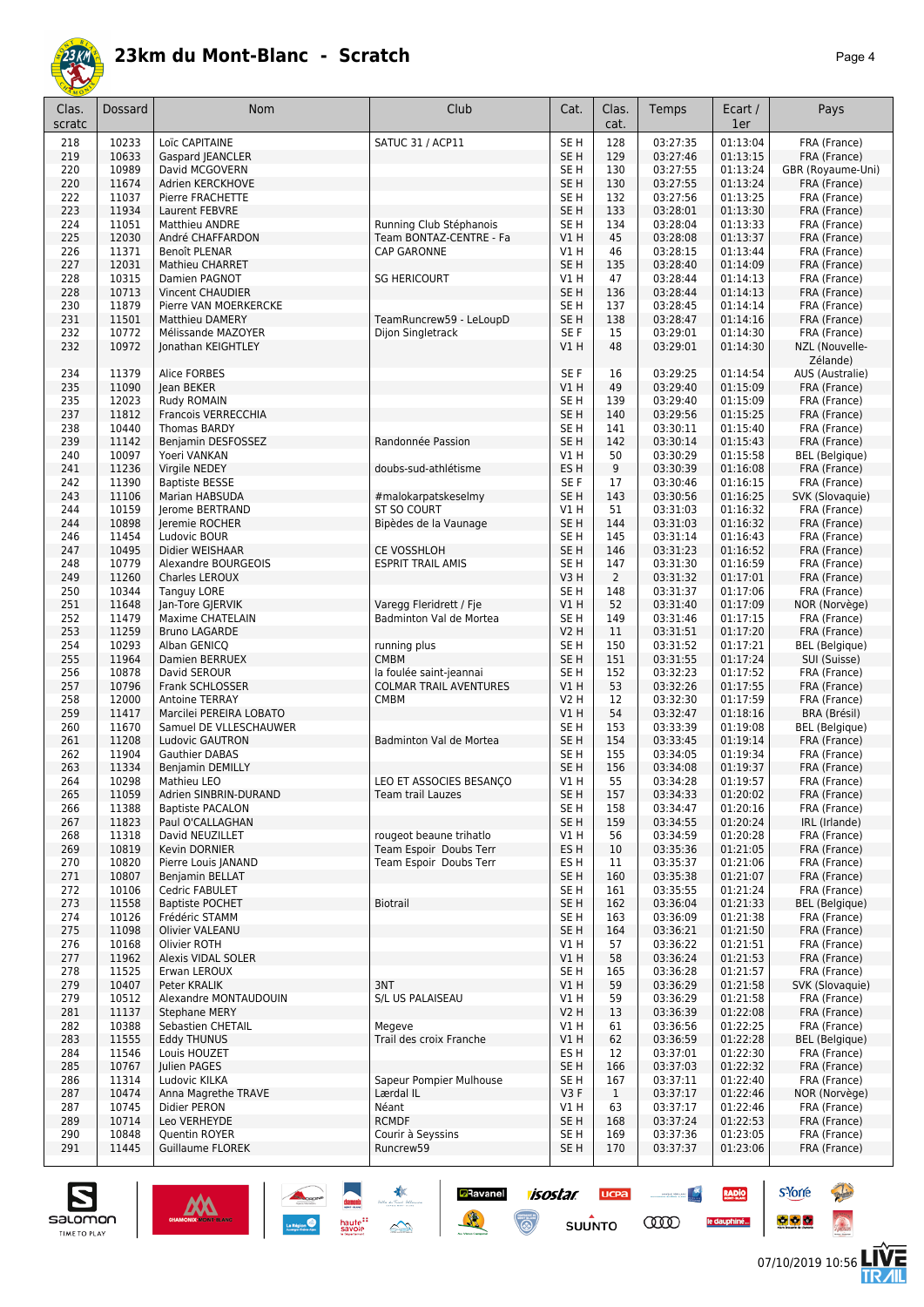

| Clas.<br>scratc | Dossard        | Nom                                         | Club                                               | Cat.                               | Clas.<br>cat.   | Temps                | Ecart /<br>1er       | Pays                                  |
|-----------------|----------------|---------------------------------------------|----------------------------------------------------|------------------------------------|-----------------|----------------------|----------------------|---------------------------------------|
| 292             | 11184          | Brito Da Silva RODOLFO                      | <b>EDV-VIANA TRAIL</b>                             | SE <sub>H</sub>                    | 171             | 03:37:53             | 01:23:22             | POR (Portugal)                        |
| 293             | 10527          | Leslie GODDET                               | Irdc                                               | SE F                               | 18              | 03:38:16             | 01:23:45             | FRA (France)                          |
| 294             | 10352<br>11824 | Rémi FIEL                                   |                                                    | SE <sub>H</sub><br>SE <sub>H</sub> | 172             | 03:38:19<br>03:38:30 | 01:23:48<br>01:23:59 | FRA (France)                          |
| 295<br>296      | 11762          | Evan MAC KERNAN<br>Martin PIGEON            |                                                    | SE <sub>H</sub>                    | 173<br>174      | 03:38:33             | 01:24:02             | IRL (Irlande)<br>FRA (France)         |
| 297             | 10158          | David DE BIASI                              |                                                    | VIH                                | 64              | 03:38:55             | 01:24:24             | FRA (France)                          |
| 298             | 11629          | Richard BUAT ALBIANA                        | <b>SPAC</b>                                        | V1H                                | 65              | 03:38:58             | 01:24:27             | FRA (France)                          |
| 299             | 10691          | Philippe CAILLEUX                           | MACADAM07                                          | <b>V2 H</b>                        | 14              | 03:39:04             | 01:24:33             | FRA (France)                          |
| 300             | 10689          | Delphine FAVIER                             | MACADAM07                                          | SE F                               | 19              | 03:39:06             | 01:24:35             | FRA (France)                          |
| 301             | 11127<br>10351 | Romain BOURVEN                              | Stamina Running Club                               | V1 H<br>SE <sub>H</sub>            | 66<br>175       | 03:39:16<br>03:39:17 | 01:24:45<br>01:24:46 | FRA (France)                          |
| 302<br>303      | 10182          | <b>Benjamin MURAT</b><br>Florent DAVID      | les scotchés des mont d<br>team provence endurance | SE <sub>H</sub>                    | 176             | 03:39:21             | 01:24:50             | FRA (France)<br>FRA (France)          |
| 304             | 11313          | <b>Clement DONNADIEU</b>                    |                                                    | SE <sub>H</sub>                    | 177             | 03:39:27             | 01:24:56             | FRA (France)                          |
| 305             | 11042          | Pierre IDRAC                                | <b>CA BALMA</b>                                    | SE <sub>H</sub>                    | 178             | 03:39:38             | 01:25:07             | FRA (France)                          |
| 306             | 10064          | Pierre-Loïc LAULAGNET                       |                                                    | SE <sub>H</sub>                    | 179             | 03:39:47             | 01:25:16             | FRA (France)                          |
| 307             | 10752          | James OGILBY                                |                                                    | SE <sub>H</sub>                    | 180             | 03:39:50             | 01:25:19             | GBR (Royaume-Uni)                     |
| 308<br>309      | 11753<br>11809 | Cindy LAMIRALLE<br>Jean-Baptiste LE GALLIOT | spac                                               | SE F<br>SE <sub>H</sub>            | 20<br>181       | 03:39:52<br>03:40:03 | 01:25:21<br>01:25:32 | FRA (France)<br>FRA (France)          |
| 310             | 11591          | Lucie BOUQUET                               |                                                    | SE F                               | 21              | 03:40:11             | 01:25:40             | FRA (France)                          |
| 311             | 11438          | Aurélien LOURENCO                           | <b>ENDURANCE 72</b>                                | ES <sub>H</sub>                    | 13              | 03:40:17             | 01:25:46             | FRA (France)                          |
| 312             | 12039          | Adrien LAVITTOLA                            |                                                    | SE <sub>H</sub>                    | 182             | 03:40:20             | 01:25:49             | FRA (France)                          |
| 313             | 10684          | Clément NOUVET                              |                                                    | SE <sub>H</sub>                    | 183             | 03:40:30             | 01:25:59             | FRA (France)                          |
| 314             | 10951          | Jean Baptiste HOUZET                        |                                                    | V1H                                | 67              | 03:40:31             | 01:26:00             | FRA (France)                          |
| 315             | 11505          | Sébastien CHAUDIER                          |                                                    | SE <sub>H</sub>                    | 184             | 03:40:45             | 01:26:14             | FRA (France)                          |
| 316<br>317      | 10627<br>10033 | Guillaume ROUSSEL<br>Jerome BERNOT          |                                                    | V1H<br>SE <sub>H</sub>             | 68<br>185       | 03:41:00<br>03:41:03 | 01:26:29<br>01:26:32 | FRA (France)<br>FRA (France)          |
| 318             | 11238          | Marc LEGRAND                                | SAGEMCOM                                           | V1 H                               | 69              | 03:41:15             | 01:26:44             | FRA (France)                          |
| 319             | 11617          | Cédric GAUDY                                |                                                    | SE <sub>H</sub>                    | 186             | 03:41:20             | 01:26:49             | FRA (France)                          |
| 319             | 12010          | Rachel BONTAZ                               |                                                    | $VI$ F                             | 3               | 03:41:20             | 01:26:49             | FRA (France)                          |
| 321             | 11833          | Alain GANDER                                | <b>FAUCIGNY ATHLETIC CLUB</b>                      | <b>V2 H</b>                        | 15              | 03:41:22             | 01:26:51             | FRA (France)                          |
| 322             | 10889          | Mickael LOMBART                             | Time To Chill                                      | SE <sub>H</sub>                    | 187             | 03:41:32             | 01:27:01             | FRA (France)                          |
| 323             | 10982          | Frédéric VERDURIER                          |                                                    | V1 H                               | 70              | 03:41:33             | 01:27:02             | FRA (France)                          |
| 324             | 12027          | <b>Bastien LEGET</b>                        |                                                    | V1H                                | 71              | 03:41:42             | 01:27:11             | FRA (France)                          |
| 325<br>326      | 10600<br>11915 | Luigi MENGONI<br>Florence BRIOTET           | <b>OLIMPIA MARZOCCA</b>                            | VIH<br>SE F                        | 72<br>22        | 03:41:51<br>03:41:54 | 01:27:20<br>01:27:23 | ITA (Italie)<br>FRA (France)          |
| 327             | 11784          | Anthony CHARDON                             | SKI CLUB DAMPRICHARD                               | SE <sub>H</sub>                    | 188             | 03:42:00             | 01:27:29             | FRA (France)                          |
| 328             | 10128          | Olivier DELAIT                              | UN ORVAL M'ATTEND                                  | V2 H                               | 16              | 03:42:12             | 01:27:41             | <b>BEL</b> (Belgique)                 |
| 329             | 11563          | Nicolas VERHOEVEN                           | Eschen's Team                                      | V1H                                | 73              | 03:42:16             | 01:27:45             | FRA (France)                          |
| 330             | 11620          | Lars NOREN                                  | Härnösand                                          | V3H                                | 3               | 03:42:31             | 01:28:00             | SWE (Suède)                           |
| 331             | 11187          | Thomas PREVOT                               |                                                    | SE <sub>H</sub>                    | 189             | 03:42:37             | 01:28:06             | FRA (France)                          |
| 331             | 11877          | Philippe REMOND                             |                                                    | V2 H                               | 17              | 03:42:37             | 01:28:06             | FRA (France)<br>FRA (France)          |
| 333<br>334      | 11440<br>11347 | Jean Louis GUERIN<br>Ludovic MAULUCCI       | <b>TEAM RUN CHER</b><br>GRPPR99W                   | <b>V2 H</b><br>SE <sub>H</sub>     | 18<br>190       | 03:42:44<br>03:42:47 | 01:28:13<br>01:28:16 | FRA (France)                          |
| 335             | 11426          | Alexandre GERST                             |                                                    | VIH                                | 74              | 03:42:48             | 01:28:17             | FRA (France)                          |
| 336             | 10653          | Andrzej LESNY                               | <b>MBTeam</b>                                      | SE <sub>H</sub>                    | 191             | 03:42:51             | 01:28:20             | POL (Pologne)                         |
| 336             | 10975          | Joseph ZULIANI                              |                                                    | V1 H                               | 75              | 03:42:51             | 01:28:20             | ITA (Italie)                          |
| 336             | 11799          | <b>Stephane MAROIS</b>                      |                                                    | V1 H                               | 75              | 03:42:51             | 01:28:20             | FRA (France)                          |
| 339             | 10493          | Grégoire MONDESERT                          |                                                    | SE <sub>H</sub>                    | 192             | 03:43:10             | 01:28:39             | FRA (France)                          |
| 340<br>341      | 11471<br>11466 | Guillaume SERRA<br>Elie CHATELOT            | <b>SA AUTUN</b>                                    | SE H<br>SE <sub>H</sub>            | 193<br>194      | 03:43:23<br>03:43:39 | 01:28:52<br>01:29:08 | FRA (France)<br>FRA (France)          |
| 342             | 10325          | Christelle MISSEY                           | SGHericourt                                        | $VI$ F                             | $\overline{4}$  | 03:43:45             | 01:29:14             | FRA (France)                          |
| 343             | 11431          | Elodie GERARD                               |                                                    | SE F                               | 23              | 03:43:54             | 01:29:23             | FRA (France)                          |
| 344             | 10103          | <b>Guylaine SIMON</b>                       | Foulées de Saint Germai                            | V2F                                | $\overline{2}$  | 03:44:32             | 01:30:01             | FRA (France)                          |
| 345             | 10961          | Eric CHAVANNE                               | Runningevasion95                                   | V1 H                               | 77              | 03:44:33             | 01:30:02             | FRA (France)                          |
| 346             | 11857          | <b>Edouard DESOUILLES</b>                   | <b>EACPA</b>                                       | SE <sub>H</sub>                    | 195             | 03:44:36             | 01:30:05             | FRA (France)                          |
| 347<br>348      | 10605<br>10130 | <b>Benoit RIFLADE</b><br>Rosine SALVI       | AS Mouthe                                          | SE H<br>$VI$ F                     | 196<br>5        | 03:44:42<br>03:44:59 | 01:30:11<br>01:30:28 | FRA (France)<br>FRA (France)          |
| 348             | 11104          | Coralie CHAMARD BOUDET                      | la ptite foulée la foui                            | $VI$ F                             | 5               | 03:44:59             | 01:30:28             | FRA (France)                          |
| 350             | 10206          | Matthieu THOMASSIN                          |                                                    | SE H                               | 197             | 03:45:01             | 01:30:30             | FRA (France)                          |
| 351             | 11495          | Fabien DEVOS                                |                                                    | SE <sub>H</sub>                    | 198             | 03:45:09             | 01:30:38             | FRA (France)                          |
| 352             | 10380          | Miroslav PETRAS                             |                                                    | SE H                               | 199             | 03:45:10             | 01:30:39             | SVK (Slovaquie)                       |
| 353             | 10692          | Stephane GASSOT                             |                                                    | V1 H                               | 78              | 03:45:36             | 01:31:05             | FRA (France)                          |
| 354             | 11676          | Antoine NEGRINI                             |                                                    | SE <sub>H</sub>                    | 200             | 03:45:45             | 01:31:14             | FRA (France)                          |
| 355<br>356      | 11139<br>11707 | Marjorie COPPEL<br>Jean-Paul ANCIAUX        |                                                    | SE F<br>V1 H                       | 24<br>79        | 03:45:47<br>03:45:50 | 01:31:16<br>01:31:19 | FRA (France)<br><b>BEL</b> (Belgique) |
| 357             | 10330          | Alberto MARGAGLIONE                         | US Foggia Atltetica Leg                            | ES <sub>H</sub>                    | 14              | 03:46:28             | 01:31:57             | ITA (Italie)                          |
| 358             | 12059          | Romain MORAND                               |                                                    | SE H                               | 201             | 03:46:38             | 01:32:07             | FRA (France)                          |
| 359             | 10488          | Emma WALTON                                 |                                                    | $VI$ F                             | $7\overline{ }$ | 03:46:50             | 01:32:19             | GBR (Royaume-Uni)                     |
| 360             | 10155          | Viacheslav ALEKSANYAN                       |                                                    | V1 H                               | 80              | 03:46:54             | 01:32:23             | GBR (Royaume-Uni)                     |
| 361             | 10207          | Cédric BOEUF                                | XV Athletic Club                                   | SE <sub>H</sub>                    | 202             | 03:46:58             | 01:32:27             | FRA (France)                          |
| 362             | 11408          | <b>Martine BARADEL</b>                      | <b>BEAUMONT ATHLETIC CLUC</b>                      | V2F                                | 3<br>19         | 03:47:00             | 01:32:29             | FRA (France)                          |
| 363<br>364      | 11177<br>11779 | Edy GLAREY<br>Maurin LABOURI                |                                                    | V2 H<br>SE H                       | 203             | 03:47:09<br>03:47:11 | 01:32:38<br>01:32:40 | ITA (Italie)<br>FRA (France)          |
| 365             | 11528          | Julien PRIGENT                              |                                                    | SE <sub>H</sub>                    | 204             | 03:47:13             | 01:32:42             | FRA (France)                          |
| 366             | 11290          | Nadia OUDOT                                 | <b>TEYSALPI COMPRESSPORT</b>                       | SE F                               | 25              | 03:47:19             | 01:32:48             | FRA (France)                          |
|                 |                |                                             |                                                    |                                    |                 |                      |                      |                                       |

**Example 1505tar ucea and 1505tar ucea and 1505tar ucea and 1505tar ucea and 150 million comparation of the Comparation of the Comparation of the Comparation of the Comparation of the Comparation of the Comparation of the** 



**s**Yorre

 $\bullet$   $\bullet$   $\bullet$ 

RADIO

le dauphiné...

**PARTIES** 

 $\ddot{\Omega}$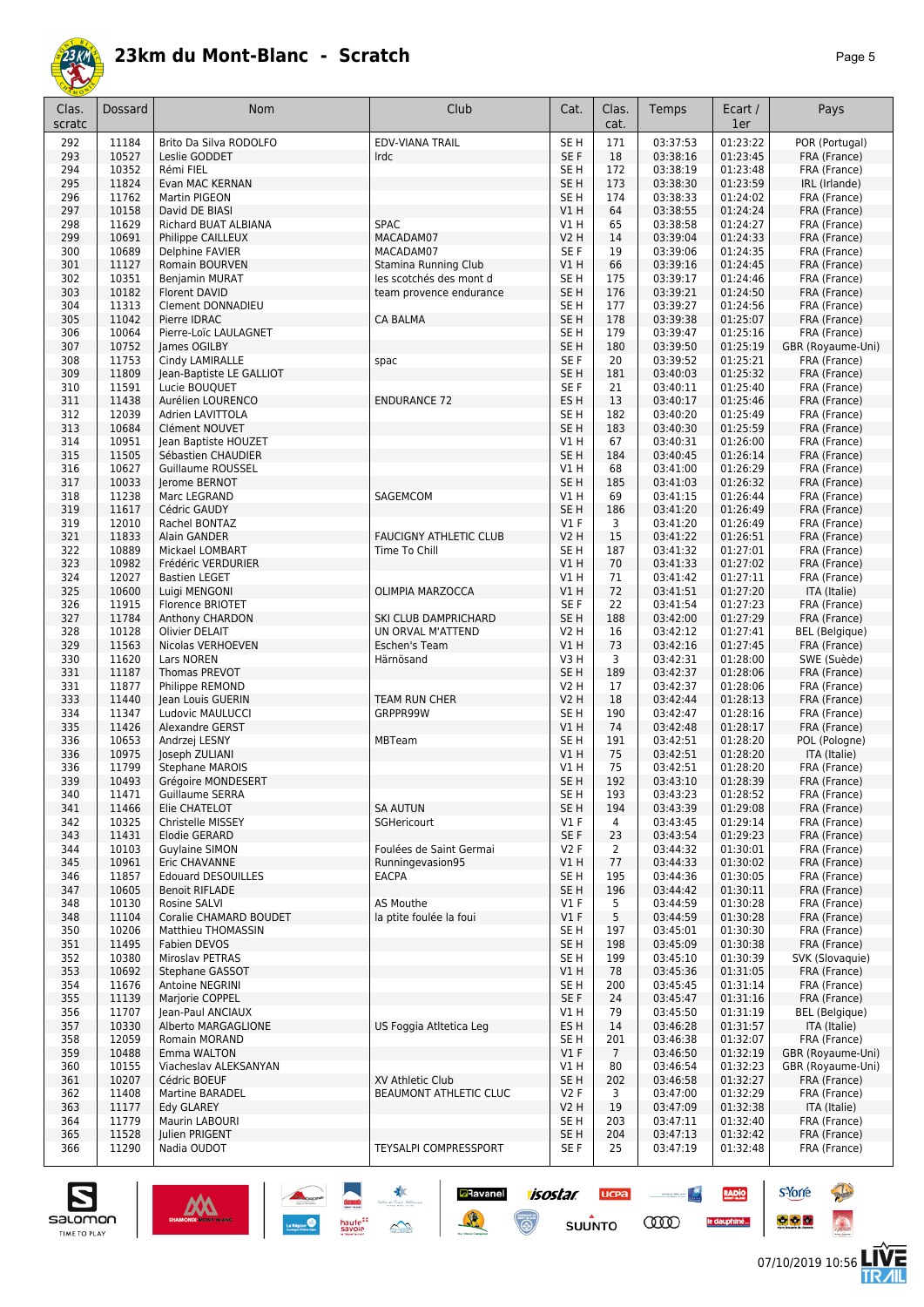

|--|--|

| Clas.<br>scratc | Dossard        | Nom                                   | Club                                        | Cat.                               | Clas.<br>cat.  | Temps                | Ecart /<br>1er       | Pays                            |
|-----------------|----------------|---------------------------------------|---------------------------------------------|------------------------------------|----------------|----------------------|----------------------|---------------------------------|
| 367             | 11159          | Luca PERRIG                           |                                             | SE <sub>H</sub>                    | 205            | 03:47:20             | 01:32:49             | SUI (Suisse)                    |
| 368             | 10389          | <b>Marion CHOMETTE</b>                |                                             | SE F                               | 26             | 03:47:21             | 01:32:50             | FRA (France)                    |
| 369             | 10775          | Thibault BERCHOUX                     |                                             | SE <sub>H</sub>                    | 206            | 03:47:26             | 01:32:55             | FRA (France)                    |
| 370             | 11125          | Augustin PAUL-PETIT                   |                                             | SE <sub>H</sub>                    | 207            | 03:47:28             | 01:32:57             | FRA (France)                    |
| 371<br>372      | 10597<br>10373 | Michel LUGAND<br>Manuel MAYER         | as ptt lons<br><b>ASPTT Nice Athletisme</b> | V2 H<br>VIH                        | 20<br>81       | 03:47:30<br>03:47:33 | 01:32:59<br>01:33:02 | FRA (France)<br>FRA (France)    |
| 373             | 10142          | Jerome GUITTON                        |                                             | V2 H                               | 21             | 03:47:50             | 01:33:19             | FRA (France)                    |
| 374             | 10162          | Elsa GALLAY                           | <b>CORATHONES</b>                           | SE F                               | 27             | 03:47:55             | 01:33:24             | FRA (France)                    |
| 374             | 10436          | Lorenzo PICCOLO                       |                                             | SE <sub>H</sub>                    | 208            | 03:47:55             | 01:33:24             | ITA (Italie)                    |
| 376             | 11611          | Grégory DEDUIT                        | <b>ARBENT TRAIL</b>                         | SE <sub>H</sub>                    | 209            | 03:47:58             | 01:33:27             | FRA (France)                    |
| 377             | 11881          | <b>Fabrice CHIRENT</b>                |                                             | V1 H                               | 82             | 03:48:04             | 01:33:33             | FRA (France)                    |
| 378             | 11199          | <b>Estelle PAREIN</b>                 | <b>ACLO</b>                                 | SE F                               | 28             | 03:48:10             | 01:33:39             | <b>BEL</b> (Belgique)           |
| 379             | 10883          | Pierre FOUCHARD                       | AQUAVELOPODE                                | V2 H                               | 22             | 03:48:11             | 01:33:40             | FRA (France)                    |
| 379             | 11229          | <b>Guillaume PAREIN</b>               |                                             | ES <sub>H</sub>                    | 15             | 03:48:11             | 01:33:40             | <b>BEL</b> (Belgique)           |
| 381             | 10926          | Anthony PISTONE                       | Aclo                                        | SE H                               | 210            | 03:48:13             | 01:33:42             | <b>BEL</b> (Belgique)           |
| 382             | 10240          | Doeke POSTHUMA DE BOER                |                                             | <b>V2 H</b>                        | 23             | 03:48:14             | 01:33:43             | NED (Pays-Bas)                  |
| 383             | 11682          | lean BURBAUD                          |                                             | V1H                                | 83             | 03:48:23             | 01:33:52             | FRA (France)                    |
| 384<br>385      | 12055<br>11160 | Shisheng LIN<br>Anne Jan ROELEVELD    | <b>ZXTOUR</b>                               | SE <sub>H</sub><br>SE <sub>H</sub> | 211<br>212     | 03:48:26<br>03:48:32 | 01:33:55<br>01:34:01 | CHN (Chine)<br>NED (Pays-Bas)   |
| 386             | 11928          | Christian KEMP                        | <b>CSL</b>                                  | V1H                                | 84             | 03:48:38             | 01:34:07             | LUX (Luxembourg)                |
| 387             | 11420          | Stephane CLOPON                       |                                             | V1 H                               | 85             | 03:48:43             | 01:34:12             | FRA (France)                    |
| 388             | 11826          | Laurent HEINE                         |                                             | V1H                                | 86             | 03:48:50             | 01:34:19             | <b>BEL</b> (Belgique)           |
| 389             | 11831          | David ANGELLOZ-NICOUD                 | Courir à Poisy                              | SE <sub>H</sub>                    | 213            | 03:48:54             | 01:34:23             | FRA (France)                    |
| 390             | 10185          | Isalina TROCHERIE                     |                                             | SE F                               | 29             | 03:48:56             | 01:34:25             | FRA (France)                    |
| 391             | 10541          | Charlotte BONNEVILLE                  |                                             | SE F                               | 30             | 03:49:03             | 01:34:32             | FRA (France)                    |
| 392             | 10211          | Frederic MONATE                       |                                             | VIH                                | 87             | 03:49:05             | 01:34:34             | FRA (France)                    |
| 393             | 10411          | lan STEVENS                           |                                             | SE <sub>H</sub>                    | 214            | 03:49:11             | 01:34:40             | GBR (Royaume-Uni)               |
| 394             | 10058          | <b>Baptiste COUTAIN</b>               |                                             | SE <sub>H</sub>                    | 215            | 03:49:14             | 01:34:43             | FRA (France)                    |
| 395             | 12029          | Remi CHAMOUX                          |                                             | SE <sub>H</sub>                    | 216            | 03:49:23             | 01:34:52             | FRA (France)                    |
| 396             | 11900          | Henri DE GIRVAL                       |                                             | SE <sub>H</sub>                    | 217            | 03:49:29             | 01:34:58             | FRA (France)                    |
| 397<br>398      | 10711<br>11324 | Philippe GREIN<br>Julien MONAVON      |                                             | V <sub>2</sub> H<br>V1H            | 24<br>88       | 03:49:32<br>03:49:35 | 01:35:01<br>01:35:04 | FRA (France)<br>FRA (France)    |
| 399             | 12026          | Eric SCHMITT                          |                                             | SE <sub>H</sub>                    | 218            | 03:49:36             | 01:35:05             | FRA (France)                    |
| 400             | 11171          | Charlotte GUILLAUD                    |                                             | SE F                               | 31             | 03:49:38             | 01:35:07             | FRA (France)                    |
| 401             | 10372          | Céline PLASSERAUD                     | <b>ASPTT Nice Athletisme</b>                | $VI$ F                             | 8              | 03:49:51             | 01:35:20             | FRA (France)                    |
| 402             | 11109          | Henri-Pierre PERRIN                   | <b>USO Bezons Triathlon</b>                 | SE <sub>H</sub>                    | 219            | 03:49:52             | 01:35:21             | FRA (France)                    |
| 403             | 10029          | Laurent LAMOUR                        |                                             | V1 H                               | 89             | 03:49:56             | 01:35:25             | FRA (France)                    |
| 403             | 11216          | Christophe BETTINELLI                 | <b>TAMALOUS</b>                             | SE <sub>H</sub>                    | 220            | 03:49:56             | 01:35:25             | FRA (France)                    |
| 405             | 11673          | Arjen DUBBELDAM                       |                                             | SE <sub>H</sub>                    | 221            | 03:49:57             | 01:35:26             | NED (Pays-Bas)                  |
| 406             | 12036          | Michelle CARR                         |                                             | SE F                               | 32             | 03:49:58             | 01:35:27             | AUS (Australie)                 |
| 407             | 11532          | Laure ADLER                           |                                             | SE F                               | 33             | 03:49:59             | 01:35:28             | SUI (Suisse)                    |
| 408             | 11226          | Pierre-Geoffroy PLANCHET              | CA ORSAY TRIATHLON                          | SE <sub>H</sub>                    | 222            | 03:50:03             | 01:35:32             | FRA (France)                    |
| 409<br>409      | 10264<br>11091 | Julien LAHOURCADE                     |                                             | SE <sub>H</sub><br>SE <sub>H</sub> | 223<br>223     | 03:50:06<br>03:50:06 | 01:35:35<br>01:35:35 | FRA (France)                    |
| 411             | 11232          | <b>Balazs DENES</b><br>Loic GARAIX    |                                             | V1 H                               | 90             | 03:50:11             | 01:35:40             | HUN (Hongrie)<br>FRA (France)   |
| 412             | 11537          | Sebastien RENAUD                      |                                             | V1H                                | 91             | 03:50:17             | 01:35:46             | FRA (France)                    |
| 413             | 11131          | Benjamin LHEUREUX                     | RAJASPORT                                   | SE <sub>H</sub>                    | 225            | 03:50:27             | 01:35:56             | FRA (France)                    |
| 414             | 11053          | Matthieu PROUSTEAU                    | Courir à Lyon                               | SE <sub>H</sub>                    | 226            | 03:50:33             | 01:36:02             | FRA (France)                    |
| 415             | 11047          | Jean SPERISSEN                        | Team cal                                    | SE <sub>H</sub>                    | 227            | 03:50:35             | 01:36:04             | FRA (France)                    |
| 416             | 10327          | Laurent DEVAUX                        |                                             | V1H                                | 92             | 03:50:46             | 01:36:15             | FRA (France)                    |
| 417             | 11649          | Morgan MAISON                         | <b>AVOC</b>                                 | SE <sub>H</sub>                    | 228            | 03:50:48             | 01:36:17             | FRA (France)                    |
| 418             | 11087          | Jérôme PAILLAT                        |                                             | V1 H                               | 93             | 03:50:57             | 01:36:26             | FRA (France)                    |
| 419             | 11276          | Antoine MOREL-JEAN                    |                                             | SE H                               | 229            | 03:51:00             | 01:36:29             | FRA (France)                    |
| 420             | 11287          | <b>Christine COLAONE</b>              |                                             | V2F                                | $\overline{4}$ | 03:51:09             | 01:36:38             | SUI (Suisse)                    |
| 421             | 10620          | Lloyd WEST                            |                                             | SE H                               | 230            | 03:51:11             | 01:36:40             | RSA (Afrique du Sud)            |
| 422             | 10737          | Benjamin FABRE                        |                                             | SE <sub>H</sub>                    | 231            | 03:51:13             | 01:36:42             | FRA (France)                    |
| 423<br>424      | 11143<br>10085 | <b>Bruno MARRO</b><br>Petra PREKOPOVA | <b>SHEruns</b>                              | SE <sub>H</sub><br>SE F            | 232<br>34      | 03:51:19<br>03:51:20 | 01:36:48<br>01:36:49 | SUI (Suisse)<br>SVK (Slovaquie) |
| 425             | 11614          | <b>Fabien GATHELIER</b>               | TEAM RUN CHER                               | SE <sub>H</sub>                    | 233            | 03:51:25             | 01:36:54             | FRA (France)                    |
| 426             | 10534          | Samuel DUROT                          | rocroy sports nature                        | V1 H                               | 94             | 03:51:27             | 01:36:56             | FRA (France)                    |
| 427             | 11777          | Mathias LUKA HVIDTFELT HANSEN         |                                             | SE <sub>H</sub>                    | 234            | 03:51:37             | 01:37:06             | DEN (Danemark)                  |
| 428             | 10030          | George LONG                           |                                             | SE <sub>H</sub>                    | 235            | 03:51:38             | 01:37:07             | GBR (Royaume-Uni)               |
| 428             | 10076          | Chris RICHARD                         |                                             | V1 H                               | 95             | 03:51:38             | 01:37:07             | GBR (Royaume-Uni)               |
| 428             | 10552          | Vincent DESFONTAINE                   |                                             | SE H                               | 235            | 03:51:38             | 01:37:07             | FRA (France)                    |
| 431             | 11536          | Alban STAEHLE                         |                                             | SE H                               | 237            | 03:51:51             | 01:37:20             | FRA (France)                    |
| 432             | 11178          | Arnaud MATHIEU                        | Stade de Vanves                             | SE H                               | 238            | 03:51:56             | 01:37:25             | FRA (France)                    |
| 433             | 12057          | Dimitri PICOT                         | Bref, je fais du trail.                     | SE H                               | 239            | 03:52:02             | 01:37:31             | FRA (France)                    |
| 434             | 10329          | Gaëlle FORESTIER                      |                                             | SE F                               | 35             | 03:52:03             | 01:37:32             | FRA (France)                    |
| 435             | 10149<br>11690 | <b>Bruno Willy SCHROEDER</b>          | Monaco TriTeam                              | V1 H<br>SE <sub>H</sub>            | 96             | 03:52:11<br>03:52:13 | 01:37:40             | FRA (France)                    |
| 436<br>437      | 10743          | David DEROO<br>lean-Pierre FLORI      |                                             | SE <sub>H</sub>                    | 240<br>241     | 03:52:17             | 01:37:42<br>01:37:46 | FRA (France)<br>FRA (France)    |
| 438             | 10857          | Olivier NADAUD                        |                                             | <b>V2 H</b>                        | 25             | 03:52:19             | 01:37:48             | FRA (France)                    |
| 439             | 10811          | Pascal MARTINELLO                     |                                             | V3 H                               | 4              | 03:52:22             | 01:37:51             | FRA (France)                    |
| 440             | 11101          | Jean-Lou PFISTER                      |                                             | SE <sub>H</sub>                    | 242            | 03:52:26             | 01:37:55             | FRA (France)                    |
| 441             | 10186          | Laure-Anne SIMAND                     |                                             | SE F                               | 36             | 03:52:27             | 01:37:56             | FRA (France)                    |
|                 |                |                                       |                                             |                                    |                |                      |                      |                                 |

**Example 1505tar ucea and 1505tar ucea and 1505tar ucea and 1505tar ucea and 150 million comparation of the Comparation of the Comparation of the Comparation of the Comparation of the Comparation of the Comparation of the** 



**s**Yorre

 $\bullet$   $\bullet$   $\bullet$ 

RADIO

le dauphiné...

**PARTIES** 

 $\ddot{\Omega}$ 

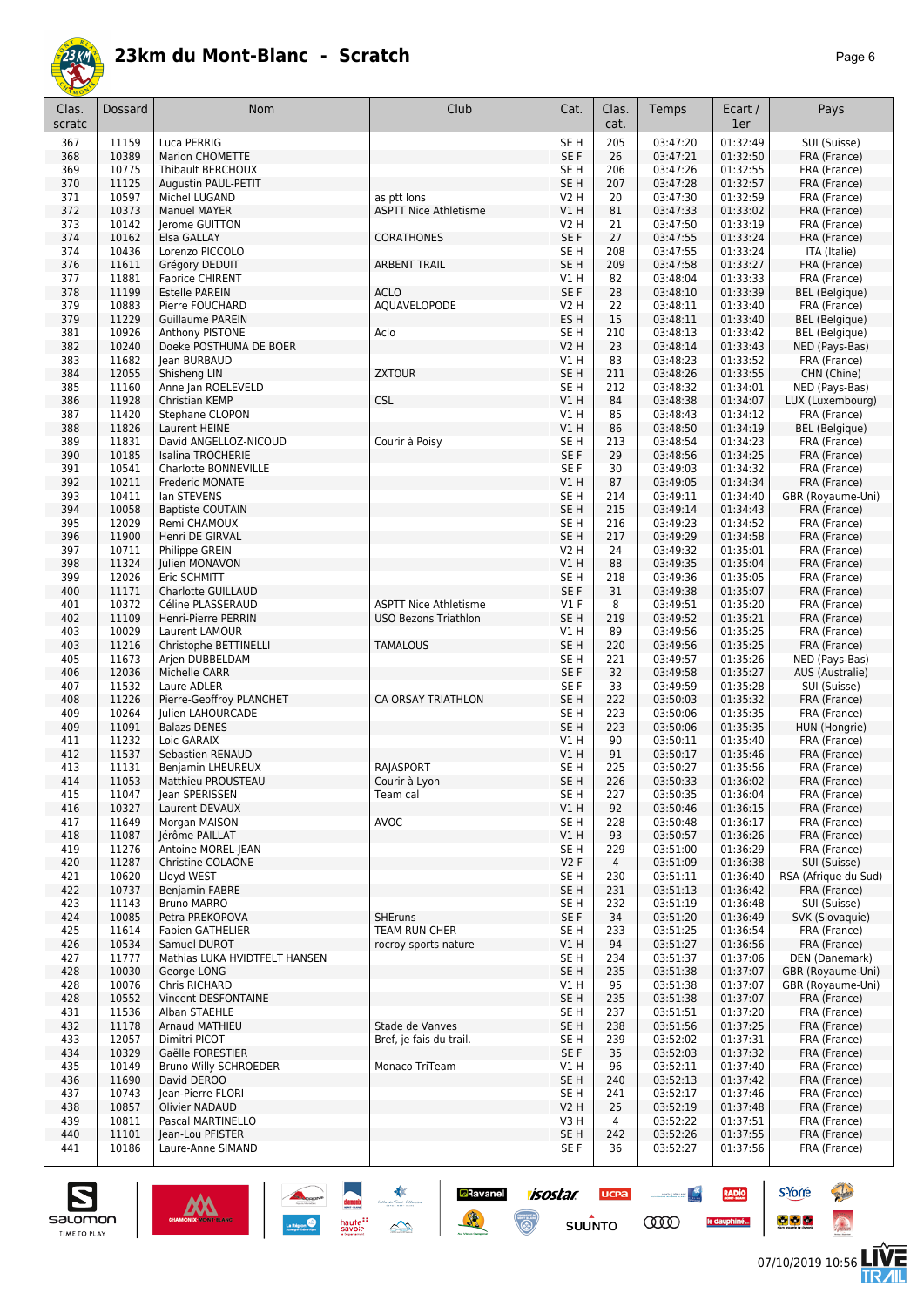

|--|--|

| Clas.<br>scratc | Dossard        | Nom                                       | Club                                               | Cat.                               | Clas.<br>cat. | Temps                | Ecart /<br>1er       | Pays                                  |
|-----------------|----------------|-------------------------------------------|----------------------------------------------------|------------------------------------|---------------|----------------------|----------------------|---------------------------------------|
| 442             | 10514          | Aurélien LEIBEL                           |                                                    | SE <sub>H</sub>                    | 243           | 03:52:32             | 01:38:01             | FRA (France)                          |
| 442             | 11195          | Pierre ROBELIN                            | <b>ASPTT GRAND LONS</b>                            | V1H                                | 97            | 03:52:32             | 01:38:01             | FRA (France)                          |
| 444             | 10528          | Susanne SOLBERG NILSSEN                   | IL i BUL                                           | SE <sub>F</sub>                    | 37            | 03:52:35             | 01:38:04             | NOR (Norvège)                         |
| 445             | 11878          | Foucauld DESJONQUERES                     |                                                    | SE <sub>H</sub>                    | 244           | 03:52:37             | 01:38:06             | FRA (France)                          |
| 446             | 11122<br>12017 | Thibaut FRASZCZAK                         |                                                    | SE <sub>H</sub><br>SE <sub>H</sub> | 245<br>245    | 03:52:44<br>03:52:44 | 01:38:13<br>01:38:13 | FRA (France)<br>FRA (France)          |
| 446<br>448      | 11523          | François MARION<br><b>Silvie MERCIER</b>  |                                                    | V2F                                | 5             | 03:52:46             | 01:38:15             | FRA (France)                          |
| 449             | 11133          | Gaetan SAUVANET SMIRNAPOULO               | <b>TONNERRE</b>                                    | SE <sub>H</sub>                    | 247           | 03:52:50             | 01:38:19             | FRA (France)                          |
| 450             | 11478          | Cyril LANTZ                               |                                                    | SE <sub>H</sub>                    | 248           | 03:52:52             | 01:38:21             | FRA (France)                          |
| 451             | 11783          | Loriane WISPELAERE                        |                                                    | SE F                               | 38            | 03:52:55             | 01:38:24             | FRA (France)                          |
| 452             | 11721          | David PARSONS                             |                                                    | SE <sub>H</sub>                    | 249           | 03:52:58             | 01:38:27             | GBR (Royaume-Uni)                     |
| 453             | 10100          | Karin FRANCK-NIELSEN                      | Trysilgutten                                       | SE F                               | 39            | 03:53:08             | 01:38:37             | NOR (Norvège)                         |
| 454             | 11688          | Anne Sophie ROUSSEL                       | <b>ENTENTE SAUGETTE MONTBE</b>                     | SE <sub>F</sub>                    | 40            | 03:53:10             | 01:38:39             | FRA (France)                          |
| 455<br>456      | 11272<br>11829 | Mégane JOLIVET<br>Laurent RORIVE          | <b>AZUR CHARENTON</b>                              | SE <sub>F</sub><br>V1H             | 41<br>98      | 03:53:25<br>03:53:36 | 01:38:54<br>01:39:05 | FRA (France)<br><b>BEL</b> (Belgique) |
| 457             | 10884          | Sébastien CELLIER                         |                                                    | SE <sub>H</sub>                    | 250           | 03:53:39             | 01:39:08             | FRA (France)                          |
| 458             | 10556          | Catherine SWINDLES                        |                                                    | $VI$ F                             | 9             | 03:53:43             | 01:39:12             | AUS (Australie)                       |
| 459             | 10345          | Grégory SCREVE                            | <b>US BIACHE</b>                                   | SE <sub>H</sub>                    | 251           | 03:53:50             | 01:39:19             | FRA (France)                          |
| 459             | 10677          | <b>Matthieu DURILLON</b>                  | LYON RUNNING CREW                                  | SE <sub>H</sub>                    | 251           | 03:53:50             | 01:39:19             | FRA (France)                          |
| 461             | 11734          | Florent LE ROCH                           |                                                    | SE <sub>H</sub>                    | 253           | 03:53:52             | 01:39:21             | FRA (France)                          |
| 462             | 11773          | Lesley Remco PELSMAEKER                   |                                                    | SE <sub>H</sub>                    | 254           | 03:53:57             | 01:39:26             | NED (Pays-Bas)                        |
| 463             | 10367          | <b>Antoine VUILLEMIN</b>                  |                                                    | SE <sub>H</sub>                    | 255           | 03:54:01             | 01:39:30             | FRA (France)                          |
| 464<br>465      | 11148<br>11281 | Ludovic TIVERRIER<br>Anaïs VANOTTI        | Les coureurs de la Ving<br>Les Natur'elles - Gliss | V2 H<br>SE F                       | 26<br>42      | 03:54:04<br>03:54:35 | 01:39:33<br>01:40:04 | FRA (France)<br>FRA (France)          |
| 466             | 11999          | Jacques OUZIEL                            |                                                    | <b>V2 H</b>                        | 27            | 03:54:42             | 01:40:11             | FRA (France)                          |
| 467             | 11929          | <b>Marion HUDRY</b>                       |                                                    | SE F                               | 43            | 03:54:48             | 01:40:17             | FRA (France)                          |
| 468             | 10326          | Yannick MOUGIN                            | <b>TRAIL TOUT COURT</b>                            | V1H                                | 99            | 03:54:49             | 01:40:18             | FRA (France)                          |
| 469             | 11326          | Patrice GUIZON                            | <b>ASVA SANOFI</b>                                 | <b>V2 H</b>                        | 28            | 03:54:55             | 01:40:24             | FRA (France)                          |
| 470             | 11933          | Simon MIGEON                              | ATHLETISME CLUB DE BOUR                            | ES <sub>H</sub>                    | 16            | 03:55:05             | 01:40:34             | FRA (France)                          |
| 471             | 10521          | <b>Franck MORIN</b>                       | <b>GAB&amp;SPORT BESANCON</b>                      | V1H                                | 100           | 03:55:22             | 01:40:51             | FRA (France)                          |
| 472             | 11911<br>11921 | Jordan CHILLA<br>Constance D'HALLUIN      | K-RAID                                             | SE <sub>H</sub><br>SE F            | 256<br>44     | 03:55:29<br>03:55:34 | 01:40:58<br>01:41:03 | FRA (France)<br>FRA (France)          |
| 473<br>474      | 10133          | Tom DHOOGHE                               | Lille Métropole Athléti                            | VIH                                | 101           | 03:55:49             | 01:41:18             | <b>BEL</b> (Belgique)                 |
| 475             | 11619          | Frédéric GIRARD                           | <b>Arbent Trail</b>                                | VIH                                | 102           | 03:56:04             | 01:41:33             | FRA (France)                          |
| 476             | 11032          | Daniel JENSEN                             | Cirebon Runners                                    | SE <sub>H</sub>                    | 257           | 03:56:19             | 01:41:48             | DEN (Danemark)                        |
| 477             | 10312          | Antoine LESTOQUOY                         |                                                    | SE <sub>H</sub>                    | 258           | 03:56:25             | 01:41:54             | FRA (France)                          |
| 478             | 10419          | Jana ALEZAROVA                            |                                                    | $VI$ F                             | 10            | 03:56:38             | 01:42:07             | SVK (Slovaquie)                       |
| 479             | 10066          | Anne-Rieke STUHLMANN                      |                                                    | SE F                               | 45            | 03:56:47             | 01:42:16             | GER (Allemagne)                       |
| 479             | 10932<br>10675 | Laurent HISETTE                           |                                                    | V1H                                | 103           | 03:56:47             | 01:42:16             | <b>BEL</b> (Belgique)                 |
| 481<br>482      | 10144          | Marine CHOUX<br>Philippe LESPINAT         | Montbonnot jogging<br>LA FOULEE LAGARDIENNE        | SE F<br><b>V2 H</b>                | 46<br>29      | 03:56:56<br>03:56:58 | 01:42:25<br>01:42:27 | FRA (France)<br>FRA (France)          |
| 483             | 10140          | Pierre SANCHETTE                          |                                                    | SE <sub>H</sub>                    | 259           | 03:57:02             | 01:42:31             | SUI (Suisse)                          |
| 484             | 10593          | <b>Bertrand BRUN</b>                      |                                                    | SE <sub>H</sub>                    | 260           | 03:57:08             | 01:42:37             | FRA (France)                          |
| 485             | 11442          | Antonin BIROLAUD                          |                                                    | SE <sub>H</sub>                    | 261           | 03:57:09             | 01:42:38             | FRA (France)                          |
| 486             | 10548          | Mathieu LEDUC                             |                                                    | SE <sub>H</sub>                    | 262           | 03:57:11             | 01:42:40             | FRA (France)                          |
| 487             | 10687          | Thorleif NOKLEBY                          |                                                    | <b>V2 H</b>                        | 30            | 03:57:27             | 01:42:56             | NOR (Norvège)                         |
| 488<br>489      | 10435<br>11972 | Régis GROGNARD                            | Jogg'in Bastogne                                   | SE H                               | 263<br>31     | 03:57:33             | 01:43:02             | <b>BEL</b> (Belgique)                 |
| 490             | 10316          | Frederic ELLMENREICH<br>Sylvie RICHARD    | <b>CMBM</b><br><b>CMBM</b>                         | <b>V2 H</b><br>V1 F                | 11            | 03:57:42<br>03:57:43 | 01:43:11<br>01:43:12 | FRA (France)<br>FRA (France)          |
| 491             | 10789          | Aurelie LE NAVENAN                        |                                                    | SE F                               | 47            | 03:57:48             | 01:43:17             | FRA (France)                          |
| 491             | 11709          | Maxime HAUBRY                             |                                                    | SE <sub>H</sub>                    | 264           | 03:57:48             | 01:43:17             | FRA (France)                          |
| 493             | 11714          | Lucas NAVARRO                             |                                                    | SE <sub>H</sub>                    | 265           | 03:57:50             | 01:43:19             | FRA (France)                          |
| 494             | 10988          | Jean Marc PARENT                          |                                                    | SE H                               | 266           | 03:57:55             | 01:43:24             | FRA (France)                          |
| 495             | 11970          | Hervé VILLARD                             | <b>CMBM</b>                                        | V1H                                | 104           | 03:57:58             | 01:43:27             | FRA (France)                          |
| 496<br>497      | 10090<br>11888 | Axel BERTON<br><b>Alexandre CONTENCIN</b> | Les Zizicoincoins                                  | V2 H<br>V1H                        | 32<br>105     | 03:58:01<br>03:58:05 | 01:43:30<br>01:43:34 | <b>BEL</b> (Belgique)<br>FRA (France) |
| 498             | 12069          | Sebastien BUCAMP                          | UGLOW AMBASSADOR FRANCE                            | V1H                                | 106           | 03:58:13             | 01:43:42             | FRA (France)                          |
| 499             | 10167          | Nicola HENDERSON                          |                                                    | $VI$ F                             | 12            | 03:58:14             | 01:43:43             | GBR (Royaume-Uni)                     |
| 500             | 10915          | Costas DAMBASSINAS                        | COMPRESSPORT SWITZERLAN                            | SE H                               | 267           | 03:58:20             | 01:43:49             | SUI (Suisse)                          |
| 501             | 10228          | Sophie CLAUDE                             | Courir-en-duo                                      | SE F                               | 48            | 03:58:25             | 01:43:54             | FRA (France)                          |
| 502             | 11959          | Cyrill JOUET                              |                                                    | SE H                               | 268           | 03:58:32             | 01:44:01             | FRA (France)                          |
| 503             | 10473          | Diane ROQUETTE                            |                                                    | SE F                               | 49            | 03:58:43             | 01:44:12             | FRA (France)                          |
| 504             | 10476          | Quentin PIEDIGROSSI                       |                                                    | SE <sub>H</sub>                    | 269           | 03:59:07<br>03:59:09 | 01:44:36             | FRA (France)                          |
| 505<br>506      | 11977<br>11776 | David FENNAH<br>Alexander Koks ANDREASSEN |                                                    | V1H<br>SE <sub>H</sub>             | 107<br>270    | 03:59:11             | 01:44:38<br>01:44:40 | GBR (Royaume-Uni)<br>DEN (Danemark)   |
| 507             | 11832          | <b>Francois DELATTRE</b>                  | <b>CPLP</b>                                        | SE <sub>H</sub>                    | 271           | 03:59:20             | 01:44:49             | FRA (France)                          |
| 508             | 10945          | Régis BALLAND                             | <b>ASOLEO</b>                                      | V1 H                               | 108           | 03:59:24             | 01:44:53             | FRA (France)                          |
| 509             | 10046          | Olivier DARDELET                          | <b>TEAM ALPTIS</b>                                 | V <sub>2</sub> H                   | 33            | 03:59:27             | 01:44:56             | FRA (France)                          |
| 510             | 10112          | Mickael BODIGUEL                          | Les traineurs                                      | SE H                               | 272           | 03:59:28             | 01:44:57             | FRA (France)                          |
| 511             | 11096          | Jonathan AVENZA                           |                                                    | SE <sub>H</sub>                    | 273           | 03:59:29             | 01:44:58             | FRA (France)                          |
| 512<br>513      | 11351<br>11193 | David PRUVOT<br>Yannick LOUVET            | <b>Dynamic Sporting Club</b>                       | V1H<br>SE <sub>H</sub>             | 109<br>274    | 03:59:39<br>03:59:40 | 01:45:08<br>01:45:09 | FRA (France)<br>FRA (France)          |
| 514             | 11365          | Olivier DOMMERGUE                         |                                                    | SE H                               | 275           | 03:59:44             | 01:45:13             | FRA (France)                          |
| 515             | 11689          | Remi POISSON                              | Courbevoie triathlon                               | SE <sub>H</sub>                    | 276           | 03:59:46             | 01:45:15             | FRA (France)                          |
| 516             | 10933          | Mathieu RAVARD                            |                                                    | SE H                               | 277           | 03:59:47             | 01:45:16             | FRA (France)                          |
|                 |                |                                           |                                                    |                                    |               |                      |                      |                                       |

**Example 1505tar ucea and 1505tar ucea and 1505tar ucea and 1505tar ucea and 150 million comparation of the Comparation of the Comparation of the Comparation of the Comparation of the Comparation of the Comparation of the** 



**s**Yorre

 $\bullet$   $\bullet$   $\bullet$ 

RADIO

le dauphiné...

**PARTIES** 

 $\ddot{\Omega}$ 

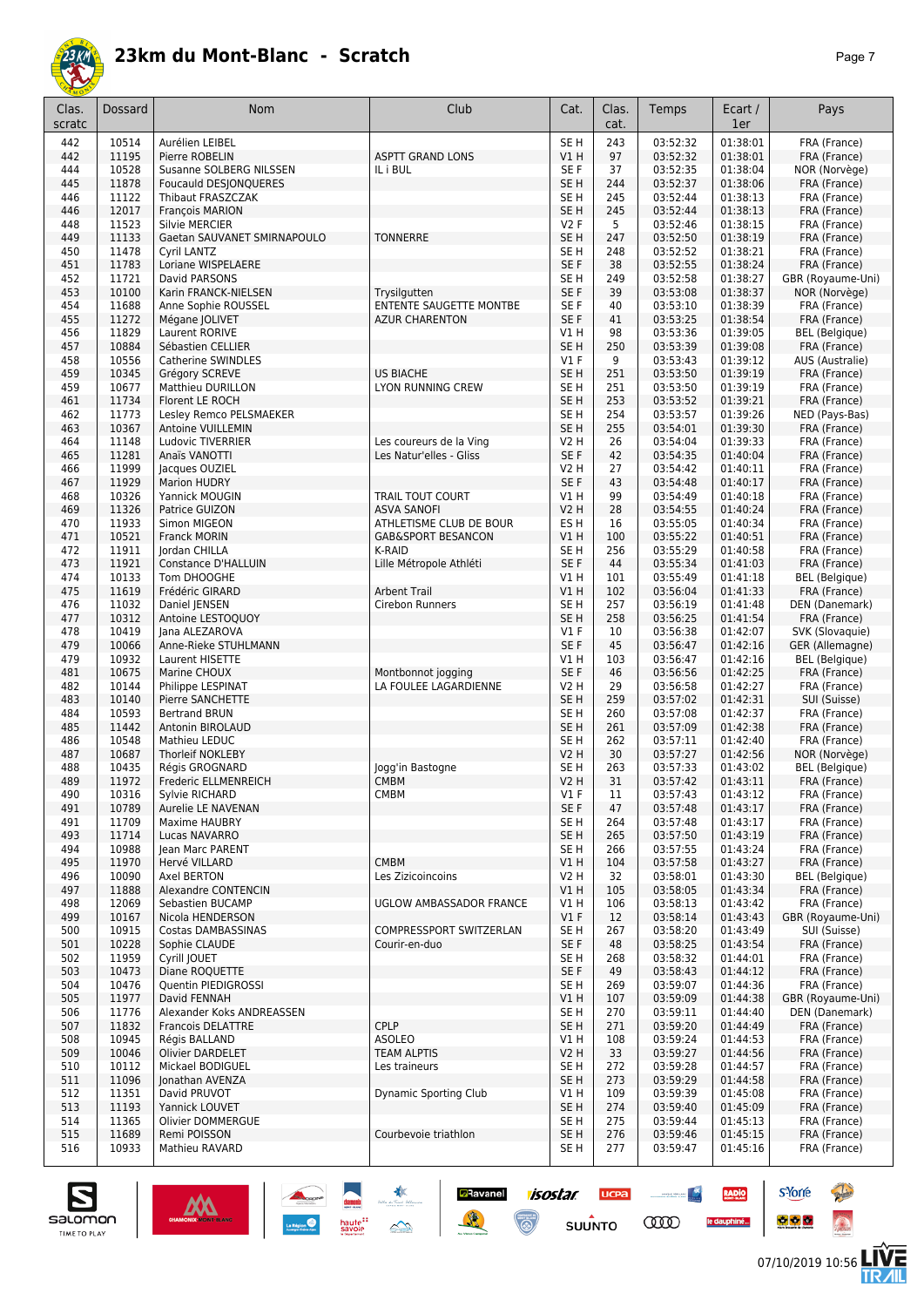

|--|--|

| Clas.<br>scratc | Dossard        | Nom                                             | Club                          | Cat.                | Clas.<br>cat. | Temps                | Ecart /<br>1er       | Pays                          |
|-----------------|----------------|-------------------------------------------------|-------------------------------|---------------------|---------------|----------------------|----------------------|-------------------------------|
| 516             | 11819          | Léopold KEMPENEERS                              | Au Buck!                      | V1H                 | 110           | 03:59:47             | 01:45:16             | <b>BEL</b> (Belgique)         |
| 518             | 10285          | Cecile GONNEAU                                  | courir à Sennecey             | $VI$ F              | 13            | 03:59:48             | 01:45:17             | FRA (France)                  |
| 519             | 11968          | Sergio EZAMA                                    | PepsiCo                       | V1H                 | 111           | 04:00:00             | 01:45:29             | SUI (Suisse)                  |
| 520             | 10513          | Herve LAVOINE                                   |                               | V1H                 | 112           | 04:00:10             | 01:45:39             | FRA (France)                  |
| 521             | 11413          | Bertrand CLOLOT                                 | <b>ARBENT TRAIL</b>           | V2 H                | 34            | 04:00:11             | 01:45:40             | FRA (France)                  |
| 522             | 10371          | José BANEGAS                                    | SAONE MONT D'OR NATURE        | V1 H                | 113           | 04:00:15             | 01:45:44             | FRA (France)                  |
| 523<br>524      | 10895<br>10705 | Jean-Gabriel GONDRE<br>Clara LAGRANGE           |                               | SE H<br>SE F        | 278<br>50     | 04:00:18<br>04:00:26 | 01:45:47<br>01:45:55 | FRA (France)<br>FRA (France)  |
| 525             | 11507          | Wilfried DE CARLI                               |                               | SE <sub>H</sub>     | 279           | 04:00:33             | 01:46:02             | FRA (France)                  |
| 525             | 11800          | Mischa VERMEIJS                                 |                               | SE <sub>H</sub>     | 279           | 04:00:33             | 01:46:02             | NED (Pays-Bas)                |
| 527             | 10577          | Raphaëlle CARLIER                               |                               | SE F                | 51            | 04:00:34             | 01:46:03             | FRA (France)                  |
| 528             | 10391          | <b>Kevin ROMAN</b>                              |                               | SE <sub>H</sub>     | 281           | 04:00:39             | 01:46:08             | FRA (France)                  |
| 529             | 10619          | Marion DECROUX                                  |                               | SE F                | 52            | 04:00:41             | 01:46:10             | FRA (France)                  |
| 530             | 10681          | Andy EGGLESTON                                  |                               | SE <sub>H</sub>     | 282           | 04:01:00             | 01:46:29             | FRA (France)                  |
| 531             | 10096          | Mark LERCHE                                     |                               | SE <sub>H</sub>     | 283           | 04:01:02             | 01:46:31             | DEN (Danemark)                |
| 532             | 11045          | Hejtmánková BARBORA                             | Czech Skyrunning Team         | JU F                | 3             | 04:01:10             | 01:46:39             | CZE (République<br>tchèque)   |
| 533             | 10567          | <b>Benjamin FINIELS</b>                         |                               | SE <sub>H</sub>     | 284           | 04:01:13             | 01:46:42             | FRA (France)                  |
| 534             | 11082<br>11634 | Frederic POTIER                                 |                               | V1 H<br>SE F        | 114<br>53     | 04:01:16<br>04:01:19 | 01:46:45<br>01:46:48 | <b>BEL</b> (Belgique)         |
| 535<br>536      | 12077          | Sophie NIER<br>Jaime RINCON LEAL                | Atousport                     | SE <sub>H</sub>     | 285           | 04:01:23             | 01:46:52             | FRA (France)<br>ESP (Espagne) |
| 537             | 11474          | Marie-Charlotte LE BLANC DE CERNEX              |                               | SE <sub>F</sub>     | 54            | 04:01:25             | 01:46:54             | FRA (France)                  |
| 538             | 10777          | <b>Marion BUFERNE</b>                           |                               | SE F                | 55            | 04:01:26             | 01:46:55             | FRA (France)                  |
| 539             | 11460          | Jean Pierre DEL GUIDICE                         | AMC AUBAGNE                   | V2 H                | 35            | 04:01:29             | 01:46:58             | FRA (France)                  |
| 540             | 10679          | Nicolas DESBREST                                |                               | SE <sub>H</sub>     | 286           | 04:01:32             | 01:47:01             | FRA (France)                  |
| 540             | 11484          | Henrik RASMUSSEN                                | Marathon Runners              | V2 H                | 36            | 04:01:32             | 01:47:01             | DEN (Danemark)                |
| 542             | 11961          | lessica ROSSET                                  | <b>CMBM</b>                   | SE F                | 56            | 04:01:33             | 01:47:02             | FRA (France)                  |
| 543             | 11075          | Anne MATHIEU                                    |                               | V2F                 | 6             | 04:01:40             | 01:47:09             | FRA (France)                  |
| 544             | 11038          | Jean Marie CHALLINE                             |                               | SE <sub>H</sub>     | 287           | 04:01:44             | 01:47:13             | FRA (France)                  |
| 545             | 11574          | <b>Bertrand POUILLAUDE</b>                      | Coureurs du Dimanche          | SE <sub>H</sub>     | 288           | 04:01:45             | 01:47:14             | FRA (France)                  |
| 546             | 10065          | Hervé HUET                                      |                               | V3H                 | 5             | 04:01:53             | 01:47:22             | FRA (France)                  |
| 546             | 10800          | Hans HEIRMAN                                    |                               | V2 H                | 37            | 04:01:53             | 01:47:22             | NED (Pays-Bas)                |
| 548             | 10338<br>11110 | Jean-Emile GIBAUD                               |                               | SE H<br>$VI$ F      | 289<br>14     | 04:02:02             | 01:47:31<br>01:47:44 | FRA (France)                  |
| 549<br>550      | 10583          | Caroline GATOUX<br><b>Malory GUDIN</b>          |                               | ES <sub>F</sub>     | 5             | 04:02:15<br>04:02:16 | 01:47:45             | FRA (France)<br>FRA (France)  |
| 550             | 11391          | Vdovushkin ALEXEY                               | Winnie-the-Pooh               | SE <sub>H</sub>     | 290           | 04:02:16             | 01:47:45             | RUS (Russie)                  |
| 552             | 10349          | Anthony DEVERS                                  |                               | SE <sub>H</sub>     | 291           | 04:02:19             | 01:47:48             | FRA (France)                  |
| 552             | 10863          | Noé VIDONNE                                     | Bonne AC                      | SE H                | 291           | 04:02:19             | 01:47:48             | FRA (France)                  |
| 554             | 10524          | Cedric BROCARD                                  |                               | VIH                 | 115           | 04:02:24             | 01:47:53             | FRA (France)                  |
| 555             | 11989          | Louisa MOREAU                                   | CMBM                          | ES F                | 6             | 04:02:29             | 01:47:58             | FRA (France)                  |
| 556             | 10202          | Eric SANTENAC                                   |                               | V2 H                | 38            | 04:02:30             | 01:47:59             | FRA (France)                  |
| 557             | 10531          | Joachim PILLON                                  | rocroy sports nature          | SE <sub>H</sub>     | 293           | 04:02:33             | 01:48:02             | FRA (France)                  |
| 558             | 10670          | David BOWMAN                                    |                               | SE H                | 294           | 04:02:35             | 01:48:04             | USA (Etats-Unis)              |
| 559             | 11529          | Marine LEROUX                                   |                               | SE F                | 57            | 04:02:37             | 01:48:06             | FRA (France)                  |
| 560             | 10150          | Pablo LAMARCA                                   |                               | V1 H                | 116           | 04:02:48             | 01:48:17             | ESP (Espagne)                 |
| 561<br>562      | 11141<br>11699 | Francesca BOIOLI<br>Christophe GUIGNOT          | TRAILOUTDOOR69                | SE F<br><b>V2 H</b> | 58<br>39      | 04:02:54<br>04:02:57 | 01:48:23<br>01:48:26 | ITA (Italie)<br>FRA (France)  |
| 563             | 11007          | Christian KIEFFER                               | Pass'running                  | V2 H                | 40            | 04:02:58             | 01:48:27             | FRA (France)                  |
| 564             | 10594          | Pierre LEVRAU I                                 | TONNERRE                      | SE H                | 295           | 04:03:01             | 01:48:30             | FRA (France)                  |
| 565             | 11524          | Stephane PIN                                    | PP30 MARATOURISTES            | SE H                | 296           | 04:03:04             | 01:48:33             | FRA (France)                  |
| 566             | 11176          | Myriam HRAGUA                                   | Team Provence Endurance       | SE F                | 59            | 04:03:05             | 01:48:34             | FRA (France)                  |
| 567             | 10504          | Nicolas SOLEILLANT                              | Les scotchés des monts        | SE H                | 297           | 04:03:15             | 01:48:44             | FRA (France)                  |
| 568             | 10954          | Jean - Louis MICHAUD                            | <b>RUNNING EVASION 95</b>     | <b>V2 H</b>         | 41            | 04:03:18             | 01:48:47             | FRA (France)                  |
| 568             | 11828          | Alexandre GANDER                                | <b>FAUCIGNY ATHLETIC CLUB</b> | ES H                | 17            | 04:03:18             | 01:48:47             | FRA (France)                  |
| 570             | 11167          | Aude CALLEIA                                    |                               | SE F                | 60            | 04:03:23             | 01:48:52             | FRA (France)                  |
| 571             | 11938          | Xavier KOECHLIN                                 |                               | V <sub>2</sub> H    | 42            | 04:03:41             | 01:49:10             | FRA (France)                  |
| 572             | 11039          | Anthony PIRON                                   |                               | SE <sub>H</sub>     | 298           | 04:03:45             | 01:49:14             | FRA (France)                  |
| 573             | 10503          | Liam LENEHAN                                    | Sportsworld                   | V2 H                | 43            | 04:03:47             | 01:49:16             | IRL (Irlande)                 |
| 574             | 10554          | Thomas BOYE                                     |                               | SE <sub>H</sub>     | 299           | 04:04:02             | 01:49:31             | FRA (France)                  |
| 575             | 11795          | Nicolas GASSILLOUD                              | Bonne AC                      | SE H                | 300           | 04:04:06             | 01:49:35             | FRA (France)                  |
| 576<br>577      | 10803<br>12040 | Patrick LAMAZIERE<br><b>Guillaume AVRILLIER</b> |                               | V2 H<br>SE H        | 44<br>301     | 04:04:16<br>04:04:18 | 01:49:45<br>01:49:47 | FRA (France)<br>FRA (France)  |
| 578             | 11359          | <b>Florent PAYS</b>                             | <b>TEAM RUN CHER</b>          | SE <sub>H</sub>     | 302           | 04:04:29             | 01:49:58             | FRA (France)                  |
| 579             | 11050          | Laurence STEFFEN                                |                               | $VI$ F              | 15            | 04:04:32             | 01:50:01             | LUX (Luxembourg)              |
| 580             | 10467          | Michael VERMOT                                  | Pays Montbéliard Triath       | V1H                 | 117           | 04:04:38             | 01:50:07             | FRA (France)                  |
| 581             | 11652          | Henrik WIENEN                                   |                               | SE H                | 303           | 04:04:43             | 01:50:12             | NED (Pays-Bas)                |
| 582             | 10623          | Jérôme MEYER                                    | <b>AR Bastille</b>            | SE <sub>H</sub>     | 304           | 04:04:46             | 01:50:15             | FRA (France)                  |
| 583             | 11985          | Cécile FABRE                                    |                               | SE F                | 61            | 04:04:50             | 01:50:19             | FRA (France)                  |
| 584             | 11288          | Henri REINE                                     | PP30MARATOURISTES             | V <sub>2</sub> H    | 45            | 04:04:52             | 01:50:21             | FRA (France)                  |
| 585             | 12056          | Pierre FLAMENT                                  | Trail Outdoor 69              | SE H                | 305           | 04:04:55             | 01:50:24             | FRA (France)                  |
| 586             | 11672          | Pierre PAQUEREAU                                |                               | SE <sub>H</sub>     | 306           | 04:04:56             | 01:50:25             | FRA (France)                  |
| 587             | 10300          | Nicolas GELLY-AUBERT                            | NL.                           | V1 H                | 118           | 04:05:01             | 01:50:30             | FRA (France)                  |
| 588             | 10996          | Hodee NICOLAS                                   |                               | V1H                 | 119           | 04:05:05             | 01:50:34             | FRA (France)                  |
| 589             | 10217          | <b>Thomas VANAUD</b>                            |                               | SE H                | 307<br>307    | 04:05:10             | 01:50:39             | FRA (France)                  |
| 589             | 11561          | Damien SURREL                                   | Cascol Oullins                | SE <sub>H</sub>     |               | 04:05:10             | 01:50:39             | FRA (France)                  |

**Example 1505tar ucea and 1505tar ucea and 1505tar ucea and 1505tar ucea and 150 million comparation of the Comparation of the Comparation of the Comparation of the Comparation of the Comparation of the Comparation of the** 





**s**Yorre

 $\bullet$   $\bullet$   $\bullet$ 

RADIO

le dauphiné...

**PARTIES** 

 $\ddot{\Omega}$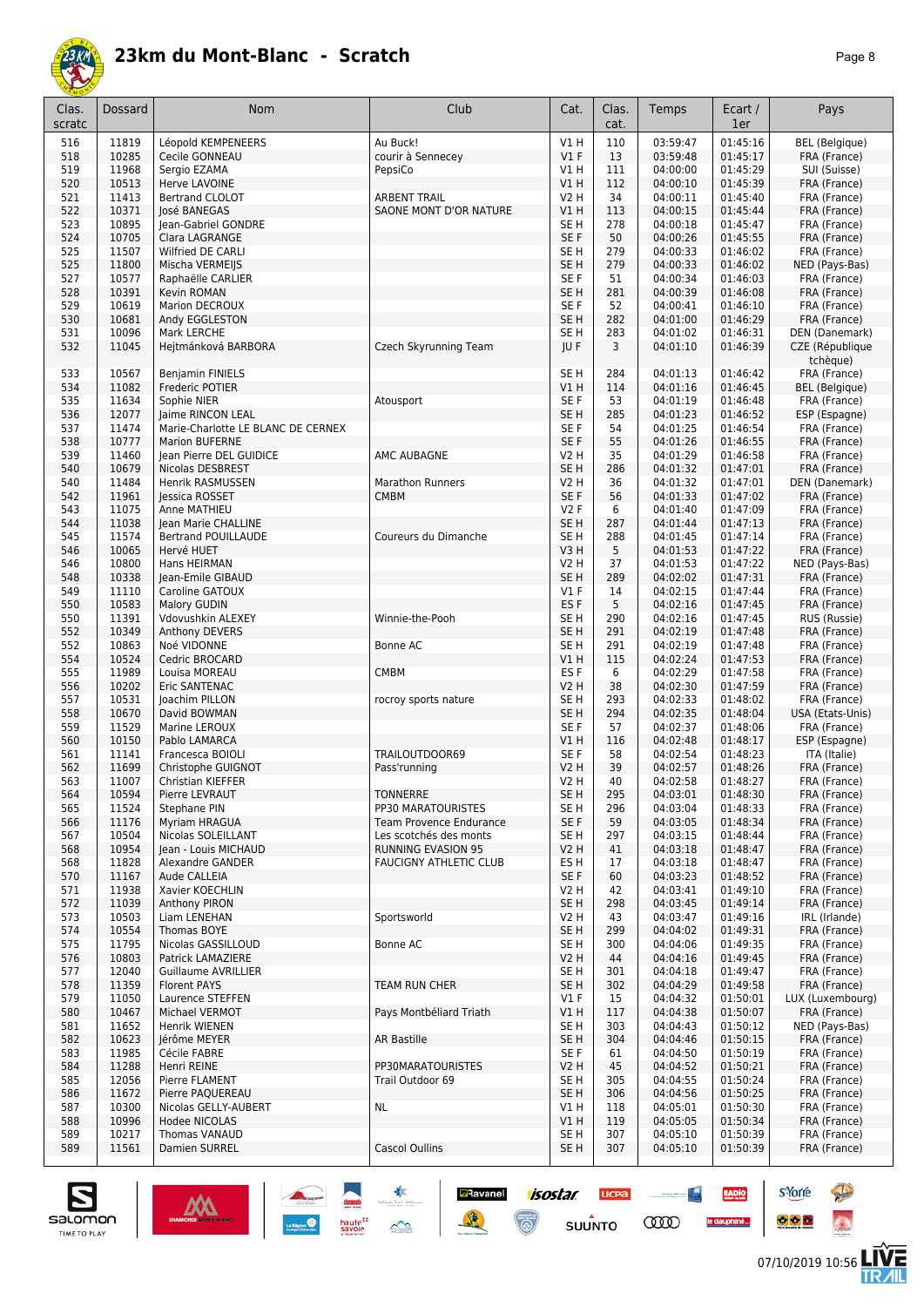

|--|--|

| Clas.<br>scratc | Dossard        | Nom                                           | Club                                          | Cat.                               | Clas.<br>cat.   | Temps                | Ecart /<br>1er       | Pays                                 |
|-----------------|----------------|-----------------------------------------------|-----------------------------------------------|------------------------------------|-----------------|----------------------|----------------------|--------------------------------------|
| 591             | 11218          | Luis FERNANDES                                | PP30 MARATOURISTES                            | V2 H                               | 46              | 04:05:11             | 01:50:40             | POR (Portugal)                       |
| 592             | 11893          | <b>Benoit MIGUEL</b>                          |                                               | SE <sub>H</sub>                    | 309             | 04:05:14             | 01:50:43             | FRA (France)                         |
| 593             | 11179          | William CHARLES                               |                                               | V1 H                               | 120             | 04:05:16             | 01:50:45             | FRA (France)                         |
| 594             | 11268          | <b>Eymeric MONANGE</b>                        |                                               | SE <sub>H</sub>                    | 310             | 04:05:21             | 01:50:50             | FRA (France)                         |
| 595             | 10036          | Sylvain LANGE                                 | Team FadaSwat                                 | SE <sub>H</sub>                    | 311             | 04:05:23             | 01:50:52             | FRA (France)                         |
| 596<br>597      | 10311<br>10390 | Christophe RUAUX<br>Romain RACHIDI            | FadaSwat                                      | SE <sub>H</sub><br>SE <sub>H</sub> | 312<br>313      | 04:05:27<br>04:05:28 | 01:50:56<br>01:50:57 | FRA (France)<br>FRA (France)         |
| 597             | 11286          | <b>Stephane THOMAS</b>                        |                                               | <b>V2 H</b>                        | 47              | 04:05:28             | 01:50:57             | FRA (France)                         |
| 599             | 11760          | Gaetan BLANCHARD                              |                                               | SE <sub>H</sub>                    | 314             | 04:05:30             | 01:50:59             | FRA (France)                         |
| 600             | 10423          | Claire RABUT                                  |                                               | SE <sub>F</sub>                    | 62              | 04:05:34             | 01:51:03             | FRA (France)                         |
| 601             | 10278          | Jean-Christophe OLIVIER                       | Aspi95                                        | V1 H                               | 121             | 04:05:38             | 01:51:07             | <b>BEL</b> (Belgique)                |
| 601             | 11140          | Nicolas MARX                                  | Aspi95                                        | V1H                                | 121             | 04:05:38             | 01:51:07             | <b>BEL</b> (Belgique)                |
| 603             | 10077          | Amy COLLENDER                                 | N/A                                           | SE F                               | 63              | 04:06:05             | 01:51:34             | GBR (Royaume-Uni)                    |
| 604             | 11644          | Benjamin ITTAH                                |                                               | SE <sub>H</sub>                    | 315             | 04:06:07             | 01:51:36             | FRA (France)                         |
| 605             | 11718          | H.m.e. DERKS                                  |                                               | SE F                               | 64              | 04:06:12             | 01:51:41             | NED (Pays-Bas)                       |
| 606<br>607      | 11088<br>10899 | James WHEATON<br>Frederic JACQUEMARD          | oslon 71                                      | <b>V2 H</b><br>V1 H                | 48<br>123       | 04:06:16<br>04:06:31 | 01:51:45<br>01:52:00 | GBR (Royaume-Uni)<br>FRA (France)    |
| 608             | 10543          | David FABIE                                   |                                               | SE <sub>H</sub>                    | 316             | 04:06:42             | 01:52:11             | FRA (France)                         |
| 608             | 11728          | James KEARNEY                                 |                                               | SE <sub>H</sub>                    | 316             | 04:06:42             | 01:52:11             | IRL (Irlande)                        |
| 610             | 11081          | Olivier PINEDA                                |                                               | V1H                                | 124             | 04:06:50             | 01:52:19             | FRA (France)                         |
| 611             | 10974          | Louise INGHAM                                 |                                               | SE F                               | 65              | 04:07:08             | 01:52:37             | GBR (Royaume-Uni)                    |
| 612             | 10694          | Lionel COLOMBAN                               |                                               | V1H                                | 125             | 04:07:14             | 01:52:43             | FRA (France)                         |
| 612             | 11434          | <b>Olivier PELLE</b>                          |                                               | SE <sub>H</sub>                    | 318             | 04:07:14             | 01:52:43             | FRA (France)                         |
| 614             | 11497          | Julien SALAS                                  | arbent trail                                  | SE <sub>H</sub>                    | 319             | 04:07:28             | 01:52:57             | FRA (France)                         |
| 615             | 11448          | Guillaume MOTTINI                             |                                               | SE <sub>H</sub>                    | 320             | 04:07:45             | 01:53:14             | FRA (France)                         |
| 616<br>617      | 11594<br>11974 | Johan HERTSZCHUCH<br>Stanislas DE LA NEUVILLE |                                               | SE <sub>H</sub><br>SE H            | 321<br>322      | 04:07:48<br>04:07:53 | 01:53:17<br>01:53:22 | SUI (Suisse)<br>FRA (France)         |
| 618             | 10313          | Mathieu LEFEBVRE                              | Athlétic Club des 4 ven                       | VIH                                | 126             | 04:08:08             | 01:53:37             | FRA (France)                         |
| 618             | 10383          | Pascal ROUSSET                                |                                               | V <sub>2</sub> H                   | 49              | 04:08:08             | 01:53:37             | FRA (France)                         |
| 620             | 10875          | Timothee HUMBERT                              |                                               | ES H                               | 18              | 04:08:15             | 01:53:44             | FRA (France)                         |
| 621             | 10860          | Anthony RIFFARD                               | Le Teil Court                                 | SE <sub>H</sub>                    | 323             | 04:08:17             | 01:53:46             | FRA (France)                         |
| 622             | 11541          | Julien TROUVE                                 |                                               | SE <sub>H</sub>                    | 324             | 04:08:24             | 01:53:53             | FRA (France)                         |
| 623             | 10976          | Thierry CHOLLEY                               |                                               | V2 H                               | 50              | 04:08:42             | 01:54:11             | FRA (France)                         |
| 624             | 11458          | Armelle DEBRUYNE                              |                                               | $VI$ F                             | 16              | 04:08:43             | 01:54:12             | FRA (France)                         |
| 625             | 11491          | Christophe MERLE                              |                                               | V <sub>2</sub> H                   | 51              | 04:08:50             | 01:54:19             | FRA (France)                         |
| 626             | 11581<br>11834 | Jan Folkert VAN ZIJL<br>Vincent CHEMIN        | U.C.S EDO<br>ASASPP                           | SE <sub>H</sub><br>SE <sub>H</sub> | 325<br>326      | 04:08:51<br>04:08:55 | 01:54:20<br>01:54:24 | NED (Pays-Bas)<br>FRA (France)       |
| 627<br>628      | 11757          | Emilie DAKOWSKI                               | Issy Triathlon                                | SE F                               | 66              | 04:08:59             | 01:54:28             | FRA (France)                         |
| 629             | 10532          | Mathieu LEYRE                                 |                                               | SE <sub>H</sub>                    | 327             | 04:09:05             | 01:54:34             | FRA (France)                         |
| 630             | 11246          | Florence GLE                                  | Run in 70                                     | SE F                               | 67              | 04:09:12             | 01:54:41             | FRA (France)                         |
| 631             | 11395          | Valentin BOMBRUN                              | Sarras Trail                                  | SE H                               | 328             | 04:09:13             | 01:54:42             | FRA (France)                         |
| 632             | 10761          | Alex GUIGNAND                                 |                                               | <b>V2 H</b>                        | 52              | 04:09:27             | 01:54:56             | FRA (France)                         |
| 632             | 11646          | Felipe HEFLER                                 | <b>Sky Blazers</b>                            | SE <sub>H</sub>                    | 329             | 04:09:27             | 01:54:56             | BRA (Brésil)                         |
| 634             | 10243          | Nadine GRANGE                                 |                                               | V2F                                | $7\overline{ }$ | 04:09:44             | 01:55:13             | FRA (France)                         |
| 635             | 10758          | Dennis RIEBEEK                                |                                               | V1 H                               | 127             | 04:09:46             | 01:55:15             | NED (Pays-Bas)                       |
| 636<br>637      | 11060<br>11305 | <b>Brian LYDON</b><br>Jean-François GAMET     | TEAM HDP LES VEILLES PO                       | SE <sub>H</sub><br>V2 H            | 330<br>53       | 04:09:47<br>04:09:53 | 01:55:16<br>01:55:22 | IRL (Irlande)<br>FRA (France)        |
| 638             | 10765          | <b>Christian DUNAND</b>                       |                                               | V2H                                | 54              | 04:09:55             | 01:55:24             | FRA (France)                         |
| 639             | 10051          | Christophe PEYRAT-ARMANDY                     |                                               | V1H                                | 128             | 04:10:07             | 01:55:36             | FRA (France)                         |
| 640             | 10280          | Benoît CHATEL                                 | TOWN TO TRAIL AND CO                          | SE <sub>H</sub>                    | 331             | 04:10:15             | 01:55:44             | FRA (France)                         |
| 641             | 11609          | Emilie RASTELLO                               | <b>GRESICOURANT</b>                           | SE F                               | 68              | 04:10:17             | 01:55:46             | FRA (France)                         |
| 642             | 10382          | Mickael OLIVEIRA                              |                                               | SE <sub>H</sub>                    | 332             | 04:10:20             | 01:55:49             | FRA (France)                         |
| 643             | 11727          | Alexandre SULMAN                              |                                               | SE H                               | 333             | 04:10:22             | 01:55:51             | FRA (France)                         |
| 644             | 10676          | Delphine MOENNE-LOCCOZ                        |                                               | SE F                               | 69              | 04:10:23             | 01:55:52             | FRA (France)                         |
| 645<br>646      | 10640<br>10631 | Milan MAGULA<br>Matthew STEVENS               |                                               | V1 H<br>SE <sub>H</sub>            | 129<br>334      | 04:10:30<br>04:10:33 | 01:55:59<br>01:56:02 | SVK (Slovaquie)<br>GBR (Royaume-Uni) |
| 647             | 10417          | Victor TRYANIN                                | <b>GARANT-CMIKI</b>                           | V2 H                               | 55              | 04:10:44             | 01:56:13             | RUS (Russie)                         |
| 648             | 10056          | Anne FONDREVEZ                                |                                               | SE F                               | 70              | 04:10:45             | 01:56:14             | FRA (France)                         |
| 649             | 10704          | Laurent CARY                                  | <b>ASPTT GRAND LONS</b>                       | <b>V2 H</b>                        | 56              | 04:10:46             | 01:56:15             | FRA (France)                         |
| 650             | 11771          | Jair MAHAZRI                                  |                                               | SE <sub>H</sub>                    | 335             | 04:10:57             | 01:56:26             | NED (Pays-Bas)                       |
| 651             | 10276          | Nicolas KOTLYAR                               |                                               | V1 H                               | 130             | 04:10:58             | 01:56:27             | FRA (France)                         |
| 652             | 10205          | Karine CLAVAUD                                |                                               | $VI$ F                             | 17              | 04:11:00             | 01:56:29             | FRA (France)                         |
| 653             | 10973          | <b>Guillaume DEGAILLE</b>                     |                                               | SE <sub>H</sub>                    | 336             | 04:11:03             | 01:56:32             | FRA (France)                         |
| 654             | 11522          | Aurelien VIAL                                 | les scotches des monts                        | SE H                               | 337             | 04:11:16             | 01:56:45             | FRA (France)                         |
| 655             | 10916          | Dick VAN GOCH<br><b>Bernard VARIOT</b>        | PP30 MARATOURISTES                            | V2 H                               | 57              | 04:11:21             | 01:56:50             | NED (Pays-Bas)                       |
| 656<br>657      | 11138<br>12019 | <b>Bastien THIBAULT</b>                       | <b>Endurance Shop</b><br><b>BONTAZ CENTRE</b> | V3 H<br>SE <sub>H</sub>            | 6<br>338        | 04:11:34<br>04:11:37 | 01:57:03<br>01:57:06 | FRA (France)<br>FRA (France)         |
| 658             | 11033          | Gilles ROUX                                   |                                               | <b>V2 H</b>                        | 58              | 04:11:41             | 01:57:10             | FRA (France)                         |
| 659             | 10146          | Etienne FRANCOIS                              |                                               | V1 H                               | 131             | 04:11:43             | 01:57:12             | FRA (France)                         |
| 660             | 11853          | Cedric SABATINI                               | Les P'tits potos                              | SE <sub>H</sub>                    | 339             | 04:11:51             | 01:57:20             | FRA (France)                         |
| 661             | 11128          | Nicolas CAILLE                                |                                               | V2 H                               | 59              | 04:12:11             | 01:57:40             | FRA (France)                         |
| 662             | 10576          | Desmond HARE                                  |                                               | SE <sub>H</sub>                    | 340             | 04:12:12             | 01:57:41             | RSA (Afrique du Sud)                 |
| 663             | 10710          | Maxime MOYSON                                 |                                               | SE <sub>H</sub>                    | 341             | 04:12:13             | 01:57:42             | FRA (France)                         |
| 664             | 10491          | Elodie HEUMEL                                 | oues essonne atlétisme                        | SE F                               | 71              | 04:12:14             | 01:57:43             | FRA (France)                         |
| 665             | 10940          | Jean-Jacques COLLANGE                         | Rolex sport                                   | V1 H                               | 132             | 04:12:19             | 01:57:48             | FRA (France)                         |

**Example 1505tar ucea and 1505tar ucea and 1505tar ucea and 1505tar ucea and 150 million comparation of the Comparation of the Comparation of the Comparation of the Comparation of the Comparation of the Comparation of the** 



**s**Yorre

 $\bullet$   $\bullet$   $\bullet$ 

RADIO

le dauphiné...

**PARTIES** 

 $\ddot{\Omega}$ 

左<br>孤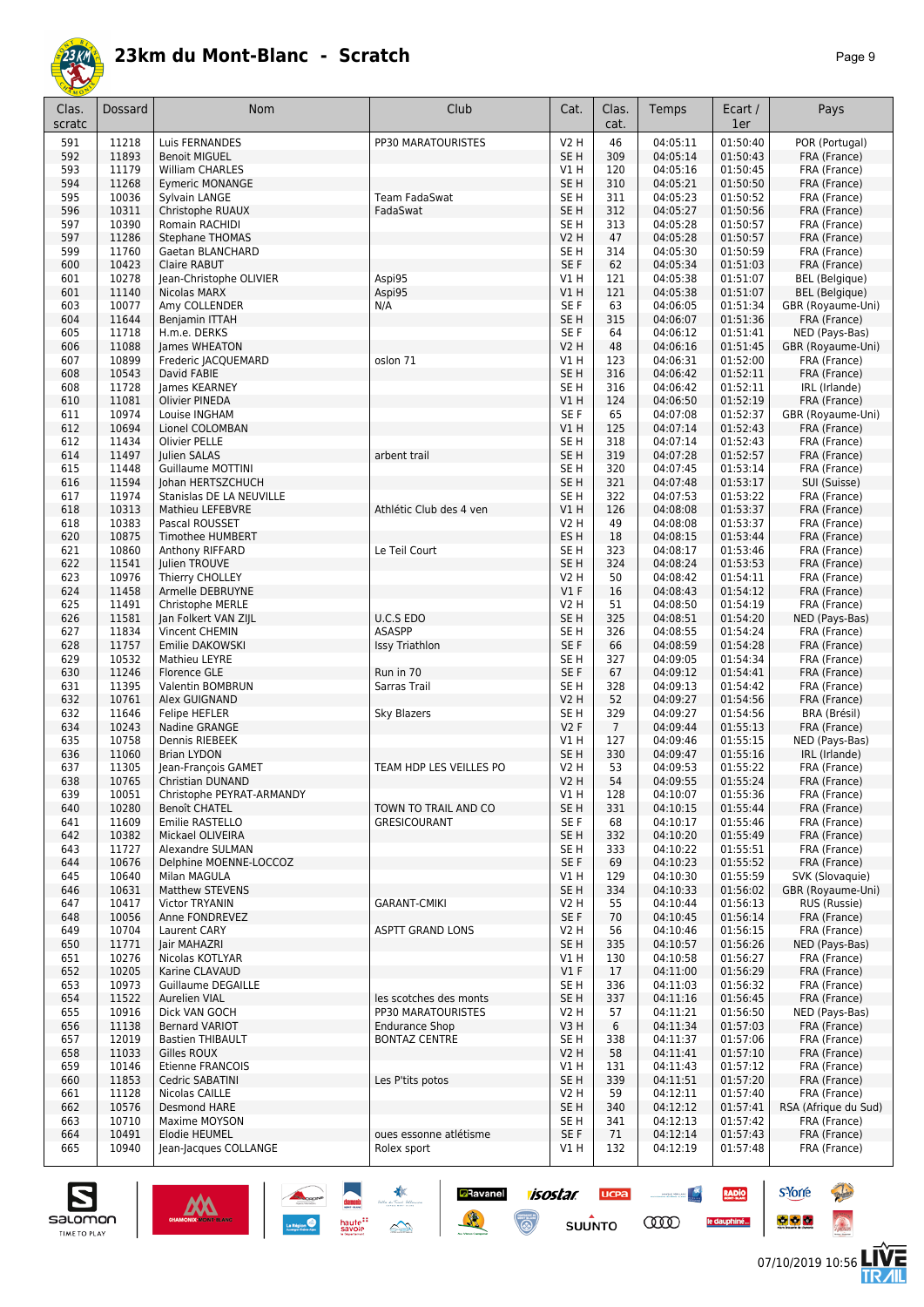

| Clas.<br>scratc | Dossard        | Nom                                             | Club                       | Cat.                               | Clas.<br>cat.   | Temps                | Ecart /<br>1er       | Pays                           |
|-----------------|----------------|-------------------------------------------------|----------------------------|------------------------------------|-----------------|----------------------|----------------------|--------------------------------|
| 666             | 11695          | Samuel GENSE                                    | Courir à Seyssins          | V1H                                | 133             | 04:12:34             | 01:58:03             | FRA (France)                   |
| 667             | 10763          | <b>Frederic BRUN</b>                            |                            | <b>V2 H</b>                        | 60              | 04:12:35             | 01:58:04             | FRA (France)                   |
| 667             | 11661          | Mickael SIDOLLE                                 |                            | SE <sub>H</sub>                    | 342             | 04:12:35             | 01:58:04             | FRA (France)                   |
| 669<br>670      | 11498<br>11898 | Anne Solene RECULEAU<br>Hugo TOUSSAINT          |                            | SE <sub>F</sub><br>SE <sub>H</sub> | 72<br>343       | 04:12:37<br>04:12:42 | 01:58:06<br>01:58:11 | FRA (France)<br>FRA (France)   |
| 671             | 10271          | Gary OGER                                       |                            | SE <sub>H</sub>                    | 344             | 04:12:45             | 01:58:14             | FRA (France)                   |
| 672             | 11552          | Magali BAVEREL                                  |                            | SE <sub>F</sub>                    | 73              | 04:12:49             | 01:58:18             | FRA (France)                   |
| 673             | 10701          | Romain NOUVET                                   |                            | SE <sub>H</sub>                    | 345             | 04:12:52             | 01:58:21             | FRA (France)                   |
| 674             | 10275          | Robert BOGNAR                                   |                            | V1 H                               | 134             | 04:13:02             | 01:58:31             | HUN (Hongrie)                  |
| 675             | 10616          | Laurent POISBLAUD                               |                            | V1 H                               | 135             | 04:13:05             | 01:58:34             | FRA (France)                   |
| 676             | 10780          | Christelle MUSSO                                | asva sanofi                | $VI$ F                             | 18              | 04:13:07             | 01:58:36             | FRA (France)                   |
| 677<br>678      | 11118<br>12067 | <b>Gil BIDOUL</b><br><b>Steven FERIEL</b>       | Jogging Chaineux           | SE <sub>H</sub><br>SE <sub>H</sub> | 346<br>347      | 04:13:15<br>04:13:19 | 01:58:44<br>01:58:48 | BEL (Belgique)<br>FRA (France) |
| 679             | 10147          | <b>Coralie HUNSINGER</b>                        |                            | SE F                               | 74              | 04:13:21             | 01:58:50             | FRA (France)                   |
| 680             | 11605          | Thierry HERAULT                                 | LEA                        | V2 H                               | 61              | 04:13:22             | 01:58:51             | FRA (France)                   |
| 681             | 10535          | Anne QUEYREL                                    | stade de vanves            | SE F                               | 75              | 04:13:40             | 01:59:09             | FRA (France)                   |
| 682             | 11405          | Maxime SOHET                                    |                            | SE <sub>H</sub>                    | 348             | 04:14:04             | 01:59:33             | BEL (Belgique)                 |
| 683             | 11444          | Alexandre NICOD                                 |                            | V1H                                | 136             | 04:14:06             | 01:59:35             | FRA (France)                   |
| 684             | 10921<br>10716 | Stephanie LAURENCE<br>Camille ROUX              |                            | V1F<br>SE F                        | 19<br>76        | 04:14:12             | 01:59:41<br>01:59:45 | FRA (France)<br>FRA (France)   |
| 685<br>686      | 10174          | Barbara ROTH                                    |                            | $VI$ F                             | 20              | 04:14:16<br>04:14:17 | 01:59:46             | FRA (France)                   |
| 687             | 11275          | <b>Olivier PLUVINAGE</b>                        |                            | V1 H                               | 137             | 04:14:20             | 01:59:49             | FRA (France)                   |
| 688             | 11263          | Nicolas LLAMAS                                  |                            | V1 H                               | 138             | 04:14:21             | 01:59:50             | FRA (France)                   |
| 689             | 11807          | Lilian PONTIER                                  | d'raner - team run'in      | JU H                               | 5               | 04:14:24             | 01:59:53             | FRA (France)                   |
| 690             | 11772          | Nicolas BADER                                   | SANS                       | V1H                                | 139             | 04:14:49             | 02:00:18             | FRA (France)                   |
| 691             | 10101          | <b>Emmanuel FISCHER</b>                         | <b>ACCA</b>                | V1H                                | 140             | 04:14:54             | 02:00:23             | FRA (France)                   |
| 692<br>693      | 10414<br>10520 | Paul ELEY                                       | <b>SUEZ</b>                | SE <sub>H</sub><br>V1F             | 349<br>21       | 04:14:59<br>04:15:16 | 02:00:28<br>02:00:45 | GBR (Royaume-Uni)              |
| 694             | 11402          | Agnès DARIZCUREN<br><b>Tue MANTONI</b>          | Chamois Danois             | V1 H                               | 141             | 04:15:28             | 02:00:57             | FRA (France)<br>DEN (Danemark) |
| 695             | 10828          | Rémi LAFAIX                                     | Bonne AC                   | SE <sub>H</sub>                    | 350             | 04:15:43             | 02:01:12             | FRA (France)                   |
| 696             | 10979          | Gwenaelle SAVIC                                 | <b>STADE DE VANVES</b>     | $VI$ F                             | 22              | 04:15:56             | 02:01:25             | FRA (France)                   |
| 697             | 11134          | <b>Celine CABANEL</b>                           | SMMONTROUGE                | $VI$ F                             | 23              | 04:15:59             | 02:01:28             | FRA (France)                   |
| 698             | 12046          | Sully BOYER                                     | AVALASSE                   | V1 H                               | 142             | 04:16:00             | 02:01:29             | FRA (France)                   |
| 699             | 11937          | Dimitri TREVISIOL                               |                            | SE <sub>H</sub>                    | 351             | 04:16:38             | 02:02:07             | FRA (France)                   |
| 700<br>701      | 10113<br>12071 | Christine DUMAS<br>Emmanuelle CRUZ SCHEPENS     |                            | V2F<br>SE F                        | 8<br>77         | 04:16:39<br>04:16:40 | 02:02:08<br>02:02:09 | FRA (France)<br>FRA (France)   |
| 702             | 10472          | Roman DURIS                                     | 3NT                        | SE <sub>H</sub>                    | 352             | 04:16:41             | 02:02:10             | SVK (Slovaquie)                |
| 703             | 11586          | Frédéric PLOUZEAU                               |                            | SE <sub>H</sub>                    | 353             | 04:16:43             | 02:02:12             | FRA (France)                   |
| 704             | 11647          | Barend VAN DEN BOSCH                            |                            | SE <sub>H</sub>                    | 354             | 04:16:46             | 02:02:15             | NED (Pays-Bas)                 |
| 705             | 11154          | Colin WILSON                                    | <b>Lomond Hill Runners</b> | <b>V2 H</b>                        | 62              | 04:16:49             | 02:02:18             | GBR (Royaume-Uni)              |
| 706<br>707      | 10939<br>11153 | Lene RASMUSSEN                                  |                            | SE <sub>F</sub><br>SE <sub>H</sub> | 78<br>355       | 04:17:06<br>04:17:10 | 02:02:35<br>02:02:39 | DEN (Danemark)<br>FRA (France) |
| 707             | 11267          | <b>Benoit CATELLA</b><br><b>Rico FUNHOFF</b>    |                            | V1 H                               | 143             | 04:17:10             | 02:02:39             | NED (Pays-Bas)                 |
| 709             | 11411          | Marcin WLODARCZYK                               |                            | SE <sub>H</sub>                    | 356             | 04:17:11             | 02:02:40             | GBR (Royaume-Uni)              |
| 710             | 11403          | Franck SPEYSER                                  |                            | V1 H                               | 144             | 04:17:15             | 02:02:44             | FRA (France)                   |
| 711             | 11396          | <b>Fabienne CONSBRUCK</b>                       | Les p'tits Potos           | $VI$ F                             | 24              | 04:17:21             | 02:02:50             | FRA (France)                   |
| 712             | 11867          | Cyrielle DUBOS                                  |                            | SE F                               | 79              | 04:17:24             | 02:02:53             | FRA (France)                   |
| 713             | 10846          | <b>Richard KOLLAR</b>                           | <b>NBFSRYC</b>             | V1 H                               | 145             | 04:17:26             | 02:02:55             | SVK (Slovaquie)                |
| 714<br>715      | 10134<br>11155 | Pierre-Henri BOUCHET<br><b>Benoit DRANCOURT</b> | LA FOULEE LAGARDIENNE      | SE H<br>V1 H                       | 357<br>146      | 04:17:28<br>04:17:31 | 02:02:57<br>02:03:00 | FRA (France)<br>FRA (France)   |
| 716             | 10455          | Charlene ROBIN                                  |                            | SE F                               | 80              | 04:17:37             | 02:03:06             | FRA (France)                   |
| 716             | 10881          | Margaux PARMENTIER                              |                            | ES <sub>F</sub>                    | 7               | 04:17:37             | 02:03:06             | FRA (France)                   |
| 718             | 11078          | Bruno VOLAND                                    |                            | V2 H                               | 63              | 04:17:39             | 02:03:08             | FRA (France)                   |
| 719             | 10314          | Matthieu DUCROCO                                |                            | SE <sub>H</sub>                    | 358             | 04:17:43             | 02:03:12             | FRA (France)                   |
| 720<br>721      | 11710<br>11392 | Grégory DIONIS<br>Petr SALTYKOV                 |                            | SE H<br>SE H                       | 359<br>360      | 04:17:44<br>04:17:45 | 02:03:13<br>02:03:14 | FRA (France)<br>RUS (Russie)   |
| 722             | 11008          | Antoine LAMY                                    | TeamSo6                    | SE H                               | 361             | 04:17:48             | 02:03:17             | FRA (France)                   |
| 723             | 12064          | Marc WESSE                                      |                            | V3 H                               | $7\overline{ }$ | 04:17:56             | 02:03:25             | FRA (France)                   |
| 724             | 10102          | Samuel CUENOT                                   |                            | V1 H                               | 147             | 04:18:03             | 02:03:32             | FRA (France)                   |
| 725             | 10246          | Cindy LOUVIAUX                                  | Run For You Verviers       | SE F                               | 81              | 04:18:09             | 02:03:38             | <b>BEL</b> (Belgique)          |
| 726             | 11843          | Magali GIRY                                     | MONTBONNOT JOGGING         | SE F                               | 82              | 04:18:11             | 02:03:40             | FRA (France)                   |
| 727             | 11338          | Pierre-Marie BONNET                             |                            | SE H                               | 362             | 04:18:18             | 02:03:47             | FRA (France)                   |
| 727<br>729      | 11472<br>11692 | Anne-Sophie KRIEGER<br>Sonia HUTT               | La Saline                  | SE F<br>$VI$ F                     | 83<br>25        | 04:18:18<br>04:18:29 | 02:03:47<br>02:03:58 | FRA (France)<br>FRA (France)   |
| 730             | 10384          | Michael PRICE                                   |                            | SE H                               | 363             | 04:18:43             | 02:04:12             | GBR (Royaume-Uni)              |
| 731             | 11211          | Antoine FRIANG                                  |                            | SE <sub>H</sub>                    | 364             | 04:18:45             | 02:04:14             | FRA (France)                   |
| 732             | 10773          | Munk NANJID                                     |                            | SE F                               | 84              | 04:18:54             | 02:04:23             | MGL (Mongolie)                 |
| 733             | 10137          | Estelle JOUFFROY                                | <b>AS Mouthe</b>           | V1F                                | 26              | 04:19:00             | 02:04:29             | FRA (France)                   |
| 734             | 10251          | Laetitia JOURDAN                                |                            | SE F                               | 85              | 04:19:20             | 02:04:49             | FRA (France)                   |
| 735<br>736      | 10394<br>11618 | Cyrille BOEHM<br>Sebastien MARTINOT             |                            | SE H<br>SE H                       | 365<br>366      | 04:19:25<br>04:19:28 | 02:04:54<br>02:04:57 | FRA (France)<br>FRA (France)   |
| 737             | 10599          | Carole GODARD                                   | <b>ARBENT TRAIL</b>        | V2F                                | 9               | 04:19:34             | 02:05:03             | FRA (France)                   |
| 737             | 11662          | Thomas PASCHAL                                  |                            | SE H                               | 367             | 04:19:34             | 02:05:03             | FRA (France)                   |
| 739             | 10919          | Bruno KOLODZIEJCZYK                             | <b>ARBENT TRAIL</b>        | V2 H                               | 64              | 04:19:36             | 02:05:05             | FRA (France)                   |
| 740             | 10712          | Mike HOWSAM                                     |                            | V1 H                               | 148             | 04:19:40             | 02:05:09             | GBR (Royaume-Uni)              |

**D**Ravanel

隆

**isostar** 

 $\overline{\mathbb{C}}$ 

**UCPA** 

 $su\overset{\bullet}{\mathsf{unro}}$ 

**Constitution** 

**COO** 

**RADIO** 

le dauphiné...



**s**Yorre

 $\bullet$   $\bullet$   $\bullet$ 

**There** 

 $\ddot{\Omega}$ 

V는<br>게니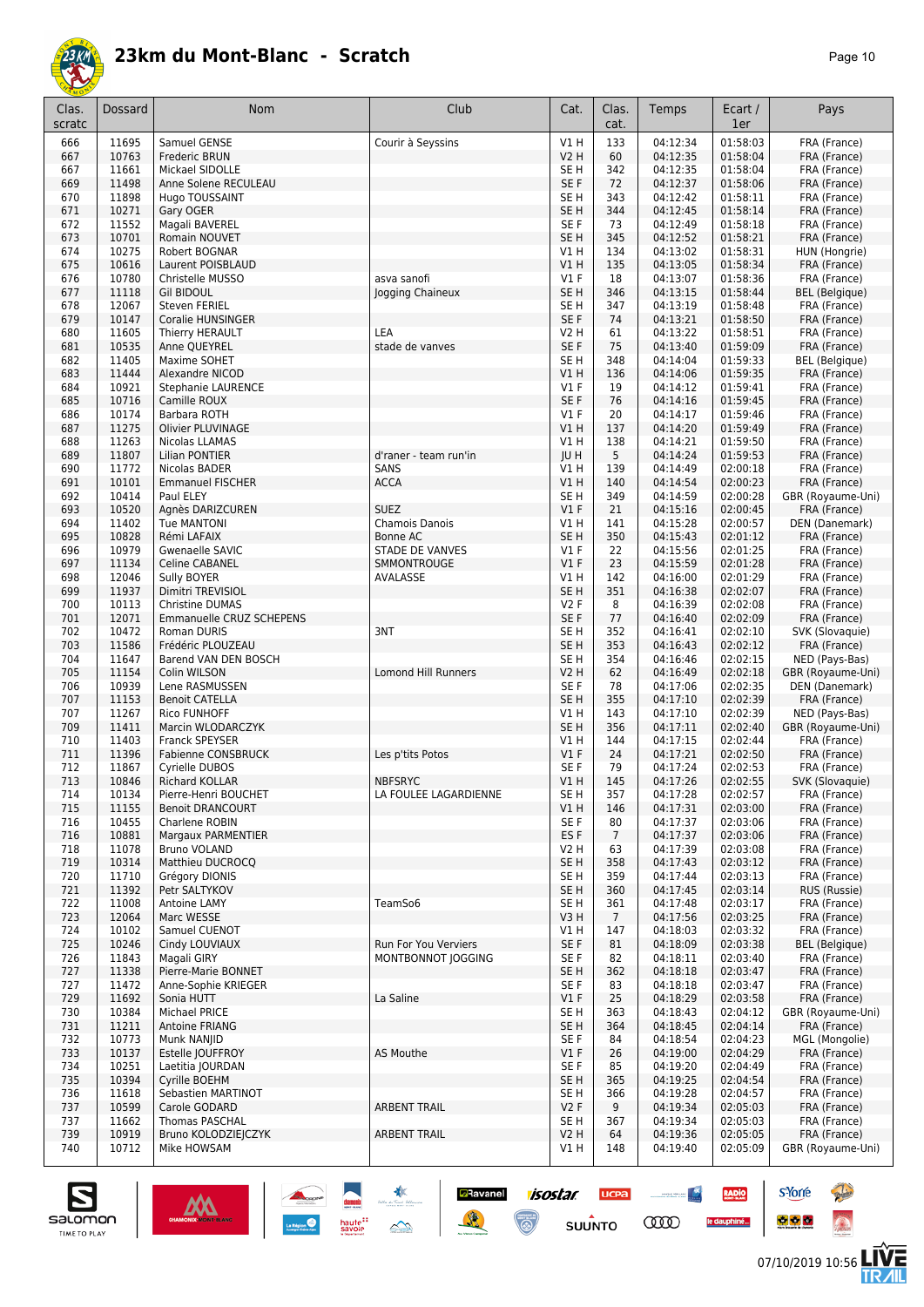

| ıΓ<br>≃ |  |  |
|---------|--|--|
|---------|--|--|

| Clas.<br>scratc | <b>Dossard</b> | Nom                                 | Club                          | Cat.                               | Clas.<br>cat. | Temps                | Ecart /<br>1er       | Pays                             |
|-----------------|----------------|-------------------------------------|-------------------------------|------------------------------------|---------------|----------------------|----------------------|----------------------------------|
| 741             | 10668          | Pauline MARCHAND                    |                               | SE F                               | 86            | 04:19:48             | 02:05:17             | FRA (France)                     |
| 742             | 11775          | <b>Melanie FERRIER</b>              |                               | SE F                               | 87            | 04:19:50             | 02:05:19             | FRA (France)                     |
| 743             | 11632          | Armelle KERVILY                     |                               | SE F                               | 88            | 04:20:00             | 02:05:29             | FRA (France)                     |
| 744             | 10199          | <b>Florian GAUTIER</b>              | douanes                       | SE <sub>H</sub>                    | 368           | 04:20:04             | 02:05:33             | FRA (France)                     |
| 745             | 11181          | Thomas MOUNIOLOUX                   | TERRE DE MULET                | SE <sub>H</sub>                    | 369           | 04:20:07             | 02:05:36<br>02:05:56 | FRA (France)                     |
| 746<br>747      | 10747<br>10748 | Elisa MANETTI<br>Julien MANETTI     |                               | ES F<br>SE <sub>H</sub>            | 8<br>370      | 04:20:27<br>04:20:29 | 02:05:58             | SUI (Suisse)<br>SUI (Suisse)     |
| 747             | 10929          | aurelio MANETTI                     |                               | V2 H                               | 65            | 04:20:29             | 02:05:58             | SUI (Suisse)                     |
| 747             | 11234          | Marie WAGNER                        | Colmar MC                     | SE <sub>F</sub>                    | 89            | 04:20:29             | 02:05:58             | FRA (France)                     |
| 747             | 11255          | Victoria COLEMAN                    | Clapham Pioneers              | SE F                               | 89            | 04:20:29             | 02:05:58             | GBR (Royaume-Uni)                |
| 751             | 11224          | Sylvain MAUGER                      |                               | V2 H                               | 66            | 04:20:42             | 02:06:11             | FRA (France)                     |
| 752             | 11907          | Elie GOUDON                         |                               | SE <sub>H</sub>                    | 371           | 04:20:54             | 02:06:23             | FRA (France)                     |
| 753             | 10943          | Charles COCAGNE                     |                               | SE <sub>H</sub>                    | 372           | 04:21:11             | 02:06:40             | FRA (France)                     |
| 754             | 11825          | <b>Benoit DE PLACE</b>              |                               | SE H                               | 373           | 04:21:17             | 02:06:46             | FRA (France)                     |
| 755             | 11336          | Jean-Philippe LIARD                 | <b>R20</b>                    | SE H                               | 374           | 04:21:24             | 02:06:53             | FRA (France)                     |
| 756             | 11738          | Jean Paul DE ALMEIDA                |                               | V1 H                               | 149           | 04:21:38             | 02:07:07             | FRA (France)                     |
| 757<br>758      | 10625<br>11027 | Jason DUNCAN<br>Aurélie GUILHEM     |                               | SE <sub>H</sub><br>SE <sub>F</sub> | 375<br>91     | 04:21:40<br>04:21:43 | 02:07:09<br>02:07:12 | USA (Etats-Unis)<br>FRA (France) |
| 759             | 11185          | <b>Frederic VALLES</b>              |                               | V1H                                | 150           | 04:21:45             | 02:07:14             | FRA (France)                     |
| 760             | 10580          | Laure SPINARD                       |                               | SE F                               | 92            | 04:21:54             | 02:07:23             | FRA (France)                     |
| 761             | 10340          | Artak KHATCHATRYAN                  |                               | SE <sub>H</sub>                    | 376           | 04:22:15             | 02:07:44             | ARM (Arménie)                    |
| 762             | 10579          | Barnaba WEGENER                     | PERFORM-CBS                   | <b>V2F</b>                         | 10            | 04:22:18             | 02:07:47             | SUI (Suisse)                     |
| 762             | 11446          | Petros BOSKOS                       | Never Stop London             | SE <sub>H</sub>                    | 377           | 04:22:18             | 02:07:47             | GRE (Grèce)                      |
| 764             | 10598          | Giovanni RAELI                      |                               | <b>V2 H</b>                        | 67            | 04:22:19             | 02:07:48             | SUI (Suisse)                     |
| 765             | 11506          | Philomene CARTON                    |                               | JU F                               | 4             | 04:22:20             | 02:07:49             | FRA (France)                     |
| 765             | 11924          | <b>Thomas CATNACH</b>               |                               | SE H                               | 378           | 04:22:20             | 02:07:49             | GBR (Royaume-Uni)                |
| 767             | 11265          | Catherine SAUBOIN                   | <b>Batifer</b>                | $VI$ F                             | 27            | 04:22:42             | 02:08:11             | <b>BEL</b> (Belgique)            |
| 768             | 10193          | José FIGUEIREDO                     | Trail Athlétisme Bessoi       | V1H                                | 151           | 04:22:54             | 02:08:23             | FRA (France)                     |
| 769<br>770      | 10289<br>11842 | Maelys BABLON                       |                               | ES <sub>F</sub><br>VIH             | 9<br>152      | 04:22:56<br>04:22:57 | 02:08:25<br>02:08:26 | FRA (France)                     |
| 770             | 11851          | Nicolas LAJOUANIE<br>Adrien WESTEEL |                               | V1H                                | 152           | 04:22:57             | 02:08:26             | FRA (France)<br>FRA (France)     |
| 772             | 11331          | Marie COPPEL                        |                               | SE F                               | 93            | 04:23:13             | 02:08:42             | FRA (France)                     |
| 773             | 11212          | <b>Guillaume ARNOLD</b>             |                               | V1H                                | 154           | 04:23:19             | 02:08:48             | FRA (France)                     |
| 774             | 10918          | Zoé NOEL                            |                               | ES <sub>F</sub>                    | 10            | 04:23:26             | 02:08:55             | <b>BEL</b> (Belgique)            |
| 775             | 10170          | David NEGRO                         |                               | V1 H                               | 155           | 04:23:31             | 02:09:00             | SUI (Suisse)                     |
| 776             | 10187          | Ludovic BONDOUX                     |                               | V1H                                | 156           | 04:23:36             | 02:09:05             | FRA (France)                     |
| 777             | 10797          | Catherine SCHLOSSER                 | <b>COLMAR TRAIL AVENTURES</b> | $VI$ F                             | 28            | 04:23:37             | 02:09:06             | FRA (France)                     |
| 778             | 11247          | Roger COLEMAN                       | <b>Stockport Harriers</b>     | V2 H                               | 68            | 04:23:38             | 02:09:07             | GBR (Royaume-Uni)                |
| 779             | 10654          | Claire PERET                        |                               | SE <sub>F</sub>                    | 94            | 04:23:39             | 02:09:08             | FRA (France)                     |
| 780<br>781      | 11844<br>11489 | Sébastien DUFOUR<br>Milène SAURAT   |                               | V1 H<br>SE F                       | 157<br>95     | 04:23:41<br>04:23:51 | 02:09:10<br>02:09:20 | FRA (France)<br>FRA (France)     |
| 782             | 11309          | Luc FAUVEL                          | PP30 MARATOURISTES            | SE <sub>H</sub>                    | 379           | 04:23:56             | 02:09:25             | FRA (France)                     |
| 783             | 11625          | Ewelina WOJTALA                     |                               | SE <sub>F</sub>                    | 96            | 04:23:57             | 02:09:26             | POL (Pologne)                    |
| 783             | 11626          | <b>Tim LUCK</b>                     |                               | VIH                                | 158           | 04:23:57             | 02:09:26             | GBR (Royaume-Uni)                |
| 785             | 11407          | Jean Pierre ROUXEL                  | PP30 MARATOURISTES            | V2 H                               | 69            | 04:23:58             | 02:09:27             | FRA (France)                     |
| 786             | 11542          | Jean Luc CROCE                      |                               | V2 H                               | 70            | 04:24:00             | 02:09:29             | FRA (France)                     |
| 787             | 10852          | Myriam IMBERT-CHANTEAU              |                               | V2F                                | 11            | 04:24:01             | 02:09:30             | FRA (France)                     |
| 788             | 11551          | Laurent GODART                      | argent trail                  | <b>V2 H</b>                        | 71            | 04:24:05             | 02:09:34             | FRA (France)                     |
| 789             | 11157          | Joan WILSON                         | Lomond Hill Runners           | V2 F                               | 12            | 04:24:12             | 02:09:41             | GBR (Royaume-Uni)                |
| 789             | 11325          | Nathanael HOLLAND                   |                               | SE H                               | 380           | 04:24:12             | 02:09:41             | FRA (France)                     |
| 791             | 11485          | Mélanie MEYNIER-PHILIP              |                               | SE F                               | 97            | 04:24:13             | 02:09:42             | FRA (France)<br>FRA (France)     |
| 792<br>793      | 11323<br>11043 | Marie KELLER<br>Nicolas PONSARD     |                               | SE F<br>SE H                       | 98<br>381     | 04:24:22<br>04:24:26 | 02:09:51<br>02:09:55 | FRA (France)                     |
| 794             | 10814          | Bertrand MOCQUANT                   |                               | V1 H                               | 159           | 04:24:28             | 02:09:57             | FRA (France)                     |
| 795             | 11085          | <b>Thierry BARET</b>                |                               | V1H                                | 160           | 04:24:34             | 02:10:03             | FRA (France)                     |
| 796             | 11774          | <b>Brice FAUCRET</b>                |                               | SE <sub>H</sub>                    | 382           | 04:24:49             | 02:10:18             | FRA (France)                     |
| 797             | 11235          | Marc ANNEHEIM                       | munster bike club             | V1H                                | 161           | 04:24:53             | 02:10:22             | FRA (France)                     |
| 798             | 11519          | Jack OLIVER                         |                               | SE <sub>H</sub>                    | 383           | 04:24:55             | 02:10:24             | GBR (Royaume-Uni)                |
| 799             | 10542          | <b>Benoist GERMANN</b>              |                               | V3H                                | 8             | 04:24:56             | 02:10:25             | SUI (Suisse)                     |
| 800             | 10198          | Arthur DETHOMAS                     |                               | V1H                                | 162           | 04:25:00             | 02:10:29             | FRA (France)                     |
| 801             | 10176          | Gérard GALLAY                       | <b>CORATHONES</b>             | V2 H                               | 72            | 04:25:04             | 02:10:33<br>02:10:39 | FRA (France)                     |
| 802<br>803      | 10039<br>11711 | Rani AMMAR<br>Jocelyne CHIRAUD      |                               | SE <sub>H</sub><br>$VI$ F          | 384<br>29     | 04:25:10<br>04:25:14 | 02:10:43             | ISR (Israël)<br>FRA (France)     |
| 803             | 11948          | Konstantin FEDORETS                 | Athletex.kz                   | V1 H                               | 163           | 04:25:14             | 02:10:43             | KAZ (Kazakhstan)                 |
| 805             | 11706          | Sebastien CHARLES                   |                               | SE H                               | 385           | 04:25:16             | 02:10:45             | FRA (France)                     |
| 806             | 11669          | Donald MACKENZIE                    |                               | SE H                               | 386           | 04:25:22             | 02:10:51             | RSA (Afrique du Sud)             |
| 807             | 10783          | Jean-Luc THIERS                     |                               | V2 H                               | 73            | 04:25:30             | 02:10:59             | FRA (France)                     |
| 808             | 10447          | Claudia FRAGOMENI                   |                               | SE F                               | 99            | 04:25:36             | 02:11:05             | FRA (France)                     |
| 809             | 11658          | <b>Barbara FUCHS</b>                | la saline                     | $VI$ F                             | 30            | 04:25:38             | 02:11:07             | FRA (France)                     |
| 810             | 10259          | Killyan ZARRELLA                    |                               | ES H                               | 19            | 04:25:41             | 02:11:10             | FRA (France)                     |
| 810             | 11337          | Janine VILA                         | CoursToujours                 | V2F                                | 13            | 04:25:41             | 02:11:10             | FRA (France)                     |
| 812             | 10266          | Léa SIMOND                          | E.A.CHAMBERY                  | JU F                               | 5             | 04:25:43             | 02:11:12             | FRA (France)                     |
| 813<br>814      | 10821<br>10749 | David DEBROSSE<br>Nicolas BERTON    |                               | V1H<br>SE <sub>H</sub>             | 164<br>387    | 04:25:47<br>04:25:48 | 02:11:16<br>02:11:17 | FRA (France)<br>FRA (France)     |
| 815             | 10590          | Marion BESSET                       | Yac esf                       | SE F                               | 100           | 04:25:58             | 02:11:27             | FRA (France)                     |
|                 |                |                                     |                               |                                    |               |                      |                      |                                  |

**Example 1505tar ucea and 1505tar ucea and 1505tar ucea and 1505tar ucea and 150 million comparation of the Comparation of the Comparation of the Comparation of the Comparation of the Comparation of the Comparation of the** 



**s**Yorre

 $\bullet$   $\bullet$   $\bullet$ 

RADIO

le dauphiné...

**PARTIES** 

 $\ddot{\Omega}$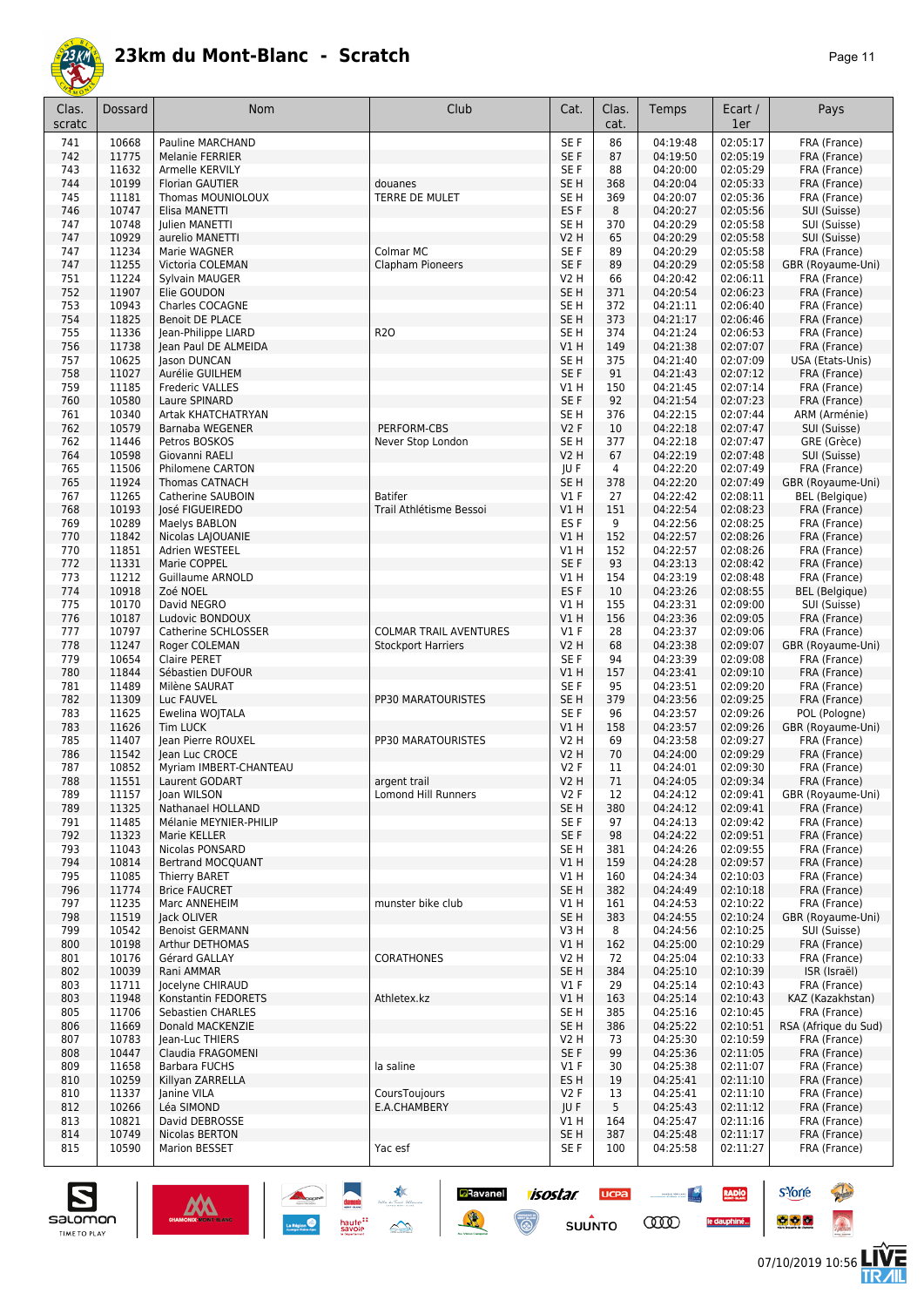

| Clas.<br>scratc | Dossard        | Nom                                         | Club                    | Cat.                               | Clas.<br>cat. | Temps                | Ecart /<br>1er       | Pays                                   |
|-----------------|----------------|---------------------------------------------|-------------------------|------------------------------------|---------------|----------------------|----------------------|----------------------------------------|
| 816             | 10938          | <b>Gerald MATHOULIN</b>                     |                         | V1H                                | 165           | 04:26:05             | 02:11:34             | FRA (France)                           |
| 816             | 11615          | David CORBERAND                             |                         | V1H                                | 165           | 04:26:05             | 02:11:34             | FRA (France)                           |
| 818             | 10121<br>10115 | Frederic BONNET                             | LA FOULEE LAGARDIENNE   | <b>V2 H</b><br><b>V2F</b>          | 74<br>14      | 04:26:07             | 02:11:36<br>02:11:38 | FRA (France)                           |
| 819<br>820      | 10910          | <b>Françoise BONNET</b><br>Marjorie WOZNIAK | LA FOULEE LAGARDIENNE   | SE F                               | 101           | 04:26:09<br>04:26:13 | 02:11:42             | FRA (France)<br>FRA (France)           |
| 821             | 10900          | Christophe BOICHE                           | crac soissons           | SE <sub>H</sub>                    | 388           | 04:26:16             | 02:11:45             | FRA (France)                           |
| 822             | 10923          | <b>Clement DE LEMPS</b>                     |                         | SE <sub>H</sub>                    | 389           | 04:26:40             | 02:12:09             | FRA (France)                           |
| 823             | 11068          | Lisa KERR                                   |                         | SE <sub>F</sub>                    | 102           | 04:26:49             | 02:12:18             | GBR (Royaume-Uni)                      |
| 824             | 10866          | Marie-Eve HENRIOT                           | Team Trail Jura         | SE <sub>F</sub>                    | 103           | 04:27:14             | 02:12:43             | FRA (France)                           |
| 825             | 10049          | Lars SOBY                                   | <b>TEAM ALPTIS</b>      | V2 H                               | 75            | 04:27:27             | 02:12:56             | DEN (Danemark)                         |
| 826<br>827      | 11254<br>10673 | Christophe TEISSIER<br>Nico DURAFFOURG      | Team Trail Jura         | V1 H<br>SE <sub>H</sub>            | 167<br>390    | 04:27:28<br>04:27:34 | 02:12:57<br>02:13:03 | FRA (France)<br>FRA (France)           |
| 828             | 11892          | Remo NIEHOT                                 |                         | SE <sub>H</sub>                    | 391           | 04:27:36             | 02:13:05             | NED (Pays-Bas)                         |
| 829             | 10139          | Christine PEIJ                              |                         | SE F                               | 104           | 04:27:39             | 02:13:08             | <b>BEL</b> (Belgique)                  |
| 830             | 11767          | Carine SIMON-CHOPARD                        |                         | SE F                               | 105           | 04:27:40             | 02:13:09             | FRA (France)                           |
| 831             | 11595          | Florian MATTIONI                            |                         | SE <sub>H</sub>                    | 392           | 04:27:49             | 02:13:18             | FRA (France)                           |
| 832             | 10935          | Val DURAFFOURG                              |                         | SE <sub>F</sub>                    | 106           | 04:27:53             | 02:13:22             | FRA (France)                           |
| 832             | 12074          | Aurelien SORNIQUE                           | <b>EMHM</b>             | SE <sub>H</sub>                    | 393           | 04:27:53             | 02:13:22             | FRA (France)                           |
| 834<br>834      | 11378<br>11736 | Claire BAUDOUIN<br>Christopher VOGEL        | Clapham Chasers         | SE <sub>F</sub><br>SE <sub>H</sub> | 107<br>394    | 04:27:55<br>04:27:55 | 02:13:24<br>02:13:24 | GBR (Royaume-Uni)<br>GBR (Royaume-Uni) |
| 836             | 10499          | Nathalie FRICK                              |                         | SE F                               | 108           | 04:28:00             | 02:13:29             | FRA (France)                           |
| 837             | 10441          | Geoffrey BILLAT                             |                         | IU H                               | 6             | 04:28:01             | 02:13:30             | FRA (France)                           |
| 838             | 10274          | Remy RAUSCHER                               |                         | SE <sub>H</sub>                    | 395           | 04:28:04             | 02:13:33             | FRA (France)                           |
| 838             | 11761          | Philippe HAGEMANN                           |                         | <b>V2 H</b>                        | 76            | 04:28:04             | 02:13:33             | <b>BEL</b> (Belgique)                  |
| 840             | 10496          | Sébastien FRICK                             |                         | V1H                                | 168           | 04:28:06             | 02:13:35             | FRA (France)                           |
| 841             | 11816          | Alexia SCHOTT                               |                         | SE F                               | 109           | 04:28:10             | 02:13:39             | FRA (France)                           |
| 842<br>843      | 10295<br>10409 | Nicolas LABEY<br>Mariana LUKACOVA           | Run For Fun             | SE H<br>$VI$ F                     | 396<br>31     | 04:28:11<br>04:28:17 | 02:13:40<br>02:13:46 | FRA (France)<br>SVK (Slovaquie)        |
| 844             | 11513          | Jerome RICHE                                | Pays Montbeliard Trail  | V1 H                               | 169           | 04:28:23             | 02:13:52             | FRA (France)                           |
| 845             | 10790          | Jeremy SERAUD                               |                         | SE <sub>H</sub>                    | 397           | 04:28:29             | 02:13:58             | FRA (France)                           |
| 846             | 11015          | Pierre-Charles LAFOND                       |                         | V2 H                               | 77            | 04:28:37             | 02:14:06             | FRA (France)                           |
| 847             | 10793          | Vlad VUTA                                   |                         | VIH                                | 170           | 04:28:42             | 02:14:11             | ROU (Roumanie)                         |
| 848             | 10624          | Jean-Michel HORTEN                          | Aspi 95                 | V1H                                | 171           | 04:29:05             | 02:14:34             | <b>BEL</b> (Belgique)                  |
| 849             | 10277          | Caroline LABROT                             | sagemcom                | $VI$ F                             | 32            | 04:29:12             | 02:14:41             | FRA (France)                           |
| 850<br>851      | 10348<br>11284 | Andrea PETZOLD<br><b>Brigitte RONDEAUX</b>  | LSV Basel Running Club  | $VI$ F<br><b>V2F</b>               | 33<br>15      | 04:29:24<br>04:29:32 | 02:14:53<br>02:15:01 | GER (Allemagne)<br>FRA (France)        |
| 852             | 11166          | Nicolas THENEVIN                            |                         | SE <sub>H</sub>                    | 398           | 04:29:43             | 02:15:12             | FRA (France)                           |
| 853             | 10721          | Sara Birgitta KUMAR                         |                         | $VI$ F                             | 34            | 04:29:53             | 02:15:22             | NOR (Norvège)                          |
| 854             | 11659          | Elodie PARISATO                             | <b>DSA</b>              | SE F                               | 110           | 04:30:03             | 02:15:32             | FRA (France)                           |
| 855             | 11582          | Bettina FERRO                               | <b>ARBENT TRAIL</b>     | $VI$ F                             | 35            | 04:30:10             | 02:15:39             | FRA (France)                           |
| 856             | 10685          | <b>Bertrand GELLNER</b>                     |                         | V1 H                               | 172           | 04:30:13             | 02:15:42             | FRA (France)                           |
| 857             | 11657<br>10784 | Sylvie LOGEL<br><b>Tristan BLASSELLE</b>    | la saline               | $VI$ F<br>SE <sub>H</sub>          | 36<br>399     | 04:30:17             | 02:15:46<br>02:16:04 | FRA (France)                           |
| 858<br>858      | 11230          | Louis FLORIN                                | <b>JAR</b>              | SE <sub>H</sub>                    | 399           | 04:30:35<br>04:30:35 | 02:16:04             | FRA (France)<br>FRA (France)           |
| 860             | 11245          | Alice LEFORT                                | AR BASTILLE             | SE F                               | 111           | 04:30:43             | 02:16:12             | FRA (France)                           |
| 861             | 11026          | Alejandro GANZARAIN                         |                         | V2 H                               | 78            | 04:30:47             | 02:16:16             | ESP (Espagne)                          |
| 862             | 11990          | Gaelle CAZEMAJOR                            | CMBM                    | SE <sub>F</sub>                    | 112           | 04:30:49             | 02:16:18             | FRA (France)                           |
| 863             | 10180          | Sebastien DE BIASI                          |                         | VIH                                | 173           | 04:30:50             | 02:16:19             | FRA (France)                           |
| 864<br>865      | 10196          | Judith PEREZ GOMEZ<br>Ruben KOSTER          |                         | V1F<br>SE <sub>H</sub>             | 37            | 04:30:53             | 02:16:22             | ESP (Espagne)                          |
| 866             | 11805<br>10213 | lérôme VOINDROT                             |                         | SE H                               | 401<br>402    | 04:30:54<br>04:30:56 | 02:16:23<br>02:16:25 | NED (Pays-Bas)<br>FRA (France)         |
| 867             | 10969          | Ugo SERAFINO                                | Ass.Podistica Valle Gra | V2 H                               | 79            | 04:31:04             | 02:16:33             | ITA (Italie)                           |
| 868             | 10048          | Jean-Charles MARCH                          |                         | V1 H                               | 174           | 04:31:21             | 02:16:50             | FRA (France)                           |
| 869             | 11905          | Louis BIGOTTE                               |                         | SE H                               | 403           | 04:31:26             | 02:16:55             | FRA (France)                           |
| 870             | 10269          | Keith WILSON                                | North York Moors AC     | V3H                                | 9             | 04:31:29             | 02:16:58             | GBR (Royaume-Uni)                      |
| 871             | 10308          | Sacha MILLET                                |                         | SE <sub>H</sub>                    | 404           | 04:31:42             | 02:17:11             | FRA (France)                           |
| 872<br>873      | 11810<br>10427 | Ninon MECHERI<br><b>Ben MULLANEY</b>        | Courir au feminin       | SE F<br>SE H                       | 113<br>405    | 04:31:43<br>04:31:51 | 02:17:12<br>02:17:20 | FRA (France)<br>GBR (Royaume-Uni)      |
| 874             | 10736          | Lorraine CAVISTON                           |                         | SE F                               | 114           | 04:31:57             | 02:17:26             | IRL (Irlande)                          |
| 875             | 10741          | Paul KEELY                                  |                         | V1 H                               | 175           | 04:31:58             | 02:17:27             | IRL (Irlande)                          |
| 876             | 10984          | Chloe BAKER                                 |                         | SE F                               | 115           | 04:31:59             | 02:17:28             | GBR (Royaume-Uni)                      |
| 877             | 10310          | <b>Rolf HAURI</b>                           | <b>CBS Perform</b>      | <b>V2 H</b>                        | 80            | 04:32:02             | 02:17:31             | SUI (Suisse)                           |
| 878             | 10868          | Stephanie MINN HUK                          |                         | $VI$ F                             | 38            | 04:32:03             | 02:17:32             | FRA (France)                           |
| 879<br>880      | 11250          | Philippe BUISSON<br>Calypso LE ROCH         |                         | V2 H<br>SE F                       | 81<br>116     | 04:32:09             | 02:17:38             | FRA (France)<br>FRA (France)           |
| 881             | 11742<br>12058 | Roland PICARD                               | AVALASSE                | V2 H                               | 82            | 04:32:18<br>04:32:21 | 02:17:47<br>02:17:50 | FRA (France)                           |
| 882             | 11770          | Arnaud SIMON-CHOPARD                        |                         | SE H                               | 406           | 04:32:31             | 02:18:00             | FRA (France)                           |
| 883             | 12068          | Maya PAGE                                   |                         | V2F                                | 16            | 04:32:35             | 02:18:04             | SUI (Suisse)                           |
| 884             | 11691          | <b>Bernard SELLERON</b>                     |                         | V3H                                | 10            | 04:32:41             | 02:18:10             | FRA (France)                           |
| 885             | 11201          | David SANCHEZ                               |                         | V1 H                               | 176           | 04:32:50             | 02:18:19             | FRA (France)                           |
| 886             | 11926          | James DIDIER                                |                         | SE H                               | 407           | 04:32:55             | 02:18:24             | USA (Etats-Unis)                       |
| 887<br>888      | 10483<br>10952 | Aline PENOT                                 |                         | SE F<br>$VI$ F                     | 117<br>39     | 04:32:57<br>04:33:00 | 02:18:26<br>02:18:29 | FRA (France)<br>FRA (France)           |
| 888             | 11004          | Sophie BALLAND<br>Eric HORRIOT              |                         | <b>V2 H</b>                        | 83            | 04:33:00             | 02:18:29             | FRA (France)                           |
| 890             | 10833          | Christophe HAUSSMANN                        |                         | SE H                               | 408           | 04:33:01             | 02:18:30             | FRA (France)                           |
|                 |                |                                             |                         |                                    |               |                      |                      |                                        |

**Ravanel 1505tar** 

 $\odot$ 

 $\mathbb{R}$ 

**UCPA** 

 $su\overset{\bullet}{\mathsf{unro}}$ 

<u>All proposed and</u>

**COO** 

RADIO

le dauphiné...



**s**Yorre

 $\bullet$   $\bullet$   $\bullet$ 

**There** 

 $\ddot{\Omega}$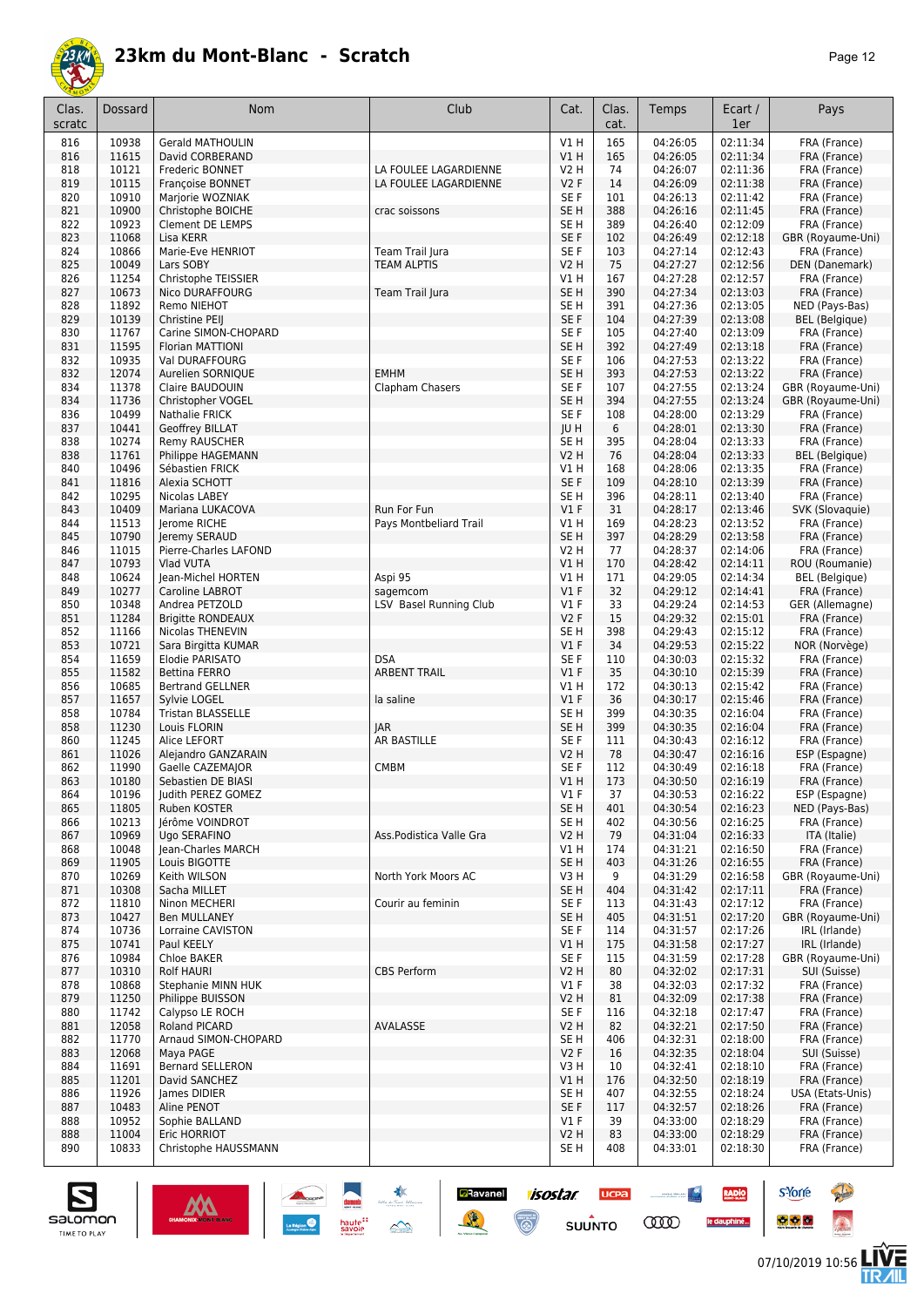

| Clas.<br>scratc | Dossard        | Nom                                             | Club                                   | Cat.                               | Clas.<br>cat. | Temps                | Ecart /<br>1er       | Pays                                     |
|-----------------|----------------|-------------------------------------------------|----------------------------------------|------------------------------------|---------------|----------------------|----------------------|------------------------------------------|
| 891             | 11283          | Sarah GITTINS                                   |                                        | $VI$ F                             | 40            | 04:33:02             | 02:18:31             | GBR (Royaume-Uni)                        |
| 892             | 10604          | Angele GOCYK                                    | club sportif Valromey R                | ES <sub>F</sub>                    | 11            | 04:33:03             | 02:18:32             | FRA (France)                             |
| 893             | 10655          | Jean Yves DE CARLI                              |                                        | V2 H                               | 84            | 04:33:15             | 02:18:44             | FRA (France)                             |
| 894             | 10320          | Amely VERREIJEN                                 |                                        | SE <sub>F</sub>                    | 118           | 04:33:16             | 02:18:45             | NED (Pays-Bas)                           |
| 895<br>896      | 11579<br>10947 | <b>Clement LEROY</b><br>Svetlana MASTITSKAYA    |                                        | SE <sub>H</sub><br>SE F            | 409<br>119    | 04:33:23<br>04:33:25 | 02:18:52<br>02:18:54 | FRA (France)<br><b>BLR</b> (Biélorussie) |
| 897             | 10993          | Philippe ENGUIX                                 |                                        | <b>V2 H</b>                        | 85            | 04:33:37             | 02:19:06             | FRA (France)                             |
| 898             | 11557          | <b>Fabienne PAQUAY</b>                          | Trail des croix Franche                | $VI$ F                             | 41            | 04:33:40             | 02:19:09             | BEL (Belgique)                           |
| 899             | 11499          | Anne LEMAIRE                                    |                                        | $VI$ F                             | 42            | 04:33:41             | 02:19:10             | BEL (Belgique)                           |
| 900             | 11493          | Jean Louis VANDEVELLE JEAN LOUIS                |                                        | V3H                                | 11            | 04:33:50             | 02:19:19             | FRA (France)                             |
| 901             | 10412          | Michael GUITTRE                                 |                                        | VIH                                | 177           | 04:33:51             | 02:19:20             | FRA (France)                             |
| 902             | 11300          | Stéphane LERCIER                                | PP30 MARATOURISTES                     | <b>V2 H</b>                        | 86            | 04:33:52             | 02:19:21             | FRA (France)                             |
| 903             | 11564          | Estelle DELORME                                 |                                        | SE <sub>F</sub>                    | 120           | 04:33:54             | 02:19:23             | FRA (France)                             |
| 904             | 11097          | Mikael CVETKOVIC                                |                                        | SE <sub>H</sub>                    | 410           | 04:33:56             | 02:19:25             | FRA (France)                             |
| 905             | 11569          | <b>Marion DELORME</b>                           |                                        | SE <sub>F</sub>                    | 121           | 04:33:57             | 02:19:26             | FRA (France)                             |
| 906<br>907      | 11667<br>11322 | Mathieu STIEVENART<br>Thibault DUJARDIN-BAZIER  | Osakaï                                 | SE <sub>H</sub><br>SE <sub>H</sub> | 411<br>412    | 04:33:58<br>04:34:13 | 02:19:27<br>02:19:42 | BEL (Belgique)<br>BEL (Belgique)         |
| 908             | 11271          | Gaetan MASSET                                   |                                        | SE <sub>H</sub>                    | 413           | 04:34:14             | 02:19:43             | FRA (France)                             |
| 909             | 10865          | Rachel BERTHELON                                |                                        | $VI$ F                             | 43            | 04:34:15             | 02:19:44             | FRA (France)                             |
| 910             | 11299          | <b>Guillaume LUOUEL</b>                         | Pichet Michel Club                     | V1 H                               | 178           | 04:34:20             | 02:19:49             | FRA (France)                             |
| 911             | 10118          | Florence CAMUS-BABLON                           | <b>RCF ISSY AVIA</b>                   | <b>V2F</b>                         | 17            | 04:34:24             | 02:19:53             | FRA (France)                             |
| 912             | 11354          | Nanna HOUE                                      |                                        | SE <sub>F</sub>                    | 122           | 04:34:41             | 02:20:10             | DEN (Danemark)                           |
| 913             | 11717          | Magali TOUZELLIER                               | Team Courir au Féminin                 | SE F                               | 123           | 04:34:44             | 02:20:13             | FRA (France)                             |
| 914             | 11778          | Francine FLAVENOT                               | Courir au féminin                      | <b>V2F</b>                         | 18            | 04:34:45             | 02:20:14             | FRA (France)                             |
| 915             | 10809          | <b>Emmanuelle SOULIER</b>                       |                                        | $VI$ F                             | 44            | 04:34:46             | 02:20:15             | FRA (France)                             |
| 916             | 10425          | <b>Willy VENERE</b>                             | RAJASPORT                              | V1H                                | 179           | 04:35:14             | 02:20:43             | FRA (France)                             |
| 916             | 11610<br>11566 | Franck BASA                                     |                                        | V1H<br>V1H                         | 179<br>181    | 04:35:14<br>04:35:28 | 02:20:43<br>02:20:57 | FRA (France)                             |
| 918<br>919      | 11630          | <b>Hugues MORILLLON</b><br>Andrey SCHERBAKOV    |                                        | <b>V2 H</b>                        | 87            | 04:35:36             | 02:21:05             | FRA (France)<br>RUS (Russie)             |
| 920             | 11291          | Jean-François JOLIVET                           |                                        | <b>V2 H</b>                        | 88            | 04:35:41             | 02:21:10             | FRA (France)                             |
| 921             | 10825          | <b>Franck LEFEVRE</b>                           |                                        | V1 H                               | 182           | 04:35:47             | 02:21:16             | FRA (France)                             |
| 922             | 11044          | Jacques DUFOUR                                  |                                        | <b>V2 H</b>                        | 89            | 04:35:51             | 02:21:20             | FRA (France)                             |
| 923             | 11909          | Giovanni CAZZANIGA                              | liberi!                                | V2 H                               | 90            | 04:35:56             | 02:21:25             | ITA (Italie)                             |
| 924             | 10634          | Jean-Francois BEGUE                             |                                        | <b>V2 H</b>                        | 91            | 04:35:59             | 02:21:28             | FRA (France)                             |
| 925             | 11866          | <b>Thomas CHOMLAFEL</b>                         | Bonne AC                               | SE H                               | 414           | 04:36:04             | 02:21:33             | FRA (France)                             |
| 926             | 10173          | <b>Marion VERNAY</b>                            |                                        | V1F                                | 45            | 04:36:11             | 02:21:40             | FRA (France)                             |
| 927             | 11671          | Sophie FELIX                                    |                                        | SE <sub>F</sub>                    | 124           | 04:36:28             | 02:21:57             | BEL (Belgique)                           |
| 928             | 11820<br>11451 | Sylvain LANCETTE<br>Camille SERGINSKY           |                                        | V1 H<br>SE <sub>F</sub>            | 183<br>125    | 04:36:29<br>04:36:37 | 02:21:58<br>02:22:06 | FRA (France)                             |
| 929<br>930      | 12054          | <b>Cyril AUVINET</b>                            | Oski                                   | V1 H                               | 184           | 04:36:54             | 02:22:23             | FRA (France)<br>FRA (France)             |
| 931             | 10913          | Delphine TROISFONTAINES                         |                                        | SE <sub>F</sub>                    | 126           | 04:36:58             | 02:22:27             | BEL (Belgique)                           |
| 932             | 10776          | Michel MUSSO                                    | asva sanofi                            | V3H                                | 12            | 04:37:02             | 02:22:31             | FRA (France)                             |
| 933             | 10540          | Julian HATTON                                   |                                        | V1 H                               | 185           | 04:37:07             | 02:22:36             | GBR (Royaume-Uni)                        |
| 934             | 11981          | Laetitia REY                                    |                                        | SE <sub>F</sub>                    | 127           | 04:37:24             | 02:22:53             | FRA (France)                             |
| 935             | 11048          | Veronique MARREAU                               |                                        | $VI$ F                             | 46            | 04:37:26             | 02:22:55             | FRA (France)                             |
| 936             | 11696          | Cecile GLEIZE                                   |                                        | <b>V2F</b>                         | 19            | 04:37:28             | 02:22:57             | FRA (France)                             |
| 937             | 11384          | <b>Clement LEROY</b>                            |                                        | SE H                               | 415           | 04:37:35             | 02:23:04             | FRA (France)                             |
| 938             | 10281          | David MALFAIT                                   | Afc Croisilles                         | SE <sub>H</sub>                    | 416           | 04:38:02             | 02:23:31             | FRA (France)                             |
| 939<br>939      | 11666<br>11995 | Benoit CHRISTIAENS<br>Enric AMOROS ORPELLA      |                                        | SE H<br>V2 H                       | 41/<br>92     | 04:38:03<br>04:38:03 | 02:23:32<br>02:23:32 | FRA (France)<br>ESP (Espagne)            |
| 941             | 11422          | Christophe DORNIER                              |                                        | V1 H                               | 186           | 04:38:07             | 02:23:36             | FRA (France)                             |
| 942             | 11882          | <b>Maud BRASSIER</b>                            |                                        | ES F                               | 12            | 04:38:22             | 02:23:51             | FRA (France)                             |
| 943             | 10671          | Quentin BELAGHROUZ                              |                                        | ES H                               | 20            | 04:38:23             | 02:23:52             | FRA (France)                             |
| 944             | 10405          | Valentine HOLLIER                               |                                        | SE F                               | 128           | 04:38:25             | 02:23:54             | FRA (France)                             |
| 944             | 11827          | Julien HOLLIER                                  | MiniOnes                               | V1 H                               | 187           | 04:38:25             | 02:23:54             | FRA (France)                             |
| 946             | 11111          | Nicolas TETE                                    |                                        | SE H                               | 418           | 04:38:27             | 02:23:56             | FRA (France)                             |
| 947             | 10469          | Véronique NOEL                                  | La Foulée de Bussigny                  | V2F                                | 20            | 04:38:34             | 02:24:03             | SUI (Suisse)                             |
| 947             | 11490          | Geoffrey VIVIER                                 |                                        | V1 H                               | 188           | 04:38:34             | 02:24:03             | BEL (Belgique)                           |
| 949<br>950      | 11639<br>10124 | Virginie HURTARD<br>Jacques BABLON              | ASPTT Besançon<br><b>RCF ISSY AVIA</b> | $VI$ F<br>V3H                      | 47<br>13      | 04:38:42<br>04:38:46 | 02:24:11<br>02:24:15 | FRA (France)<br>FRA (France)             |
| 950             | 11768          | Ben WHITE                                       | Navan a.c                              | V1 H                               | 189           | 04:38:46             | 02:24:15             | IRL (Irlande)                            |
| 952             | 11496          | Adriaan IJSSELSTEIN                             |                                        | SE <sub>H</sub>                    | 419           | 04:38:53             | 02:24:22             | NED (Pays-Bas)                           |
| 953             | 10702          | Helena TABAREAU                                 |                                        | V2F                                | 21            | 04:39:01             | 02:24:30             | FRA (France)                             |
| 954             | 10665          | Laetitia MAX                                    |                                        | $VI$ F                             | 48            | 04:39:14             | 02:24:43             | FRA (France)                             |
| 954             | 10667          | Yannick MAX                                     |                                        | V1 H                               | 190           | 04:39:14             | 02:24:43             | FRA (France)                             |
| 956             | 10059          | Roland CHARLET                                  |                                        | V3 H                               | 14            | 04:39:17             | 02:24:46             | FRA (France)                             |
| 957             | 10956          | Yann KREUTER                                    |                                        | SE H                               | 420           | 04:39:25             | 02:24:54             | FRA (France)                             |
| 958             | 11253          | Simon BOONE                                     | <b>SMAC TRIATHLON</b>                  | SE H                               | 421           | 04:39:35             | 02:25:04             | FRA (France)                             |
| 959             | 11103          | Katia BEE                                       |                                        | SE F                               | 129           | 04:39:43             | 02:25:12             | ITA (Italie)                             |
| 960             | 11375          | <b>Bertrand THOMAS</b><br><b>Franck TINELLE</b> | <b>FLRC RUNNING</b>                    | V1 H                               | 191<br>93     | 04:40:02             | 02:25:31             | FRA (France)                             |
| 961<br>962      | 11227<br>10818 | Julien DOS SANTOS                               |                                        | V <sub>2</sub> H<br>SE H           | 422           | 04:40:06<br>04:40:11 | 02:25:35<br>02:25:40 | FRA (France)<br>FRA (France)             |
| 963             | 11956          | Martine DESORMEAUX                              | <b>CMBM</b>                            | V3F                                | 2             | 04:40:25             | 02:25:54             | FRA (France)                             |
| 964             | 11748          | Mickaël HENRY                                   |                                        | SE <sub>H</sub>                    | 423           | 04:40:27             | 02:25:56             | FRA (France)                             |
| 965             | 10288          | Didier GREGOIRE                                 |                                        | V2 H                               | 94            | 04:40:30             | 02:25:59             | FRA (France)                             |
|                 |                |                                                 |                                        |                                    |               |                      |                      |                                          |

**D**Ravanel

送

isostar

 $\overline{\mathbb{C}}$ 

**UCPA** 

 $s$ UUNTO

**Constitution** 

**COO** 

RADIO

le dauphiné...



**s**Yorre

 $\bullet$   $\bullet$   $\bullet$ 

**There** 

 $\ddot{\Omega}$ 

V는<br>게니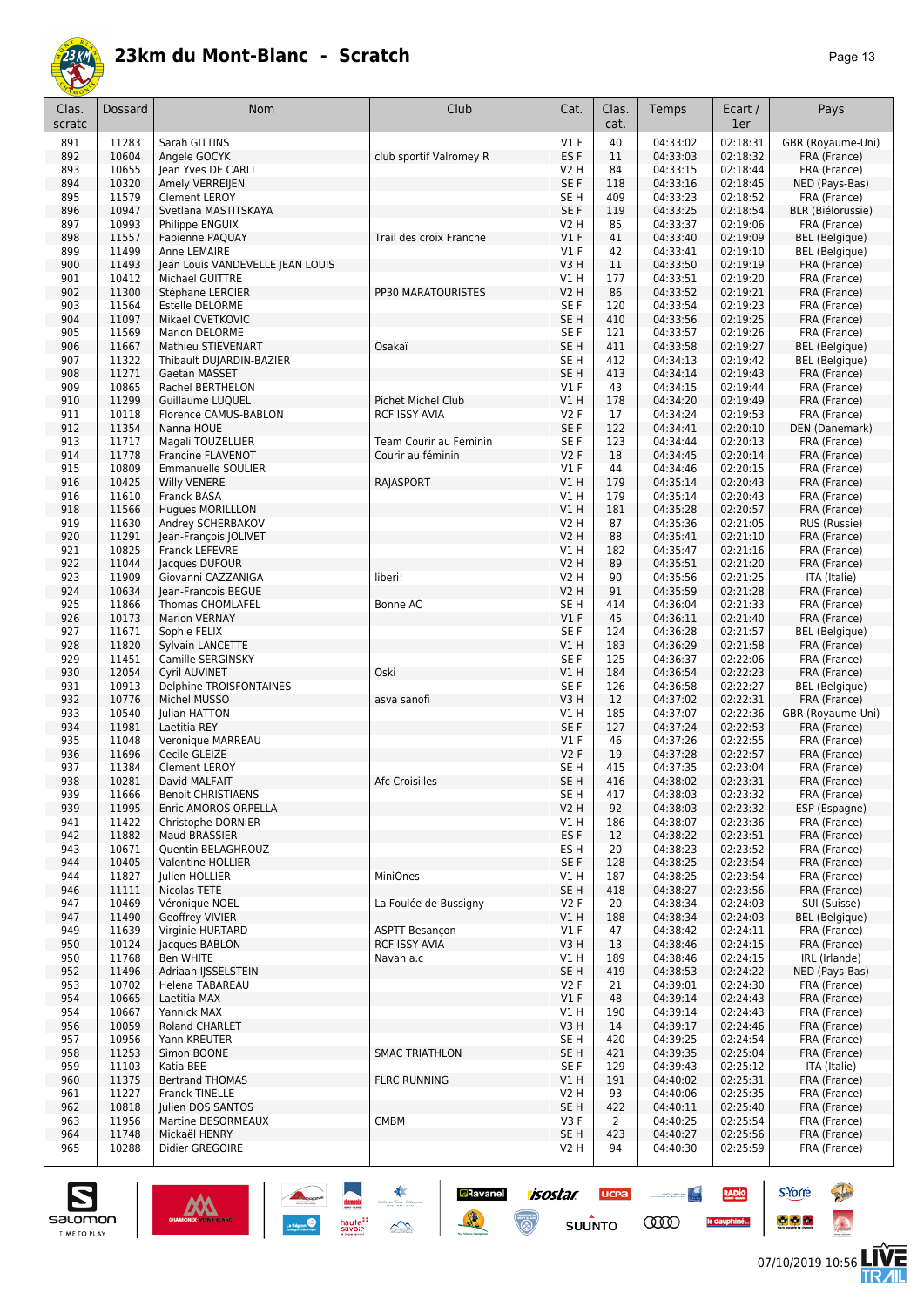

| age<br>л |  |
|----------|--|
|----------|--|

| Clas.<br>scratc | <b>Dossard</b> | <b>Nom</b>                               | Club                                                   | Cat.                               | Clas.<br>cat. | Temps                | Ecart /<br>1er       | Pays                         |
|-----------------|----------------|------------------------------------------|--------------------------------------------------------|------------------------------------|---------------|----------------------|----------------------|------------------------------|
| 966             | 10477          | Jean Pierr(e PAUL                        |                                                        | V3H                                | 15            | 04:40:33             | 02:26:02             | FRA (France)                 |
| 967             | 11433          | Cathy RIGOBERT                           | Arbent trail                                           | <b>V2F</b>                         | 22            | 04:40:35             | 02:26:04             | FRA (France)                 |
| 968             | 10074          | Emile PERROT                             | ça gripe trop fwért                                    | V2 H                               | 95            | 04:40:36             | 02:26:05             | <b>BEL</b> (Belgique)        |
| 968             | 11850          | <b>Fabian PIERRE</b>                     | <b>RFY</b>                                             | V1H                                | 192           | 04:40:36             | 02:26:05             | <b>BEL</b> (Belgique)        |
| 970<br>971      | 11441<br>10422 | Philippe BIROLAUD<br>Jean Philippe GRILO | RAJASPORT                                              | V3 H<br>V1 H                       | 16<br>193     | 04:40:39<br>04:40:41 | 02:26:08<br>02:26:10 | FRA (France)<br>FRA (France) |
| 972             | 10375          | Carole TONDEUR                           | Swiss Perf                                             | $VI$ F                             | 49            | 04:40:48             | 02:26:17             | SUI (Suisse)                 |
| 973             | 10290          | Olivier TONIELLO                         |                                                        | VIH                                | 194           | 04:40:52             | 02:26:21             | FRA (France)                 |
| 974             | 11452          | Isabelle GIDROL                          | Atoutsports                                            | $VI$ F                             | 50            | 04:40:54             | 02:26:23             | FRA (France)                 |
| 975             | 10439          | <b>Florian SCHLIER</b>                   | Tri'ratons                                             | SE <sub>H</sub>                    | 424           | 04:41:07             | 02:26:36             | FRA (France)                 |
| 976             | 10256          | Julie RAVANEL                            |                                                        | SE <sub>F</sub>                    | 130           | 04:41:26             | 02:26:55             | FRA (France)                 |
| 976<br>976      | 10563<br>11149 | Christophe PETIPAS<br>Flore ROBERT       | Athletic ribocortin sav<br><b>Endurance Shop Dijon</b> | SE <sub>H</sub><br>SE <sub>F</sub> | 425<br>130    | 04:41:26<br>04:41:26 | 02:26:55<br>02:26:55 | FRA (France)<br>FRA (France) |
| 979             | 11480          | <b>Michel SAURAT</b>                     |                                                        | V3H                                | 17            | 04:41:28             | 02:26:57             | FRA (France)                 |
| 980             | 11830          | Caroline LEGRES DELAPIERRE               |                                                        | $VI$ F                             | 51            | 04:41:37             | 02:27:06             | FRA (France)                 |
| 981             | 10053          | Francois ROFFINO                         |                                                        | <b>V2 H</b>                        | 96            | 04:41:40             | 02:27:09             | FRA (France)                 |
| 982             | 10591          | <b>Regis LIEUTIER</b>                    | Saone Mont dor Nature                                  | V2 H                               | 97            | 04:41:50             | 02:27:19             | FRA (France)                 |
| 983             | 11739          | <b>Florence MALATRAIT</b>                | <b>COURIR A SEYSSINS</b>                               | $VI$ F                             | 52            | 04:41:52             | 02:27:21             | FRA (France)                 |
| 984             | 10696<br>11749 | Magali MACE                              | free run                                               | $VI$ F<br>VIH                      | 53<br>195     | 04:41:55             | 02:27:24<br>02:27:29 | FRA (France)                 |
| 985<br>986      | 10751          | <b>Franck MAINIER</b><br>Anna GORBUNOVA  |                                                        | SE <sub>F</sub>                    | 132           | 04:42:00<br>04:42:04 | 02:27:33             | FRA (France)<br>RUS (Russie) |
| 987             | 11835          | Amélie LOUBEYRE                          |                                                        | V1F                                | 54            | 04:42:24             | 02:27:53             | FRA (France)                 |
| 988             | 10517          | <b>Cecile MARCET</b>                     |                                                        | SE <sub>F</sub>                    | 133           | 04:42:28             | 02:27:57             | FRA (France)                 |
| 989             | 10646          | Raphael GUENOLE                          |                                                        | VIH                                | 196           | 04:42:37             | 02:28:06             | FRA (France)                 |
| 990             | 10998          | Aline TETART                             | STE CROIX RUNNING CLUB                                 | SE <sub>F</sub>                    | 134           | 04:42:39             | 02:28:08             | FRA (France)                 |
| 991             | 10399          | <b>Beatrice ETCHEPARE</b>                |                                                        | V1F                                | 55            | 04:42:44             | 02:28:13             | FRA (France)                 |
| 992             | 11210          | Axelle PERTHUISOT                        | <b>BSGA</b>                                            | SE <sub>F</sub>                    | 135           | 04:42:48             | 02:28:17             | FRA (France)                 |
| 993             | 10116          | Slavka KOMPASOVA                         |                                                        | <b>V2F</b>                         | 23            | 04:42:51             | 02:28:20             | SVK (Slovaquie)              |
| 994             | 11597<br>11502 | <b>Charles BERTHIER</b>                  |                                                        | SE <sub>H</sub>                    | 426           | 04:42:56             | 02:28:25<br>02:28:27 | FRA (France)                 |
| 995<br>996      | 10756          | Georges HOARAU<br>Francois COSNUAU       | aucun<br><b>ESCHEN'S TEAM</b>                          | V1 H<br>SE <sub>H</sub>            | 197<br>427    | 04:42:58<br>04:43:01 | 02:28:30             | FRA (France)<br>FRA (France) |
| 997             | 10127          | Jean-Chrétien LAFAIX                     |                                                        | V2 H                               | 98            | 04:43:05             | 02:28:34             | FRA (France)                 |
| 998             | 11163          | Isabelle MUGNIER                         |                                                        | SE <sub>F</sub>                    | 136           | 04:43:08             | 02:28:37             | FRA (France)                 |
| 999             | 11022          | Etienne OUDOT DE DAINVILLE               |                                                        | V1H                                | 198           | 04:43:14             | 02:28:43             | FRA (France)                 |
| 999             | 11067          | Pauline JUNG                             | vce cap eckwersheim                                    | SE F                               | 137           | 04:43:14             | 02:28:43             | FRA (France)                 |
| 1001            | 10680          | Marc ESTIENNE                            | <b>ASPTT GRAND LONS</b>                                | V3H                                | 18            | 04:43:16             | 02:28:45             | FRA (France)                 |
| 1001            | 10851          | Guillaume DE RANCOURT                    |                                                        | SE <sub>H</sub>                    | 428           | 04:43:16             | 02:28:45             | FRA (France)                 |
| 1001<br>1004    | 11306<br>10210 | Alain FRACHEBOIS<br>Pierre CANDELIER     | ASPTT LONS LE SAUNIER                                  | <b>V2 H</b><br>V1 H                | 99<br>199     | 04:43:16<br>04:43:44 | 02:28:45<br>02:29:13 | FRA (France)                 |
| 1005            | 10500          | Patricia BURRI                           | <b>RCHJM</b>                                           | SE <sub>F</sub>                    | 138           | 04:43:55             | 02:29:24             | FRA (France)<br>FRA (France) |
| 1006            | 12022          | Carley RAW                               |                                                        | SE F                               | 139           | 04:43:57             | 02:29:26             | GBR (Royaume-Uni)            |
| 1007            | 11902          | Damine RENARD                            | Firc running                                           | SE <sub>H</sub>                    | 429           | 04:44:05             | 02:29:34             | FRA (France)                 |
| 1008            | 10936          | Sandrine CHAMBON                         |                                                        | SE <sub>F</sub>                    | 140           | 04:44:06             | 02:29:35             | FRA (France)                 |
| 1009            | 10322          | Isabelle BOUILLY TROTTET                 | <b>ROCHE</b>                                           | V1F                                | 56            | 04:44:07             | 02:29:36             | FRA (France)                 |
| 1009            | 11650          | Christian BAUDON                         | EAA                                                    | V3H                                | 19            | 04:44:07             | 02:29:36             | FRA (France)                 |
| 1011            | 10346          | Severine SPINOSI                         | <b>ROCHE</b>                                           | V1F                                | 57            | 04:44:08             | 02:29:37             | FRA (France)                 |
| 1012            | 10966<br>12014 | Raymond ROCHER                           | <b>ARSL ROCHE</b>                                      | V1 H                               | 200<br>430    | 04:44:09<br>04:44:09 | 02:29:38             | FRA (France)                 |
| 1012<br>1014    | 11024          | Nicolas BOUCARD<br>Mathilde PESSARD      | Lison Sport Nature                                     | SE <sub>H</sub><br>SE F            | 141           | 04:44:11             | 02:29:38<br>02:29:40 | FRA (France)<br>FRA (France) |
| 1015            | 10241          | Daniel PACCOT                            |                                                        | V3H                                | 20            | 04:44:13             | 02:29:42             | FRA (France)                 |
| 1015            | 11025          | Yann NUSSBAUMER                          |                                                        | SE H                               | 431           | 04:44:13             | 02:29:42             | FRA (France)                 |
| 1017            | 11443          | Frédéric BOUDRE                          | TEAM RUN CHER                                          | V1 H                               | 201           | 04:44:20             | 02:29:49             | FRA (France)                 |
| 1018            | 10165          | Mariam ELKOHEN                           |                                                        | V2F                                | 24            | 04:44:25             | 02:29:54             | FRA (France)                 |
| 1019            | 10157          | <b>Filip LABANC</b>                      | Adidas Runners Bratisla                                | SE <sub>H</sub>                    | 432           | 04:44:27             | 02:29:56             | SVK (Slovaquie)              |
| 1020            | 10221          | Petra NOVAKOVA                           | Adidas Runners Bratisla                                | SE F                               | 142           | 04:44:29             | 02:29:58             | SVK (Slovaquie)              |
| 1021            | 10220<br>10490 | Philippe STEFANEC<br>Martine COFFY       | Courir-en-duo<br>SL/THONON LES BAINS                   | V2 H<br><b>V2F</b>                 | 100<br>25     | 04:44:33<br>04:44:33 | 02:30:02<br>02:30:02 | FRA (France)                 |
| 1021<br>1023    | 10208          | Carole PAPAZIAN                          | Courir-en-duo                                          | V1F                                | 58            | 04:44:34             | 02:30:03             | FRA (France)<br>FRA (France) |
| 1024            | 10494          | Pierre Olivier CREQUY                    |                                                        | SE H                               | 433           | 04:44:42             | 02:30:11             | FRA (France)                 |
| 1025            | 10551          | <b>Georgy VIRTSER</b>                    |                                                        | SE <sub>H</sub>                    | 434           | 04:44:56             | 02:30:25             | RUS (Russie)                 |
| 1025            | 10769          | Anne Lise RODIER                         |                                                        | SE F                               | 143           | 04:44:56             | 02:30:25             | FRA (France)                 |
| 1027            | 11200          | Karine HOUILLON                          |                                                        | V1F                                | 59            | 04:45:07             | 02:30:36             | FRA (France)                 |
| 1028            | 11745          | Anka TARKOVICOVA                         | <b>Beauties of Slovakia</b>                            | $VI$ F                             | 60            | 04:45:08             | 02:30:37             | SVK (Slovaquie)              |
| 1029            | 10658          | Jarmila POLAKOVA                         | <b>3NT Bratislava</b>                                  | $VI$ F                             | 61            | 04:45:13             | 02:30:42             | SVK (Slovaquie)              |
| 1030<br>1031    | 10260<br>10456 | Sabine BESSE<br>Konstantinos KAMPERIS    | Perform Cbs                                            | V2F<br>SE H                        | 26<br>435     | 04:45:20<br>04:45:27 | 02:30:49<br>02:30:56 | SUI (Suisse)<br>GRE (Grèce)  |
| 1032            | 11339          | Gerald JURADO                            | Les P'tots Potos                                       | SE H                               | 436           | 04:45:56             | 02:31:25             | FRA (France)                 |
| 1033            | 11012          | Luc MOREAU                               |                                                        | V2 H                               | 101           | 04:45:59             | 02:31:28             | FRA (France)                 |
| 1034            | 11840          | Anais SOTTIAU                            |                                                        | SE F                               | 144           | 04:46:03             | 02:31:32             | FRA (France)                 |
| 1035            | 10232          | Jantine POSTHUMA DE BOER                 |                                                        | SE F                               | 145           | 04:46:04             | 02:31:33             | NED (Pays-Bas)               |
| 1035            | 10234          | Pier POSTHUMA DE BOER                    |                                                        | SE <sub>H</sub>                    | 437           | 04:46:04             | 02:31:33             | NED (Pays-Bas)               |
| 1037            | 11467          | <b>Thomas BRONN</b>                      |                                                        | SE <sub>H</sub>                    | 438           | 04:46:13             | 02:31:42             | FRA (France)                 |
| 1038            | 11575          | Virginie LINDO-MARTINEZ                  |                                                        | SE F                               | 146           | 04:46:18             | 02:31:47             | FRA (France)                 |
| 1039<br>1040    | 11931          | <b>Mathieu AGRANIER</b>                  |                                                        | SE <sub>H</sub>                    | 439           | 04:46:19             | 02:31:48             | FRA (France)                 |
|                 | 11787          | Nadege BERNARD                           |                                                        | SE F                               | 147           | 04:46:20             | 02:31:49             | FRA (France)                 |

**Exercise 1505tar** 

**UCPA** 

 $su\overset{\bullet}{\mathsf{unro}}$ 

 $\begin{picture}(20,10) \put(0,0){\line(1,0){10}} \put(0,0){\line(1,0){10}} \put(0,0){\line(1,0){10}} \put(0,0){\line(1,0){10}} \put(0,0){\line(1,0){10}} \put(0,0){\line(1,0){10}} \put(0,0){\line(1,0){10}} \put(0,0){\line(1,0){10}} \put(0,0){\line(1,0){10}} \put(0,0){\line(1,0){10}} \put(0,0){\line(1,0){10}} \put(0,0){\line(1,0){10}} \put(0,$ 

**COO** 

RADIO

le dauphiné...





**s**Yorre

 $\bullet$   $\bullet$   $\bullet$ 

**PARTIES** 

 $\ddot{\Omega}$ 

**LIVE<br>TR***A***IL**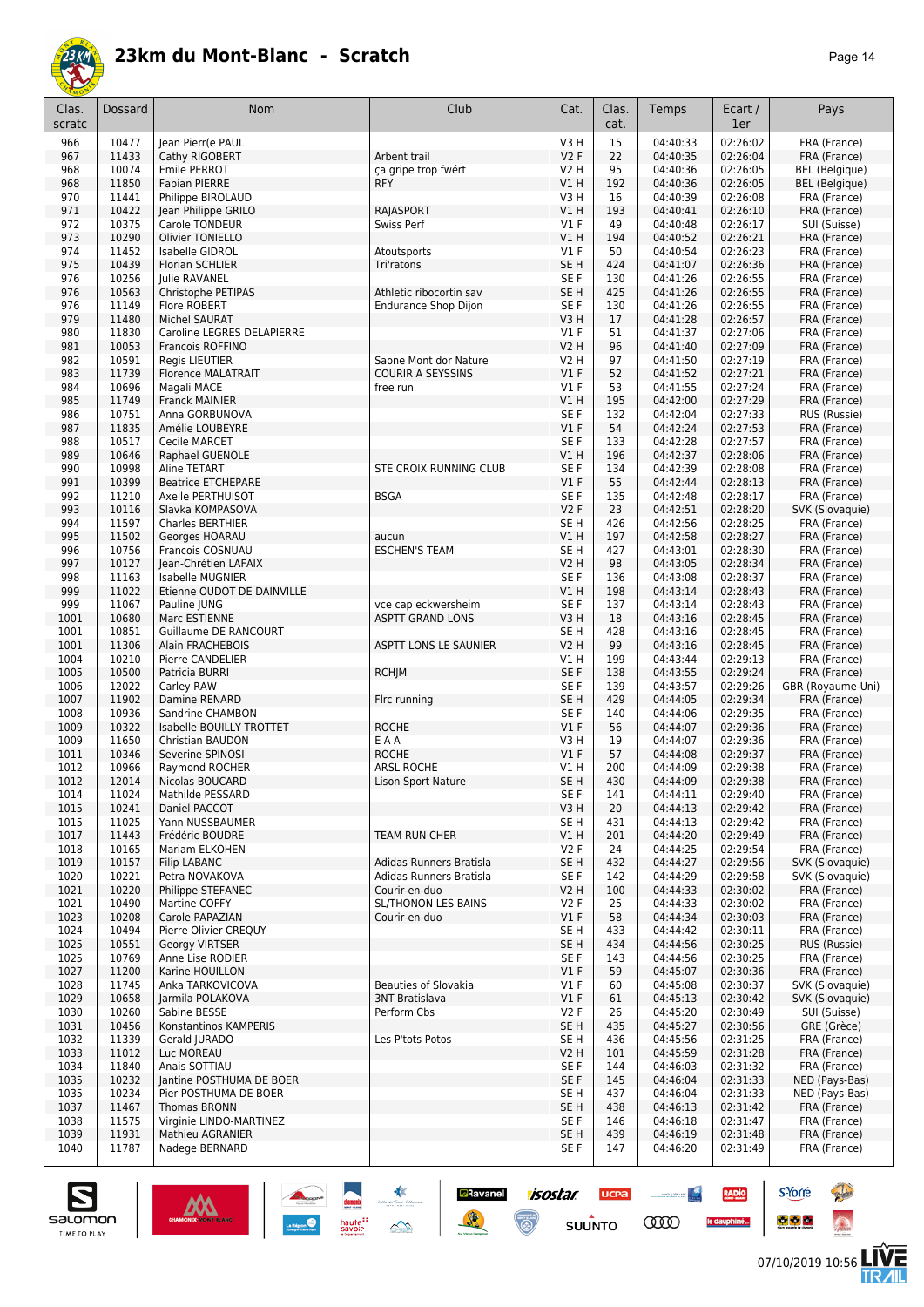

| Clas.<br>scratc | Dossard        | Nom                                             | Club                        | Cat.                                | Clas.<br>cat.   | Temps                | Ecart /<br>1er       | Pays                              |
|-----------------|----------------|-------------------------------------------------|-----------------------------|-------------------------------------|-----------------|----------------------|----------------------|-----------------------------------|
| 1041            | 11470          | Sophie MONNET                                   |                             | $VI$ F                              | 62              | 04:46:21             | 02:31:50             | FRA (France)                      |
| 1042            | 11896          | <b>Benoit ROULLIER</b>                          |                             | V <sub>2</sub> H                    | 102             | 04:46:26             | 02:31:55             | FRA (France)                      |
| 1043            | 11328          | Christophe CLAUDEL                              |                             | V1 H                                | 202             | 04:46:28             | 02:31:57             | FRA (France)                      |
| 1044            | 10856          | Joris VUITTON                                   |                             | JU H                                | $7\overline{ }$ | 04:46:30             | 02:31:59             | FRA (France)                      |
| 1045            | 10742<br>11584 | Eric SAINTENOY                                  |                             | V1 H                                | 203             | 04:46:34             | 02:32:03             | FRA (France)                      |
| 1046<br>1047    | 11679          | Pascal PERNIN<br>Nicolas CORNET                 |                             | V2 H                                | 103<br>204      | 04:46:39<br>04:46:40 | 02:32:08<br>02:32:09 | FRA (France)                      |
| 1048            | 10296          | Anne-Charlotte MICHELOT                         | Millepattes Buxerolles      | V1 H<br>SE F                        | 148             | 04:46:42             | 02:32:11             | FRA (France)<br>FRA (France)      |
| 1049            | 11435          | Jacques COBOLA                                  | <b>TONNERRE</b>             | V1 H                                | 205             | 04:47:10             | 02:32:39             | FRA (France)                      |
| 1050            | 10267          | Valérie WEBER                                   | AS Munster Athlétisme       | SE F                                | 149             | 04:47:14             | 02:32:43             | FRA (France)                      |
| 1051            | 10622          | <b>Fabio VALLETTA</b>                           |                             | SE <sub>H</sub>                     | 440             | 04:47:24             | 02:32:53             | FRA (France)                      |
| 1052            | 10621          | Lucie POIRIER                                   |                             | SE <sub>F</sub>                     | 150             | 04:47:46             | 02:33:15             | FRA (France)                      |
| 1053            | 10093          | lozef PUKALOVIC                                 |                             | SE <sub>H</sub>                     | 441             | 04:47:48             | 02:33:17             | SVK (Slovaquie)                   |
| 1054            | 11342          | Pascal PASQUIS                                  | TRIATHLON DU PAYS GRASS     | V2 H                                | 104             | 04:48:15             | 02:33:44             | FRA (France)                      |
| 1055            | 10416          | Hervé COLLOMBET                                 | RAJASPORT                   | V2 H                                | 105             | 04:48:26             | 02:33:55             | FRA (France)                      |
| 1056            | 11477          | Nicolas VINCENT                                 |                             | SE <sub>H</sub>                     | 442             | 04:48:32             | 02:34:01             | FRA (France)                      |
| 1057            | 11455          | Sophie HOUDART                                  | PP30MARATOURISTES           | <b>V2F</b>                          | 27              | 04:48:37             | 02:34:06             | FRA (France)                      |
| 1058<br>1058    | 11360<br>11372 | Genevieve ROSSILLON<br>Martin LONDE             |                             | SE F<br>SE <sub>H</sub>             | 151<br>443      | 04:48:44<br>04:48:44 | 02:34:13<br>02:34:13 | FRA (France)<br>FRA (France)      |
| 1060            | 11722          | Christophe VRANKENNE                            |                             | V1H                                 | 206             | 04:48:48             | 02:34:17             | <b>BEL</b> (Belgique)             |
| 1061            | 10171          | Geoff MOON                                      |                             | V1 H                                | 207             | 04:48:50             | 02:34:19             | GBR (Royaume-Uni)                 |
| 1061            | 10487          | Martijn HOOGLAND                                |                             | SE <sub>H</sub>                     | 444             | 04:48:50             | 02:34:19             | NED (Pays-Bas)                    |
| 1063            | 10489          | Bart HOOGLAND                                   |                             | SE <sub>H</sub>                     | 445             | 04:48:51             | 02:34:20             | NED (Pays-Bas)                    |
| 1064            | 10632          | Mathilde WIRTH                                  |                             | SE <sub>F</sub>                     | 152             | 04:48:55             | 02:34:24             | FRA (France)                      |
| 1065            | 11872          | Sebastien GINON                                 |                             | SE H                                | 446             | 04:48:56             | 02:34:25             | FRA (France)                      |
| 1066            | 11353          | Sylvain LAFON                                   | Tonnerre                    | SE <sub>H</sub>                     | 447             | 04:49:09             | 02:34:38             | FRA (France)                      |
| 1067            | 11801          | Patrick KOGLIN                                  |                             | V1 H                                | 208             | 04:49:28             | 02:34:57             | SUI (Suisse)                      |
| 1068            | 10850          | <b>Neal SHANKS</b>                              |                             | VIH                                 | 209             | 04:49:34             | 02:35:03             | GBR (Royaume-Uni)                 |
| 1069            | 10786          | Delphine LOCATELLI                              | <b>ESPRIT TRAIL AMIS</b>    | SE <sub>F</sub>                     | 153             | 04:49:43             | 02:35:12             | FRA (France)                      |
| 1070            | 10695          | Eric VEUILLET                                   |                             | <b>V2 H</b>                         | 106             | 04:49:47             | 02:35:16             | FRA (France)                      |
| 1071<br>1072    | 10335<br>10397 | Pierre CARPENTIER<br>Laurent MARINI             |                             | SE <sub>H</sub><br>V <sub>2</sub> H | 448<br>107      | 04:49:53<br>04:50:01 | 02:35:22<br>02:35:30 | FRA (France)<br>FRA (France)      |
| 1073            | 10377          | Catherine VUILLEMIN                             |                             | <b>V2F</b>                          | 28              | 04:50:05             | 02:35:34             | FRA (France)                      |
| 1073            | 10787          | Aurélien LOCATELLI                              | <b>ESPRIT TRAIL AMIS</b>    | SE <sub>H</sub>                     | 449             | 04:50:05             | 02:35:34             | FRA (France)                      |
| 1075            | 11992          | Gabriela SANTOS                                 |                             | $VI$ F                              | 63              | 04:50:09             | 02:35:38             | BRA (Brésil)                      |
| 1076            | 10398          | Pierre CHOMETTE                                 |                             | <b>V2 H</b>                         | 108             | 04:50:13             | 02:35:42             | FRA (France)                      |
| 1077            | 11476          | Dmitriy ORLOV                                   |                             | V1 H                                | 210             | 04:50:17             | 02:35:46             | RUS (Russie)                      |
| 1078            | 12062          | Nicolas COELHO                                  | Royat Urban Trail Runni     | SE <sub>H</sub>                     | 450             | 04:50:20             | 02:35:49             | FRA (France)                      |
| 1079            | 10565          | <b>Clarisse ROUILLON</b>                        |                             | SE <sub>F</sub>                     | 154             | 04:50:29             | 02:35:58             | FRA (France)                      |
| 1079            | 10770          | Jean-Pierre MARECHAL                            |                             | V3H                                 | 21              | 04:50:29             | 02:35:58             | FRA (France)                      |
| 1081            | 10561          | Yulia PRAPOR                                    |                             | SE <sub>F</sub>                     | 155             | 04:50:31             | 02:36:00             | RUS (Russie)                      |
| 1082<br>1083    | 11029<br>11865 | <b>Bernard MEURISSE</b><br>Viet Hai NGUYEN      |                             | SE <sub>H</sub><br>SE <sub>H</sub>  | 451<br>452      | 04:50:32<br>04:50:41 | 02:36:01<br>02:36:10 | FRA (France)<br>FRA (France)      |
| 1084            | 11612          | Nicolas POUPON                                  |                             | V1 H                                | 211             | 04:50:45             | 02:36:14             | FRA (France)                      |
| 1085            | 11758          | Alexane DURAND                                  |                             | SE F                                | 156             | 04:50:46             | 02:36:15             | FRA (France)                      |
| 1086            | 10750          | Françoise ADNASSE                               | Running Evasion 95          | <b>V2F</b>                          | 29              | 04:50:52             | 02:36:21             | FRA (France)                      |
| 1087            | 11895          | Sophie DURANTON                                 |                             | SE F                                | 157             | 04:51:02             | 02:36:31             | FRA (France)                      |
| 1088            | 10728          | Valerie BERTHET                                 |                             | SE F                                | 158             | 04:51:03             | 02:36:32             | FRA (France)                      |
| 1089            | 10258          | Constance JACOB                                 |                             | SE F                                | 159             | 04:51:09             | 02:36:38             | BEL (Belgique)                    |
| 1090            | 10161          | Dominique BANVILLE                              |                             | V2 H                                | 109             | 04:51:10             | 02:36:39             | FRA (France)                      |
| 1090            | 10169          | Veronique BANVILLE                              |                             | <b>V2F</b>                          | 30              | 04:51:10             | 02:36:39             | FRA (France)                      |
| 1090<br>1093    | 10937          | Yves DESMET                                     |                             | V2 H<br>V2 H                        | 109<br>111      | 04:51:10             | 02:36:39             | FRA (France)                      |
| 1094            | 11548<br>10209 | Paul PILTON<br>Séverine CHEVALLEY               | EAA                         | SE F                                | 160             | 04:51:17<br>04:51:20 | 02:36:46<br>02:36:49 | GBR (Royaume-Uni)<br>FRA (France) |
| 1095            | 10107          | <b>Guillaume POIRET</b>                         | <b>Touquet Trail Nature</b> | SE <sub>H</sub>                     | 453             | 04:51:29             | 02:36:58             | FRA (France)                      |
| 1096            | 11534          | Nadia BERRIRI                                   |                             | SE F                                | 161             | 04:51:31             | 02:37:00             | FRA (France)                      |
| 1097            | 11243          | Isobel LAING                                    |                             | $VI$ F                              | 64              | 04:51:44             | 02:37:13             | GBR (Royaume-Uni)                 |
| 1098            | 11242          | Herve LEFAIT                                    | Lille Metropole Athléti     | V1 H                                | 212             | 04:51:46             | 02:37:15             | FRA (France)                      |
| 1099            | 11424          | Marie GOBERT                                    |                             | SE <sub>F</sub>                     | 162             | 04:51:48             | 02:37:17             | FRA (France)                      |
| 1100            | 11370          | Isabelle GALLOUIN                               |                             | $VI$ F                              | 65              | 04:51:50             | 02:37:19             | FRA (France)                      |
| 1101            | 11062          | Andre MARROCCO                                  |                             | V2 H                                | 112             | 04:51:51             | 02:37:20             | FRA (France)                      |
| 1102            | 12034          | Marc AMIOT                                      |                             | SE H                                | 454             | 04:52:10             | 02:37:39             | FRA (France)                      |
| 1103            | 10944          | Lisa WANNEMACHER                                |                             | <b>V2F</b>                          | 31              | 04:52:20             | 02:37:49             | USA (Etats-Unis)                  |
| 1104            | 10099<br>11329 | <b>Florence MARCHAL</b><br>Nathalie DI GIOVANNI | MONTBONNOT JOGGING          | <b>V2F</b><br><b>V2F</b>            | 32<br>33        | 04:52:23             | 02:37:52<br>02:37:53 | FRA (France)                      |
| 1105<br>1106    | 10978          | François MARTI                                  | Montbonnot Jogging          | V1 H                                | 213             | 04:52:24<br>04:52:29 | 02:37:58             | FRA (France)<br>SUI (Suisse)      |
| 1107            | 10378          | Oonagh SLINN                                    |                             | $VI$ F                              | 66              | 04:52:32             | 02:38:01             | GBR (Royaume-Uni)                 |
| 1108            | 11312          | Aline COINTREL                                  | XV ATHLETIC CLUB            | SE F                                | 163             | 04:52:33             | 02:38:02             | FRA (France)                      |
| 1109            | 10404          | Evelyne CUZZUBBO                                |                             | <b>V1 F</b>                         | 67              | 04:52:35             | 02:38:04             | FRA (France)                      |
| 1110            | 12001          | Cedric CHATEAU                                  |                             | V1 H                                | 214             | 04:52:37             | 02:38:06             | FRA (France)                      |
| 1111            | 11009          | Leila SCHALLER                                  | <b>CTA</b>                  | <b>V1 F</b>                         | 68              | 04:52:38             | 02:38:07             | FRA (France)                      |
| 1112            | 10555          | Suzy DEMAISON-TUPIN                             | <b>LAC THONON</b>           | V3F                                 | 3               | 04:52:43             | 02:38:12             | FRA (France)                      |
| 1113            | 10328          | Charlotte DALLMANN                              |                             | SE F                                | 164             | 04:52:45             | 02:38:14             | FRA (France)                      |
| 1114            | 10955          | <b>Christelle MONTEIL</b>                       |                             | SE <sub>F</sub>                     | 165             | 04:52:48             | 02:38:17             | FRA (France)                      |
| 1115            | 11018          | Rebecca WHITWORTH                               | <b>Marlow Striders</b>      | $VI$ F                              | 69              | 04:52:53             | 02:38:22             | GBR (Royaume-Uni)                 |

**D**Ravanel

隆

**isostar** 

 $\overline{\mathbb{G}}$ 

**UCPA** 

 $su\overset{\bullet}{\mathsf{unro}}$ 

**Constitution** 

**COO** 

**RADIO** 

le dauphiné...



**s**Yorre

 $\bullet$   $\bullet$   $\bullet$ 

**There** 

 $\ddot{\Omega}$ 

V는<br>게니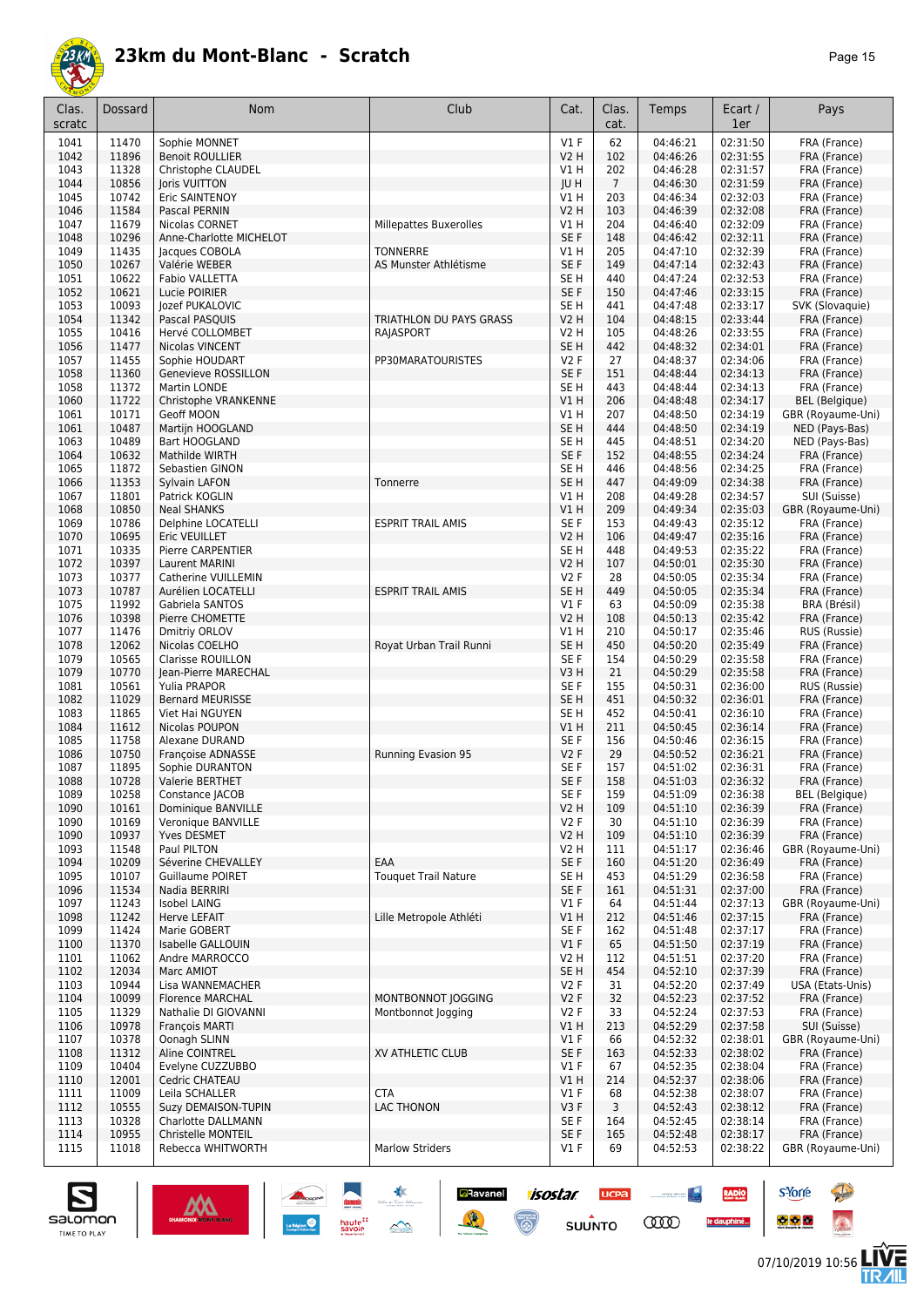

| Clas.        | Dossard        | Nom                                              | Club                           | Cat.                    | Clas.                 | Temps                | Ecart /              | Pays                          |
|--------------|----------------|--------------------------------------------------|--------------------------------|-------------------------|-----------------------|----------------------|----------------------|-------------------------------|
| scratc       |                |                                                  |                                |                         | cat.                  |                      | 1er                  |                               |
| 1116         | 10418          | Alex STEWART                                     |                                | SE <sub>H</sub>         | 455                   | 04:52:54             | 02:38:23             | GBR (Royaume-Uni)             |
| 1116         | 11993          | Raphael COMBA                                    |                                | SE <sub>H</sub>         | 455                   | 04:52:54             | 02:38:23             | FRA (France)                  |
| 1118         | 10922          | <b>Achille HENRAR</b><br><b>Bruno ROCH</b>       | Orval no Limit                 | V4 H                    | 1                     | 04:53:00             | 02:38:29             | FRA (France)                  |
| 1119<br>1120 | 12011<br>12012 | Sarah ROGERS                                     |                                | SE <sub>H</sub><br>SE F | 457<br>166            | 04:53:03<br>04:53:05 | 02:38:32<br>02:38:34 | FRA (France)<br>FRA (France)  |
| 1121         | 11404          | Arnaud WAGELMANS                                 | Aspi95                         | V1 H                    | 215                   | 04:53:08             | 02:38:37             | <b>BEL</b> (Belgique)         |
| 1122         | 11870          | <b>Justine CAPELLE</b>                           |                                | SE <sub>F</sub>         | 167                   | 04:53:10             | 02:38:39             | FRA (France)                  |
| 1123         | 10505          | Quentin LEIBEL                                   |                                | SE <sub>H</sub>         | 458                   | 04:53:17             | 02:38:46             | FRA (France)                  |
| 1124         | 10523          | Cyril PILLON                                     | rocroy sports nature           | V1 H                    | 216                   | 04:53:33             | 02:39:02             | FRA (France)                  |
| 1125         | 11117          | Sonia VENIANT                                    | <b>TRAC</b>                    | SE <sub>F</sub>         | 168                   | 04:53:36             | 02:39:05             | FRA (France)                  |
| 1126         | 11447          | Valerie BARRILLON                                |                                | $VI$ F                  | 70                    | 04:53:43             | 02:39:12             | FRA (France)                  |
| 1127         | 10318          | Oriane LAFIN                                     |                                | SE F                    | 169                   | 04:53:45             | 02:39:14             | FRA (France)                  |
| 1128         | 11808          | Antoine VILA                                     |                                | SE H                    | 459                   | 04:53:50             | 02:39:19             | FRA (France)                  |
| 1129<br>1130 | 11712<br>11973 | <b>Romain FABRE</b><br>Gérard CEFALI             | <b>TONNERRE</b><br><b>CMBM</b> | SE <sub>H</sub><br>V2 H | 460<br>113            | 04:53:51<br>04:53:52 | 02:39:20<br>02:39:21 | FRA (France)<br>FRA (France)  |
| 1131         | 12018          | <b>Mathieu BRUYAS</b>                            |                                | SE <sub>H</sub>         | 461                   | 04:53:57             | 02:39:26             | FRA (France)                  |
| 1132         | 11231          | Christian HANSSEN                                |                                | V2 H                    | 114                   | 04:54:00             | 02:39:29             | FRA (France)                  |
| 1133         | 12020          | Florence SAVOYE                                  |                                | SE F                    | 170                   | 04:54:02             | 02:39:31             | FRA (France)                  |
| 1134         | 10522          | Gabor GYORKE                                     |                                | V1 H                    | 217                   | 04:54:04             | 02:39:33             | HUN (Hongrie)                 |
| 1135         | 10928          | Catherine DUMONT                                 |                                | V1F                     | 71                    | 04:54:05             | 02:39:34             | BEL (Belgique)                |
| 1136         | 10734          | Sandrine CLUZEL                                  | Running Evasion                | <b>V2F</b>              | 34                    | 04:54:17             | 02:39:46             | FRA (France)                  |
| 1137         | 11723          | Jaap Pieter DE LAAT                              | <b>KOOMO</b>                   | SE <sub>H</sub>         | 462                   | 04:54:19             | 02:39:48             | NED (Pays-Bas)                |
| 1138         | 11908          | Fannie LESSARD                                   |                                | SE F                    | 171                   | 04:54:20             | 02:39:49             | CAN (Canada)                  |
| 1139<br>1140 | 10387<br>10117 | <b>Benoit DUJARDIN</b><br>Christine PETIT        | <b>LFA TRETS</b>               | V2 H<br>V3F             | 115<br>$\overline{4}$ | 04:54:21<br>04:54:22 | 02:39:50<br>02:39:51 | FRA (France)<br>FRA (France)  |
| 1141         | 10374          | <b>Florian DARRUYRE</b>                          |                                | SE <sub>H</sub>         | 463                   | 04:54:30             | 02:39:59             | FRA (France)                  |
| 1141         | 10914          | Aurelien BAUDOIN                                 | <b>AS SOMMER</b>               | SE H                    | 463                   | 04:54:30             | 02:39:59             | FRA (France)                  |
| 1143         | 10927          | <b>Tanguy MORVAN</b>                             | <b>AS SOMMER</b>               | SE <sub>H</sub>         | 465                   | 04:54:36             | 02:40:05             | FRA (France)                  |
| 1144         | 10771          | Camps AIDA                                       | Tacones Lejanos Team           | SE F                    | 172                   | 04:54:37             | 02:40:06             | ESP (Espagne)                 |
| 1144         | 11119          | Yorick FIZEL                                     | Val d'orge athletic            | SE <sub>H</sub>         | 466                   | 04:54:37             | 02:40:06             | FRA (France)                  |
| 1146         | 10428          | Vincent TERRADOT                                 | RAJASPORT                      | V2 H                    | 116                   | 04:54:40             | 02:40:09             | FRA (France)                  |
| 1147         | 11031          | <b>Grace MAY</b>                                 | Cirebon Runners                | SE F                    | 173                   | 04:54:43             | 02:40:12             | <b>AUS (Australie)</b>        |
| 1147<br>1149 | 11072<br>11947 | <b>Bruno CLAIRENTEAU</b><br>Jean-Pierre BERNARD  |                                | V1 H<br>V2 H            | 218<br>117            | 04:54:43<br>04:54:47 | 02:40:12<br>02:40:16 | FRA (France)                  |
| 1150         | 10906          | Robin NIMAL                                      |                                | SE <sub>H</sub>         | 467                   | 04:54:56             | 02:40:25             | FRA (France)<br>FRA (France)  |
| 1151         | 11188          | Alexandre RUOTOLO                                | <b>AVOC</b>                    | V1 H                    | 219                   | 04:55:14             | 02:40:43             | FRA (France)                  |
| 1152         | 10537          | Thibault LECLAIR                                 | rocroy sports nature           | ES H                    | 21                    | 04:55:26             | 02:40:55             | FRA (France)                  |
| 1153         | 10292          | Jakob MATTSSON                                   |                                | SE <sub>H</sub>         | 468                   | 04:55:33             | 02:41:02             | GBR (Royaume-Uni)             |
| 1154         | 10286          | Julie GRAHAM                                     |                                | SE <sub>F</sub>         | 174                   | 04:55:37             | 02:41:06             | CAN (Canada)                  |
| 1155         | 10081          | Thierry GAZAGNES                                 |                                | V3H                     | 22                    | 04:55:40             | 02:41:09             | FRA (France)                  |
| 1156         | 11955          | Gerard LEBREUX                                   | <b>CMBM</b>                    | V3H                     | 23                    | 04:55:48             | 02:41:17             | FRA (France)                  |
| 1157         | 10813          | Stephane HOLTZER                                 |                                | V1 H                    | 220                   | 04:55:51             | 02:41:20<br>02:41:22 | FRA (France)                  |
| 1158<br>1159 | 10250<br>11873 | <b>Patrick HORRENBERGER</b><br>Celine PAPANICOLA |                                | V1 H<br>SE F            | 221<br>175            | 04:55:53<br>04:55:57 | 02:41:26             | FRA (France)<br>FRA (France)  |
| 1160         | 10601          | Pascal-Andre DELEUZE                             |                                | V1 H                    | 222                   | 04:56:00             | 02:41:29             | FRA (France)                  |
| 1161         | 11214          | Patrick DELECAUT                                 |                                | V3H                     | 24                    | 04:56:05             | 02:41:34             | FRA (France)                  |
| 1162         | 11046          | Jean DROUET                                      |                                | V1 H                    | 223                   | 04:56:12             | 02:41:41             | FRA (France)                  |
| 1162         | 11190          | Fréderic GOSSE                                   |                                | V1 H                    | 223                   | 04:56:12             | 02:41:41             | FRA (France)                  |
| 1162         | 11197          | Caroline GOSSE                                   |                                | $VI$ F                  | 72                    | 04:56:12             | 02:41:41             | FRA (France)                  |
| 1165         | 11296          | Sylvie REINE                                     | PP30 MARATOURISTES             | V2F                     | 35                    | 04:56:18             | 02:41:47             | FRA (France)                  |
| 1166<br>1167 | 11292<br>11897 | Philippe TRONEL<br><b>Christian MOULINS</b>      |                                | V2 H<br>V2 H            | 118<br>119            | 04:56:22<br>04:56:23 | 02:41:51<br>02:41:52 | FRA (France)<br>FRA (France)  |
| 1168         | 10104          | Helena KNIGHTLEY                                 | Clapham Chasers                | SE F                    | 176                   | 04:56:26             | 02:41:55             | GBR (Royaume-Uni)             |
| 1169         | 11765          | Sixtine HELLY D'ANGELIN                          |                                | SE F                    | 177                   | 04:56:36             | 02:42:05             | FRA (France)                  |
| 1170         | 11952          | <b>Charline CHANOINAT</b>                        |                                | SE F                    | 178                   | 04:56:38             | 02:42:07             | FRA (France)                  |
| 1171         | 11547          | Romain GELIN                                     |                                | SE H                    | 469                   | 04:56:39             | 02:42:08             | FRA (France)                  |
| 1172         | 10396          | Marion MOLLARD                                   | Les Chamois du Lac Bleu        | SE F                    | 179                   | 04:56:41             | 02:42:10             | FRA (France)                  |
| 1173         | 10395          | Renaud SAMUEL                                    | Les Chamois du Lac Bleu        | SE H                    | 470                   | 04:56:43             | 02:42:12             | FRA (France)                  |
| 1173         | 10586          | Aloys ABRAHAM                                    | <b>CMBM</b>                    | SE H                    | 470                   | 04:56:43             | 02:42:12             | FRA (France)                  |
| 1175<br>1175 | 11065<br>11553 | Cedric BOUTON<br>Marilyne GELIN                  |                                | SE H<br>SE F            | 472<br>180            | 04:56:45<br>04:56:45 | 02:42:14<br>02:42:14 | FRA (France)<br>FRA (France)  |
| 1177         | 11144          | Arnaud PEGON                                     |                                | V1 H                    | 225                   | 04:56:49             | 02:42:18             | FRA (France)                  |
| 1178         | 10309          | Cyril GUENET                                     |                                | V1 H                    | 226                   | 04:56:50             | 02:42:19             | FRA (France)                  |
| 1179         | 11215          | Fabien HANACHOWICZ                               |                                | V1 H                    | 227                   | 04:56:52             | 02:42:21             | FRA (France)                  |
| 1180         | 11357          | Marine LEVY                                      |                                | SE F                    | 181                   | 04:56:54             | 02:42:23             | FRA (France)                  |
| 1181         | 11750          | Mathilde Kehler VILLADSEN                        |                                | SE F                    | 182                   | 04:56:56             | 02:42:25             | DEN (Danemark)                |
| 1182         | 11704          | <b>Steve BARTH</b>                               |                                | SE H                    | 473                   | 04:57:02             | 02:42:31             | FRA (France)                  |
| 1183         | 10105          | Victor GENIN-GERBET                              |                                | SE <sub>H</sub>         | 474                   | 04:57:03             | 02:42:32             | FRA (France)                  |
| 1184<br>1185 | 10111<br>10873 | Laetitia GENIN-GERBET<br>Victor O'CALLAGHAN      | CHAMONIQUA                     | SE F<br>ES H            | 183<br>22             | 04:57:04<br>04:57:28 | 02:42:33<br>02:42:57 | FRA (France)<br>ESP (Espagne) |
| 1186         | 11651          | Thomas HULTERMANS                                |                                | ES H                    | 23                    | 04:57:29             | 02:42:58             | NED (Pays-Bas)                |
| 1186         | 11954          | Julien BLANCHARD                                 |                                | SE H                    | 475                   | 04:57:29             | 02:42:58             | FRA (France)                  |
| 1188         | 10652          | Alexis HUTINET                                   |                                | ES H                    | 24                    | 04:57:37             | 02:43:06             | FRA (France)                  |
| 1189         | 10931          | <b>Olivier LAURENCE</b>                          |                                | V2 H                    | 120                   | 04:57:53             | 02:43:22             | FRA (France)                  |
| 1190         | 11387          | Gaelle MARQUES                                   | Les Ptits Potos                | SE F                    | 184                   | 04:57:56             | 02:43:25             | FRA (France)                  |

**Ravanel** 7505tar

 $\overline{\mathbb{C}}$ 

 $\mathbb{R}$ 

**UCPA** 

 $su\overset{\bullet}{\mathsf{unro}}$ 

 $\sim$ 

**CODO** 

RADIO

le dauphiné...



**s**Yorre

 $\bullet$   $\bullet$   $\bullet$ 

**Reine** 

 $\ddot{\Omega}$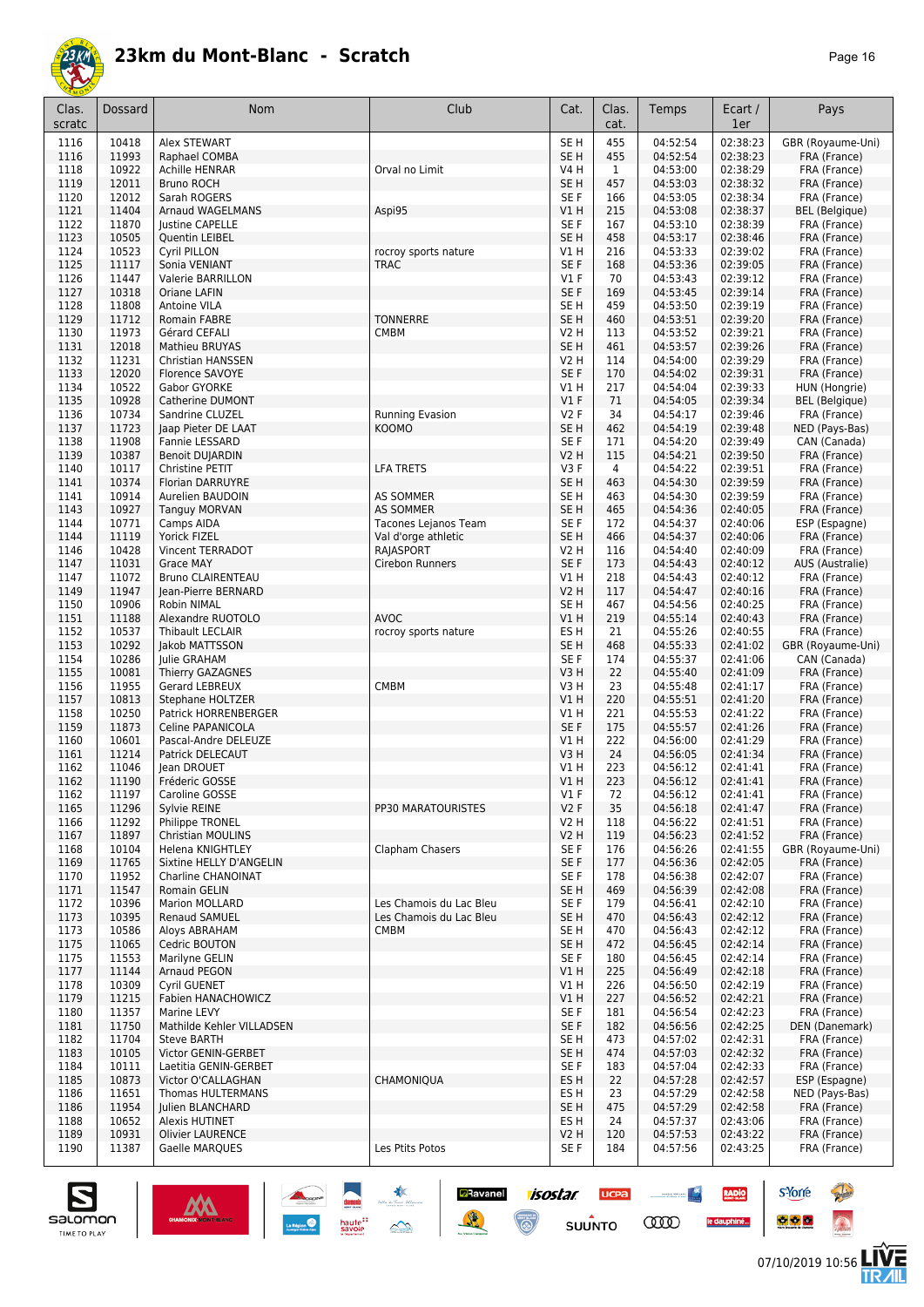

| r<br>æ |  |  |
|--------|--|--|
|--------|--|--|

| Clas.<br>scratc | Dossard        | Nom                                        | Club                                       | Cat.                      | Clas.<br>cat. | Temps                | Ecart /<br>1er       | Pays                                  |
|-----------------|----------------|--------------------------------------------|--------------------------------------------|---------------------------|---------------|----------------------|----------------------|---------------------------------------|
| 1191            | 10635          | Aurelie ROSATI                             |                                            | SE F                      | 185           | 04:57:59             | 02:43:28             | FRA (France)                          |
| 1192            | 10204          | Thierry VERGER                             |                                            | V1H                       | 228           | 04:58:00             | 02:43:29             | FRA (France)                          |
| 1193            | 11593          | <b>Victor FERREIRA</b>                     | <b>GINJA TEAM</b>                          | V1 H                      | 229           | 04:58:09             | 02:43:38             | POR (Portugal)                        |
| 1194<br>1195    | 11590<br>11600 | Antonio LIMA<br>Nuno SA                    | <b>GINJA TEAM</b><br><b>GINJA TEAM</b>     | <b>V2 H</b><br>V1 H       | 121<br>230    | 04:58:11<br>04:58:13 | 02:43:40<br>02:43:42 | POR (Portugal)<br>POR (Portugal)      |
| 1196            | 11307          | Melanie BERRARD                            | POUR LE PLAISIR                            | SE F                      | 186           | 04:58:19             | 02:43:48             | FRA (France)                          |
| 1197            | 11304          | Xavier BERRARD                             | POUR LE PLAISIR                            | SE <sub>H</sub>           | 476           | 04:58:23             | 02:43:52             | FRA (France)                          |
| 1198            | 10891          | Olivier JEANTET                            |                                            | V1H                       | 231           | 04:58:24             | 02:43:53             | FRA (France)                          |
| 1199            | 10901          | Laurence FOURNIER                          |                                            | $VI$ F                    | 73            | 04:58:25             | 02:43:54             | FRA (France)                          |
| 1200            | 10245          | Adeline COCHE                              |                                            | SE F                      | 187           | 04:58:30             | 02:43:59             | FRA (France)                          |
| 1201<br>1202    | 10145<br>11010 | Annie LAFAIX<br>Alberto MERONI             | AltitudeRace                               | <b>V2F</b><br>V1H         | 36<br>232     | 04:58:40<br>04:58:47 | 02:44:09<br>02:44:16 | FRA (France)<br>ITA (Italie)          |
| 1203            | 11641          | <b>Mathieu NULLANS</b>                     | Run Molsheim                               | V1H                       | 233           | 04:58:50             | 02:44:19             | FRA (France)                          |
| 1204            | 10078          | Catherine PERBET                           | courir à Saint Alban                       | V2F                       | 37            | 04:59:04             | 02:44:33             | FRA (France)                          |
| 1205            | 11698          | Thierry ANDRE                              |                                            | SE <sub>H</sub>           | 477           | 04:59:06             | 02:44:35             | FRA (France)                          |
| 1206            | 10092          | Ranjit MOSES                               |                                            | <b>V2 H</b>               | 122           | 04:59:25             | 02:44:54             | SUI (Suisse)                          |
| 1207            | 12078          | Dan TYE                                    |                                            | SE <sub>H</sub>           | 478           | 04:59:26             | 02:44:55             | GBR (Royaume-Uni)                     |
| 1208            | 10845          | Marine PARIS                               | <b>ESPRIT TRAIL AMIS FRASN</b>             | SE F                      | 188           | 04:59:39             | 02:45:08             | FRA (France)                          |
| 1209<br>1209    | 10842<br>11694 | Raymond PARIS<br>Raphaël RIBOT             | <b>ESPRIT TRAIL AMIS FRASN</b>             | <b>V2 H</b><br>V1H        | 123<br>234    | 04:59:47<br>04:59:47 | 02:45:16<br>02:45:16 | FRA (France)<br>FRA (France)          |
| 1211            | 10636          | Philippe CORNEC                            |                                            | <b>V2 H</b>               | 124           | 05:00:05             | 02:45:34             | FRA (France)                          |
| 1212            | 10941          | <b>Stephane WAGEMANS</b>                   | PP30 MARATOURISTES                         | <b>V2 H</b>               | 125           | 05:00:16             | 02:45:45             | FRA (France)                          |
| 1213            | 11971          | Marc DUPLAN                                | <b>CMBM</b>                                | <b>V2 H</b>               | 126           | 05:00:23             | 02:45:52             | FRA (France)                          |
| 1214            | 10608          | Andrey BELOUSENKO                          |                                            | SE <sub>H</sub>           | 479           | 05:00:25             | 02:45:54             | RUS (Russie)                          |
| 1215            | 11115          | Jeremy LE GALL                             |                                            | SE <sub>H</sub>           | 480           | 05:00:38             | 02:46:07             | FRA (France)                          |
| 1216            | 10574          | <b>Stuart BLACKLOCK</b>                    |                                            | V1H                       | 235<br>236    | 05:00:39<br>05:00:47 | 02:46:08             | GBR (Royaume-Uni)                     |
| 1217<br>1218    | 11040<br>10287 | Michael LOUBRY<br>Denis VALLET             | badminton val de mortea<br><b>TONNERRE</b> | <b>V1 H</b><br>V1H        | 237           | 05:00:53             | 02:46:16<br>02:46:22 | FRA (France)<br>FRA (France)          |
| 1219            | 10894          | <b>Tiffany STEPHAN</b>                     |                                            | SE F                      | 189           | 05:00:56             | 02:46:25             | FRA (France)                          |
| 1220            | 10638          | Tatiana TOMKOVA                            |                                            | $VI$ F                    | 74            | 05:01:15             | 02:46:44             | SVK (Slovaquie)                       |
| 1221            | 11054          | <b>Teddy BLANC</b>                         |                                            | SE <sub>H</sub>           | 481           | 05:01:18             | 02:46:47             | FRA (France)                          |
| 1221            | 11057          | Annflore COLLARD                           |                                            | SE F                      | 190           | 05:01:18             | 02:46:47             | FRA (France)                          |
| 1223            | 10643          | Claus FINDERUP GROVE                       | Marathon Runners                           | V2 H                      | 127           | 05:01:31             | 02:47:00             | DEN (Danemark)                        |
| 1224            | 10896          | Jerome COUTET                              |                                            | V1H                       | 238           | 05:01:32             | 02:47:01             | FRA (France)                          |
| 1225<br>1226    | 10461<br>11382 | Anthony DESSE<br>Gregory BOURGARD          |                                            | V1 H<br>SE <sub>H</sub>   | 239<br>482    | 05:01:39<br>05:01:41 | 02:47:08<br>02:47:10 | FRA (France)<br><b>BEL</b> (Belgique) |
| 1227            | 11083          | Arnaud MUNCH                               |                                            | V1H                       | 240           | 05:01:50             | 02:47:19             | FRA (France)                          |
| 1228            | 11419          | Alexandra GUERISSE                         |                                            | $VI$ F                    | 75            | 05:01:53             | 02:47:22             | <b>BEL</b> (Belgique)                 |
| 1229            | 11421          | Manu ROCHET                                |                                            | V1H                       | 241           | 05:01:55             | 02:47:24             | <b>BEL</b> (Belgique)                 |
| 1230            | 10239          | <b>Florent LHUILLIER</b>                   | <b>USV TENNIS</b>                          | SE <sub>H</sub>           | 483           | 05:01:59             | 02:47:28             | FRA (France)                          |
| 1231            | 11011          | Thomas BURIANE                             |                                            | SE <sub>H</sub>           | 484           | 05:02:08             | 02:47:37             | FRA (France)                          |
| 1232<br>1233    | 10253<br>10725 | Anthony BAILLET<br>Sophie JARRIX           |                                            | SE <sub>H</sub><br>$VI$ F | 485<br>76     | 05:02:16<br>05:02:30 | 02:47:45<br>02:47:59 | FRA (France)<br>FRA (France)          |
| 1234            | 10191          | Victoire BERN                              |                                            | SE F                      | 191           | 05:02:31             | 02:48:00             | FRA (France)                          |
| 1234            | 10442          | Isabelle SPANAGLE                          | Les Trailers du Saulnoi                    | V2F                       | 38            | 05:02:31             | 02:48:00             | FRA (France)                          |
| 1236            | 11997          | Karim BEYLOUNI                             |                                            | V1H                       | 242           | 05:02:44             | 02:48:13             | FRA (France)                          |
| 1237            | 10595          | <b>Emmanuel D'ALGUERRE</b>                 |                                            | <b>V2 H</b>               | 128           | 05:02:50             | 02:48:19             | FRA (France)                          |
| 1238            | 10588          | Lucie D'ALGUERRE                           |                                            | SE F                      | 192           | 05:02:51             | 02:48:20             | FRA (France)                          |
| 1239<br>1240    | 11741<br>11308 | Marie VILA                                 |                                            | SE F<br>V1 H              | 193           | 05:02:57<br>05:02:58 | 02:48:26<br>02:48:27 | FRA (France)<br>FRA (France)          |
| 1241            | 10647          | Yann MOLINA<br>Philippe DE BIASI           |                                            | V2 H                      | 243<br>129    | 05:02:59             | 02:48:28             | FRA (France)                          |
| 1242            | 11206          | Pierre BENTZ                               |                                            | <b>V2 H</b>               | 130           | 05:03:01             | 02:48:30             | FRA (France)                          |
| 1243            | 10321          | Charlène COLIN                             | RUNNING CONSEIL NANCY                      | SE F                      | 194           | 05:03:09             | 02:48:38             | FRA (France)                          |
| 1243            | 11643          | <b>Odile NULLANS</b>                       | Run Molsheim                               | $VI$ F                    | 77            | 05:03:09             | 02:48:38             | FRA (France)                          |
| 1245            | 10991          | Simon MAWBY                                | <b>CAF St Gervais</b>                      | V1 H                      | 244           | 05:03:18             | 02:48:47             | FRA (France)                          |
| 1246            | 11764          | Luc MIGNET<br><b>Catherine COURTOIS</b>    | <b>SERIAL TRAILEURS</b>                    | V1H                       | 245           | 05:03:26             | 02:48:55             | FRA (France)                          |
| 1247<br>1248    | 11766<br>11076 | <b>Arnaud CIPRIANI</b>                     |                                            | $VI$ F<br>VIH             | 78<br>246     | 05:03:34<br>05:03:43 | 02:49:03<br>02:49:12 | FRA (France)<br>FRA (France)          |
| 1249            | 11244          | Antoine PONTHIEUX                          |                                            | SE <sub>H</sub>           | 486           | 05:03:55             | 02:49:24             | FRA (France)                          |
| 1250            | 11239          | <b>Melanie FORTRYE</b>                     | <b>JOGGING AVENTURE RONCO</b>              | $VI$ F                    | 79            | 05:04:03             | 02:49:32             | FRA (France)                          |
| 1251            | 11320          | Olivier COLLIGNON                          |                                            | V1 H                      | 247           | 05:04:09             | 02:49:38             | FRA (France)                          |
| 1252            | 10261          | Rodolphe KATZ                              |                                            | SE <sub>H</sub>           | 487           | 05:04:23             | 02:49:52             | FRA (France)                          |
| 1253            | 11311          | Sophie LEGRY                               | <b>FERRIERES SA</b>                        | SE F                      | 195           | 05:04:44             | 02:50:13             | FRA (France)                          |
| 1254<br>1255    | 11333<br>11918 | Justine MARGUET<br><b>Brittany SAVILLE</b> | <b>Team Synergy</b>                        | SE F<br>SE F              | 196<br>197    | 05:04:47<br>05:04:48 | 02:50:16<br>02:50:17 | FRA (France)<br>GBR (Royaume-Uni)     |
| 1256            | 11675          | Nicolas KUNZ                               | PP30 MARATOURISTES                         | SE <sub>H</sub>           | 488           | 05:04:55             | 02:50:24             | FRA (France)                          |
| 1257            | 11099          | Josy ANDREATTA-PLAUSSU                     | Montbonnot Jogging                         | V2 F                      | 39            | 05:05:00             | 02:50:29             | FRA (France)                          |
| 1258            | 11203          | Clémence DESROZES                          | Urban Runners                              | SE F                      | 198           | 05:05:20             | 02:50:49             | FRA (France)                          |
| 1259            | 10484          | Virginie REYBIER                           | Course Vallée                              | SE F                      | 199           | 05:05:23             | 02:50:52             | FRA (France)                          |
| 1260            | 10798          | Simon DE LA SAUSSAY                        |                                            | SE <sub>H</sub>           | 489           | 05:05:40             | 02:51:09             | FRA (France)                          |
| 1261<br>1262    | 10333<br>11073 | Romain GRAVE<br>Claire BOSSY               |                                            | SE <sub>H</sub><br>V2F    | 490<br>40     | 05:05:42<br>05:05:49 | 02:51:11<br>02:51:18 | FRA (France)<br>SUI (Suisse)          |
| 1263            | 11664          | Yoann JOURDAN                              |                                            | SE <sub>H</sub>           | 491           | 05:05:52             | 02:51:21             | FRA (France)                          |
| 1264            | 10661          | Jean-Baptiste ROBELIN                      |                                            | SE <sub>H</sub>           | 492           | 05:06:12             | 02:51:41             | FRA (France)                          |
| 1265            | 10732          | Géraldine GARDE                            |                                            | $VI$ F                    | 80            | 05:06:13             | 02:51:42             | FRA (France)                          |
|                 |                |                                            |                                            |                           |               |                      |                      |                                       |

**Example 1505tar ucea and 1505tar ucea and 1505tar ucea and 1505tar ucea and 150 million comparation of the Comparation of the Comparation of the Comparation of the Comparation of the Comparation of the Comparation of the** 



**s**Yorre

 $\bullet$   $\bullet$   $\bullet$ 

RADIO

le dauphiné...

**PARTIES** 

 $\ddot{\Omega}$ 

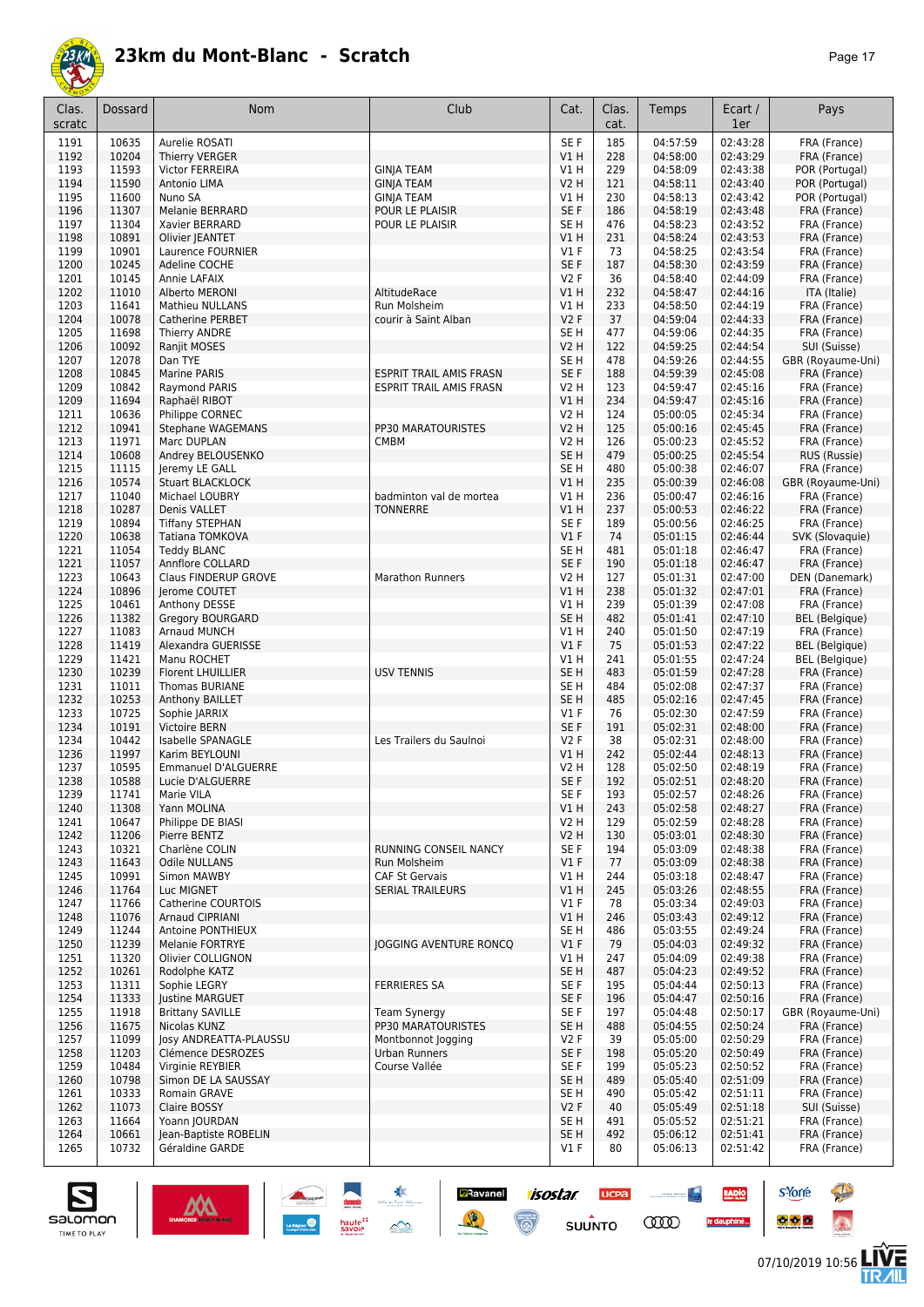

| Page | 18 |
|------|----|
|------|----|

| Clas.<br>scratc | Dossard        | Nom                                         | Club                          | Cat.                    | Clas.<br>cat. | Temps                | Ecart /<br>1er       | Pays                                  |
|-----------------|----------------|---------------------------------------------|-------------------------------|-------------------------|---------------|----------------------|----------------------|---------------------------------------|
| 1266            | 11871          | Jérémy LADET                                |                               | SE H                    | 493           | 05:06:16             | 02:51:45             | FRA (France)                          |
| 1267            | 10502          | Nadine PERROT                               | Grand fond bressan            | $VI$ F                  | 81            | 05:06:17             | 02:51:46             | FRA (France)                          |
| 1267            | 11880          | Emilie MASSON                               |                               | SE F                    | 200           | 05:06:17             | 02:51:46             | FRA (France)                          |
| 1269<br>1270    | 11373<br>10584 | Virginie PLENAR<br>Charlotte PERROD         | <b>CAP GARONNE</b>            | $VI$ F<br>$VI$ F        | 82<br>83      | 05:06:21<br>05:06:25 | 02:51:50<br>02:51:54 | FRA (France)<br>FRA (France)          |
| 1271            | 10703          | lessica LERCH                               |                               | SE <sub>F</sub>         | 201           | 05:06:42             | 02:52:11             | FRA (France)                          |
| 1272            | 10122          | Damien FELD                                 |                               | SE <sub>H</sub>         | 494           | 05:06:44             | 02:52:13             | FRA (France)                          |
| 1273            | 10699          | Céline SAVARY                               |                               | SE F                    | 202           | 05:07:05             | 02:52:34             | FRA (France)                          |
| 1274            | 10766          | Corinne CHABAY                              |                               | $VI$ F                  | 84            | 05:07:06             | 02:52:35             | FRA (France)                          |
| 1275            | 11222          | Gildas DOLIVET                              |                               | SE <sub>H</sub>         | 495           | 05:07:20             | 02:52:49             | FRA (France)                          |
| 1276<br>1276    | 10659<br>11860 | Faiza ALLEG<br>Sophie SHAWDON               | <b>Ealing Eagles</b>          | SE F<br>SE F            | 203<br>203    | 05:07:30<br>05:07:30 | 02:52:59<br>02:52:59 | FRA (France)<br>GBR (Royaume-Uni)     |
| 1278            | 11567          | Clémence BLOT                               |                               | SE <sub>F</sub>         | 205           | 05:07:42             | 02:53:11             | FRA (France)                          |
| 1279            | 10262          | Heidi HOLM PILSBORG                         |                               | $VI$ F                  | 85            | 05:07:44             | 02:53:13             | DEN (Danemark)                        |
| 1280            | 12066          | Chrisine NOUSSAN                            |                               | <b>V2F</b>              | 41            | 05:07:50             | 02:53:19             | SUI (Suisse)                          |
| 1281            | 11863          | Virginie PREMAT                             |                               | SE F                    | 206           | 05:07:53             | 02:53:22             | FRA (France)                          |
| 1282<br>1283    | 11086<br>11746 | Cedric GEHIN<br>Stephanie DELABRE           |                               | SE <sub>H</sub><br>SE F | 496<br>207    | 05:07:58<br>05:08:27 | 02:53:27<br>02:53:56 | FRA (France)<br>FRA (France)          |
| 1284            | 11703          | Maxime DELABRE                              |                               | SE <sub>H</sub>         | 497           | 05:08:29             | 02:53:58             | FRA (France)                          |
| 1285            | 11685          | Audrey CROTTET                              |                               | SE F                    | 208           | 05:08:31             | 02:54:00             | FRA (France)                          |
| 1286            | 11241          | Amandine ROUSSEL                            |                               | SE F                    | 209           | 05:08:33             | 02:54:02             | FRA (France)                          |
| 1287            | 11991          | Georgette ALVAREZ                           | <b>CMBM</b>                   | V3F                     | 5             | 05:08:35             | 02:54:04             | FRA (France)                          |
| 1288            | 10697          | Laëtitia BAUCHE-DOTHEE                      | MONTBONNOT JOGGING            | $VI$ F                  | 86            | 05:08:44             | 02:54:13             | FRA (France)                          |
| 1289            | 10672<br>10965 | Marie Odile MITAUT                          | Montbonnot jogging            | V3F<br>SE <sub>F</sub>  | 6<br>210      | 05:08:46             | 02:54:15<br>02:54:39 | FRA (France)                          |
| 1290<br>1291    | 10175          | Julie FROSH<br>Gino NEGRO                   |                               | SE <sub>H</sub>         | 498           | 05:09:10<br>05:09:11 | 02:54:40             | FRA (France)<br>ITA (Italie)          |
| 1292            | 10431          | <b>Fabienne HAUVILLE</b>                    |                               | $VI$ F                  | 87            | 05:09:12             | 02:54:41             | FRA (France)                          |
| 1293            | 10429          | Guillaume LEROY                             |                               | VIH                     | 248           | 05:09:18             | 02:54:47             | FRA (France)                          |
| 1294            | 10639          | Eva MAGULOVA                                |                               | $VI$ F                  | 88            | 05:09:38             | 02:55:07             | SVK (Slovaquie)                       |
| 1295            | 10613          | Laetitia CAZABAN                            |                               | $VI$ F                  | 89            | 05:09:41             | 02:55:10             | FRA (France)                          |
| 1296            | 11274          | Natacha GUILLET                             | <b>TONNERRE</b>               | SE <sub>F</sub>         | 211           | 05:09:50             | 02:55:19             | FRA (France)                          |
| 1297<br>1297    | 11273<br>11700 | Émilien TISON<br>Isabelle CHAVOT            | <b>TONNERRE</b>               | SE <sub>H</sub><br>V2F  | 499<br>42     | 05:09:51<br>05:09:51 | 02:55:20<br>02:55:20 | FRA (France)<br>FRA (France)          |
| 1299            | 11702          | Elise CHAVOT                                |                               | SE F                    | 212           | 05:09:54             | 02:55:23             | FRA (France)                          |
| 1300            | 11425          | Mathieu PARADEISE                           |                               | V1 H                    | 249           | 05:10:02             | 02:55:31             | FRA (France)                          |
| 1301            | 10424          | <b>Anthony MUNRO</b>                        |                               | SE <sub>H</sub>         | 500           | 05:10:07             | 02:55:36             | GBR (Royaume-Uni)                     |
| 1302            | 11885          | Michaele MAGNIANT                           |                               | $VI$ F                  | 90            | 05:10:17             | 02:55:46             | FRA (France)                          |
| 1303            | 11856          | Thierry SCAT                                |                               | <b>V2 H</b>             | 131           | 05:10:20             | 02:55:49             | FRA (France)                          |
| 1304<br>1305    | 10977<br>10575 | Gabriel NICOLIER<br>Donatienne PARISSE      |                               | V3H<br>SE <sub>F</sub>  | 25<br>213     | 05:10:23<br>05:10:30 | 02:55:52<br>02:55:59 | FRA (France)<br><b>BEL</b> (Belgique) |
| 1306            | 11063          | Sylvie VAN DEN ASSUM                        | Cirebon Runners               | SE F                    | 214           | 05:10:43             | 02:56:12             | NED (Pays-Bas)                        |
| 1307            | 12060          | Franck MOYAT                                |                               | <b>V2 H</b>             | 132           | 05:10:47             | 02:56:16             | FRA (France)                          |
| 1308            | 10562          | Frederic TRUDELLE                           | esa les alpes mancelles       | V1 H                    | 250           | 05:10:49             | 02:56:18             | FRA (France)                          |
| 1309            | 10069          | Ewa WAGNER                                  | Fredek z Krainy Kredek        | SE F                    | 215           | 05:10:53             | 02:56:22             | POL (Pologne)                         |
| 1310            | 10816          | Nicolas BALLALOUD<br><b>Bernard BRUNNER</b> |                               | V1 H                    | 251           | 05:10:55             | 02:56:24<br>02:56:29 | FRA (France)                          |
| 1311<br>1312    | 11173<br>10992 | Marie CORBET                                |                               | V2 H<br>$VI$ F          | 133<br>91     | 05:11:00<br>05:11:05 | 02:56:34             | FRA (France)<br>FRA (France)          |
| 1312            | 11092          | Pascal HUMMEL                               |                               | V1H                     | 252           | 05:11:05             | 02:56:34             | FRA (France)                          |
| 1314            | 10297          | Benjamin GAITSKELL                          |                               | SE H                    | 501           | 05:11:09             | 02:56:38             | GBR (Royaume-Uni)                     |
| 1315            | 12035          | Nicolas CUNY                                | Amitiés et nature Montl       | V1H                     | 253           | 05:11:12             | 02:56:41             | FRA (France)                          |
| 1316            | 11697          | Xavier DALLON                               | Les P'tites Foulées Spa       | V1 H                    | 254           | 05:11:18             | 02:56:47             | FRA (France)                          |
| 1317            | 11573          | Mayia GALVEZ                                |                               | $VI$ F                  | 92            | 05:11:56             | 02:57:25             | FRA (France)                          |
| 1318<br>1319    | 10042<br>10079 | Eric MALHERBE<br>Valerie SCOTTO             | Fartleck<br>Runandtrailmarine | V1H<br>$VI$ F           | 255<br>93     | 05:12:06<br>05:12:23 | 02:57:35<br>02:57:52 | <b>BEL</b> (Belgique)<br>FRA (France) |
| 1320            | 11345          | Christophe GENG                             |                               | V1 H                    | 256           | 05:12:26             | 02:57:55             | LUX (Luxembourg)                      |
| 1321            | 11172          | Christel PAROUTY                            | UA Société Générale           | $VI$ F                  | 94            | 05:12:30             | 02:57:59             | FRA (France)                          |
| 1322            | 11165          | Anne LEMAITRE                               |                               | V2F                     | 43            | 05:12:31             | 02:58:00             | FRA (France)                          |
| 1323            | 11170          | Philippe RUIZ                               |                               | V1 H                    | 257           | 05:12:32             | 02:58:01             | FRA (France)                          |
| 1324            | 11135          | Dominique BEI                               | <b>Metz Triathlon</b>         | $VI$ F                  | 95            | 05:12:34             | 02:58:03             | FRA (France)                          |
| 1325<br>1326    | 10792<br>10525 | Severine BRETTON<br>Pascale HAUDEGAND       | CRAPAST                       | SE F<br>V2F             | 216<br>44     | 05:12:41<br>05:12:42 | 02:58:10<br>02:58:11 | FRA (France)<br>CAN (Canada)          |
| 1327            | 10709          | Patrick LEMOINE                             | <b>RUNNING EVASION</b>        | V3 H                    | 26            | 05:12:45             | 02:58:14             | FRA (France)                          |
| 1328            | 10530          | Caroline KAYSER                             |                               | SE F                    | 217           | 05:12:50             | 02:58:19             | FRA (France)                          |
| 1329            | 11572          | Patrice HENNEQUIN                           | Gab & Sport                   | V2 H                    | 134           | 05:12:56             | 02:58:25             | FRA (France)                          |
| 1330            | 11504          | Olivia WEIHER                               |                               | SE F                    | 218           | 05:13:00             | 02:58:29             | FRA (France)                          |
| 1331            | 11021          | Pauline LAGARDE                             |                               | SE F                    | 219           | 05:13:02             | 02:58:31             | FRA (France)                          |
| 1332<br>1333    | 11693<br>10354 | Caroline RIBOT<br>Neeraj BAPAT              |                               | SE F<br>SE H            | 220<br>502    | 05:13:06<br>05:13:13 | 02:58:35<br>02:58:42 | FRA (France)<br>IND (Inde)            |
| 1334            | 11348          | Cedric RAUH                                 | Les p'tis potos               | SE H                    | 503           | 05:13:18             | 02:58:47             | FRA (France)                          |
| 1335            | 10949          | Jean Pascal CAILLAUD                        | les miseroulets               | V2 H                    | 135           | 05:13:19             | 02:58:48             | FRA (France)                          |
| 1336            | 11389          | Bettina ZEDER                               |                               | V2F                     | 45            | 05:13:21             | 02:58:50             | FRA (France)                          |
| 1337            | 11386          | Philippe ZEDER                              | <b>TRUCHTROTTER</b>           | V2 H                    | 136           | 05:13:23             | 02:58:52             | FRA (France)                          |
| 1338            | 10195          | Jean GEORGY                                 | Courir-en-duo                 | V3H                     | 27            | 05:13:25             | 02:58:54             | FRA (France)                          |
| 1338<br>1340    | 10962<br>11949 | Romain BON<br>Berengere ESCUYER             |                               | SE H<br>SE F            | 504<br>221    | 05:13:25<br>05:13:31 | 02:58:54<br>02:59:00 | FRA (France)<br>FRA (France)          |
|                 |                |                                             |                               |                         |               |                      |                      |                                       |

**Example 1505tar ucea and 1505tar ucea and 1505tar ucea and 1505tar ucea and 150 million comparation of the Comparation of the Comparation of the Comparation of the Comparation of the Comparation of the Comparation of the** 





**s**Yorre

 $\bullet$   $\bullet$   $\bullet$ 

RADIO

le dauphiné...

**PARTIES** 

 $\ddot{\Omega}$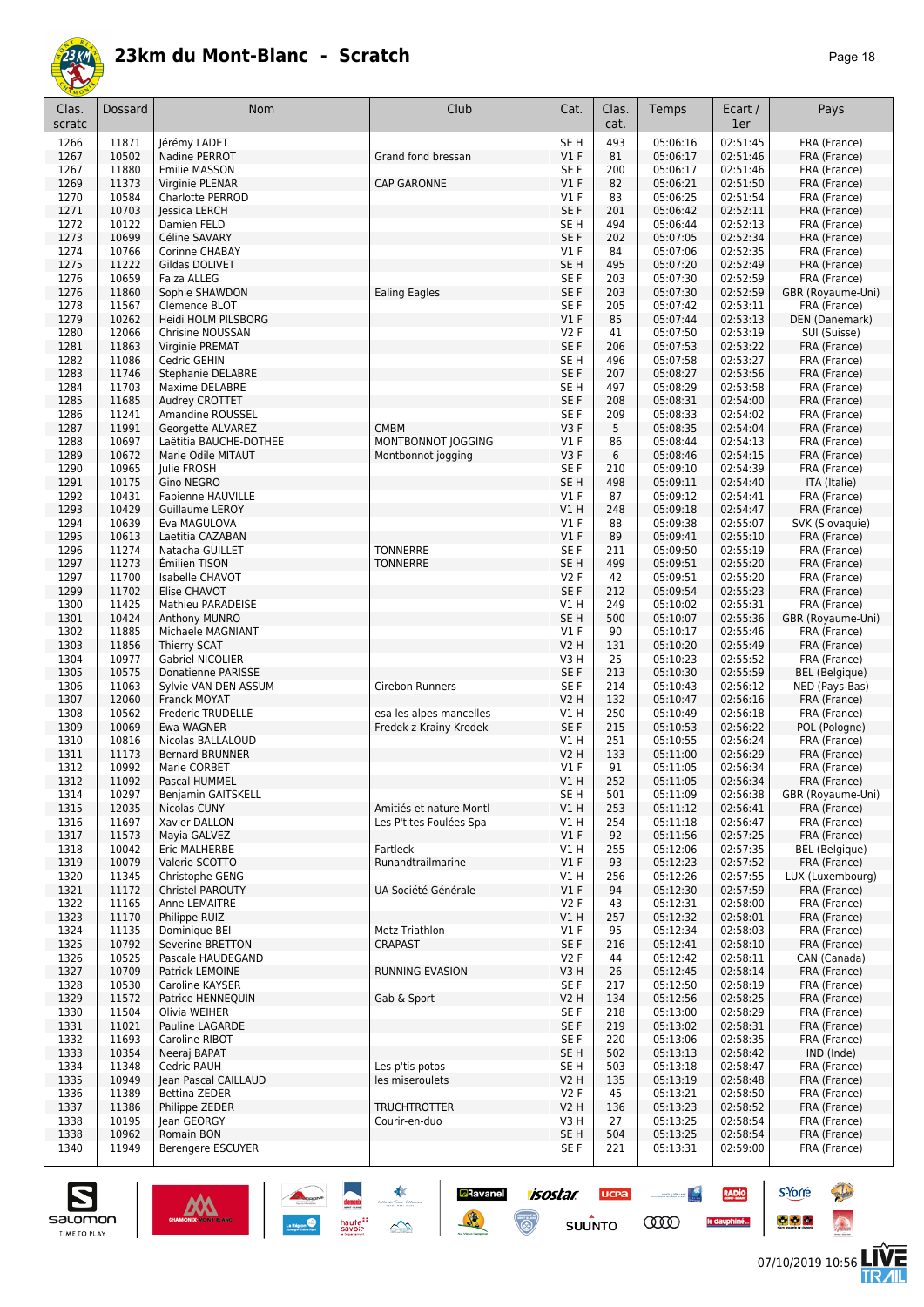

| Clas.<br>scratc | Dossard        | Nom                                     | Club                    | Cat.                      | Clas.<br>cat.  | Temps                | Ecart /<br>1er       | Pays                                  |
|-----------------|----------------|-----------------------------------------|-------------------------|---------------------------|----------------|----------------------|----------------------|---------------------------------------|
| 1341            | 10252          | François TINJOD                         |                         | <b>V4 H</b>               | $\overline{2}$ | 05:13:42             | 02:59:11             | FRA (France)                          |
| 1342            | 11660          | Lambert WASSINK                         |                         | SE <sub>H</sub>           | 505            | 05:13:49             | 02:59:18             | NED (Pays-Bas)                        |
| 1343            | 11802          | Charlotte SOULABAILLE                   |                         | SE F                      | 222            | 05:13:52             | 02:59:21             | FRA (France)                          |
| 1344            | 11080          | Lucie RACINE                            |                         | SE F                      | 223            | 05:13:54             | 02:59:23             | FRA (France)                          |
| 1345<br>1346    | 11289<br>10795 | Valentina ESCUDERO MUNOZ                | gardenhotels            | $VI$ F<br>V2F             | 96<br>46       | 05:13:58             | 02:59:27<br>02:59:31 | ESP (Espagne)                         |
| 1347            | 10028          | Cathy CORDARY<br>Stephane DLOUHY        |                         | V1 H                      | 258            | 05:14:02<br>05:14:03 | 02:59:32             | FRA (France)<br>FRA (France)          |
| 1347            | 11257          | <b>Fabrice PERE</b>                     | Chantilly Athletisme    | V2 H                      | 137            | 05:14:03             | 02:59:32             | FRA (France)                          |
| 1349            | 11887          | Paul ECKLY                              |                         | SE H                      | 506            | 05:14:05             | 02:59:34             | FRA (France)                          |
| 1350            | 11568          | Olivier GUILLEMAU                       |                         | SE <sub>H</sub>           | 507            | 05:14:10             | 02:59:39             | FRA (France)                          |
| 1351            | 11855          | <b>Bernard VILA</b>                     |                         | V3H                       | 28             | 05:14:28             | 02:59:57             | FRA (France)                          |
| 1352            | 10257          | Elior KORKUS                            |                         | SE <sub>H</sub>           | 508            | 05:14:48             | 03:00:17             | ISR (Israël)                          |
| 1352<br>1354    | 10402<br>10138 | Laurent BIHR<br>Patrick CLAVE           | RAJASPORT               | <b>V2 H</b><br>V2 H       | 138<br>139     | 05:14:48<br>05:14:54 | 03:00:17<br>03:00:23 | FRA (France)<br>FRA (France)          |
| 1355            | 11256          | Monique RHOUL                           | Running Evasion 95 - RE | V2F                       | 47             | 05:15:01             | 03:00:30             | FRA (France)                          |
| 1356            | 10317          | <b>Elaine HALL</b>                      | Larne Athletic Club     | $VI$ F                    | 97             | 05:15:26             | 03:00:55             | GBR (Royaume-Uni)                     |
| 1357            | 11070          | <b>Bertrand HANOT</b>                   | <b>BHC</b>              | V1 H                      | 259            | 05:15:31             | 03:01:00             | BEL (Belgique)                        |
| 1358            | 11535          | Cornelis Lodewijk KUIPER                |                         | SE <sub>H</sub>           | 509            | 05:15:32             | 03:01:01             | NED (Pays-Bas)                        |
| 1359            | 12050          | Ying CUI                                | <b>ZXTOUR</b>           | SE F                      | 224            | 05:15:36             | 03:01:05             | CHN (Chine)                           |
| 1360            | 10855          | Gérald MARCHESI                         |                         | V1 H                      | 260            | 05:15:42             | 03:01:11             | FRA (France)                          |
| 1361            | 11781          | Sylvie LE                               |                         | SE F                      | 225            | 05:15:46             | 03:01:15             | FRA (France)                          |
| 1362<br>1363    | 10642<br>11930 | Henrik ERNLUND<br>Nathalie SCHWARTZ     | <b>Marathon Runners</b> | <b>V2 H</b><br>V2F        | 140<br>48      | 05:15:47<br>05:15:49 | 03:01:16<br>03:01:18 | DEN (Danemark)<br>FRA (France)        |
| 1364            | 10201          | <b>Maxime THORLET</b>                   |                         | SE <sub>H</sub>           | 510            | 05:15:51             | 03:01:20             | FRA (France)                          |
| 1365            | 10331          | Isabelle DELECOUR                       |                         | SE F                      | 226            | 05:15:52             | 03:01:21             | FRA (France)                          |
| 1366            | 10283          | <b>Viera EHRLACHER</b>                  |                         | $VI$ F                    | 98             | 05:16:00             | 03:01:29             | FRA (France)                          |
| 1367            | 10291          | Jean-Michel EHRLACHER                   |                         | V1 H                      | 261            | 05:16:02             | 03:01:31             | FRA (France)                          |
| 1368            | 10072          | Dainee MAURICE                          | traileurs de paris      | $VI$ F                    | 99             | 05:16:08             | 03:01:37             | FRA (France)                          |
| 1368            | 11943          | Stephanie BURTIN                        |                         | $VI$ F                    | 99             | 05:16:08             | 03:01:37             | SUI (Suisse)                          |
| 1370            | 11725          | Maxime PECHOUX                          | les traileurs des roche | SE <sub>H</sub>           | 511            | 05:16:09             | 03:01:38             | FRA (France)                          |
| 1371            | 11297          | Emma BARWELL                            |                         | $VI$ F                    | 101            | 05:16:17             | 03:01:46             | GBR (Royaume-Uni)                     |
| 1372<br>1373    | 10690<br>11559 | Matt EDELSTEN<br>Stéphan LANGREE        | PP30 MARATOURISTES      | V1 H<br>V1 H              | 262<br>263     | 05:16:18<br>05:16:32 | 03:01:47<br>03:02:01 | GBR (Royaume-Uni)<br>FRA (France)     |
| 1374            | 10571          | Anne-Lise JACQUEL                       |                         | SE F                      | 227            | 05:16:38             | 03:02:07             | FRA (France)                          |
| 1375            | 10572          | Guillaume SIGNORINI                     |                         | V1 H                      | 264            | 05:16:41             | 03:02:10             | FRA (France)                          |
| 1376            | 11298          | Elodie PENOT                            | <b>JAR RONCO</b>        | SE F                      | 228            | 05:16:42             | 03:02:11             | FRA (France)                          |
| 1377            | 10903          | <b>Bertrand LARGERON</b>                | <b>CMBM</b>             | <b>V2 H</b>               | 141            | 05:17:17             | 03:02:46             | FRA (France)                          |
| 1378            | 10136          | Laurent FAGAN                           |                         | V1 H                      | 265            | 05:17:18             | 03:02:47             | <b>BEL</b> (Belgique)                 |
| 1379            | 11729          | <b>Bruno PECHOUX</b>                    | les traileurs des roche | V2 H                      | 142            | 05:17:25             | 03:02:54             | FRA (France)                          |
| 1380            | 10471          | Martine BOULDOUIRE                      | <b>TTS</b>              | V3F                       | $\overline{7}$ | 05:17:33             | 03:03:02             | FRA (France)                          |
| 1381            | 10200<br>10880 | Marielle PASCOLO<br>Ronald SIROLI       | SKI CLUB CERNAY / ACE   | SE F<br>VIH               | 229<br>266     | 05:17:53             | 03:03:22             | FRA (France)                          |
| 1382<br>1383    | 11121          | Franck FERRUA                           |                         | V1 H                      | 267            | 05:18:04<br>05:18:07 | 03:03:33<br>03:03:36 | <b>BEL</b> (Belgique)<br>FRA (France) |
| 1384            | 10392          | Sarah ADAMS                             |                         | SE F                      | 230            | 05:18:11             | 03:03:40             | USA (Etats-Unis)                      |
| 1385            | 10663          | Simon HILLS                             |                         | V1 H                      | 268            | 05:18:26             | 03:03:55             | FRA (France)                          |
| 1386            | 10501          | Sylvie BOURGE                           |                         | V2F                       | 49             | 05:18:46             | 03:04:15             | FRA (France)                          |
| 1387            | 10347          | Laurie DISPLAN                          |                         | SE F                      | 231            | 05:18:51             | 03:04:20             | FRA (France)                          |
| 1388            | 10282          | Patrick LENOIR                          | Sables Etudiant Club    | V3H                       | 29             | 05:18:52             | 03:04:21             | FRA (France)                          |
| 1389            | 10782          | Christelle CAILLEAU                     |                         | $VI$ F                    | 102            | 05:19:02             | 03:04:31             | FRA (France)                          |
| 1390<br>1391    | 11654<br>10305 | <b>Benoit DEBIERE</b><br>Claire CLEMENT |                         | <b>V2 H</b><br>$VI$ F     | 143<br>103     | 05:19:03<br>05:19:14 | 03:04:32<br>03:04:43 | <b>BEL</b> (Belgique)<br>FRA (France) |
| 1392            | 10815          | Gérard SCHWEISS                         | A.S. MUNSTER ATHLETISME | <b>V4 H</b>               | 3              | 05:19:16             | 03:04:45             | FRA (France)                          |
| 1392            | 11735          | Roul BENJAMIN                           |                         | SE H                      | 512            | 05:19:16             | 03:04:45             | FRA (France)                          |
| 1394            | 10376          | Clément NOCQUET                         |                         | SE <sub>H</sub>           | 513            | 05:19:17             | 03:04:46             | FRA (France)                          |
| 1395            | 11848          | Manuela PUGGIONI                        |                         | SE F                      | 232            | 05:19:19             | 03:04:48             | ITA (Italie)                          |
| 1396            | 11606          | Isabelle CHICAULT                       |                         | V1F                       | 104            | 05:19:28             | 03:04:57             | FRA (France)                          |
| 1397            | 11847          | Aurore MOUSSIN                          | Rs10 athlétisme         | SE F                      | 233            | 05:19:47             | 03:05:16             | FRA (France)                          |
| 1398            | 10403          | Igor SAJGALIK                           | Run For Fun             | SE <sub>H</sub>           | 514            | 05:19:51             | 03:05:20             | SVK (Slovaquie)<br>FRA (France)       |
| 1399<br>1400    | 10674<br>10960 | Cécile SCHWARTZ<br>Anne-Laure MAZOYER   |                         | SE F<br>SE F              | 234<br>235     | 05:19:55<br>05:19:58 | 03:05:24<br>03:05:27 | FRA (France)                          |
| 1401            | 11233          | Jean-Yves NIEL                          |                         | V2 H                      | 144            | 05:20:10             | 03:05:39             | FRA (France)                          |
| 1402            | 11966          | Stephanie COLAS                         | <b>CMBM</b>             | $VI$ F                    | 105            | 05:20:31             | 03:06:00             | FRA (France)                          |
| 1403            | 10882          | Sioban HEALY                            |                         | V2F                       | 50             | 05:20:33             | 03:06:02             | IRL (Irlande)                         |
| 1404            | 11975          | Patrick DAVIS                           |                         | V3H                       | 30             | 05:20:53             | 03:06:22             | USA (Etats-Unis)                      |
| 1405            | 10630          | Vanblaere FREDERIC                      |                         | V <sub>2</sub> H          | 145            | 05:21:04             | 03:06:33             | BEL (Belgique)                        |
| 1406            | 11219          | Marie-Pascale DAVY                      | <b>Running Evasion</b>  | V2F                       | 51             | 05:21:11             | 03:06:40             | FRA (France)                          |
| 1407            | 10733          | Pascal BELLANGER                        | US Champagne sur seine  | V2 H                      | 146            | 05:21:12             | 03:06:41             | FRA (France)                          |
| 1408<br>1409    | 10319          | Johnny EVRARD                           | <b>ZXTOUR</b>           | V1H                       | 269<br>106     | 05:21:38<br>05:21:39 | 03:07:07             | BEL (Belgique)                        |
| 1410            | 12008<br>11743 | Liming HOU<br>David MURESIANU           |                         | $VI$ F<br>SE <sub>H</sub> | 515            | 05:21:49             | 03:07:08<br>03:07:18 | CHN (Chine)<br>FRA (France)           |
| 1411            | 11813          | Magali GISS                             | Team Maennelstein       | $VI$ F                    | 107            | 05:21:51             | 03:07:20             | FRA (France)                          |
| 1412            | 10682          | Martine VIE                             |                         | V2F                       | 52             | 05:21:52             | 03:07:21             | FRA (France)                          |
| 1413            | 10564          | Veronique GARCIA                        |                         | V2F                       | 53             | 05:22:05             | 03:07:34             | FRA (France)                          |
| 1413            | 10606          | Chantal CIUCA                           | arel trail luxembourg   | $VI$ F                    | 108            | 05:22:05             | 03:07:34             | LUX (Luxembourg)                      |
| 1415            | 11327          | Xavier TRAN-VAN                         |                         | V2 H                      | 147            | 05:22:10             | 03:07:39             | FRA (France)                          |

**Ravanel** *isostar* 

 $\overline{\mathbb{C}}$ 

贤

**UCPA** 

 $su\overset{\bullet}{\mathsf{unro}}$ 

 $\sim$ 

**CODO** 

RADIO

le dauphiné...





**s**Yorre

 $\bullet$   $\bullet$   $\bullet$ 

**Reine** 

 $\ddot{\Omega}$ 

V는<br>게니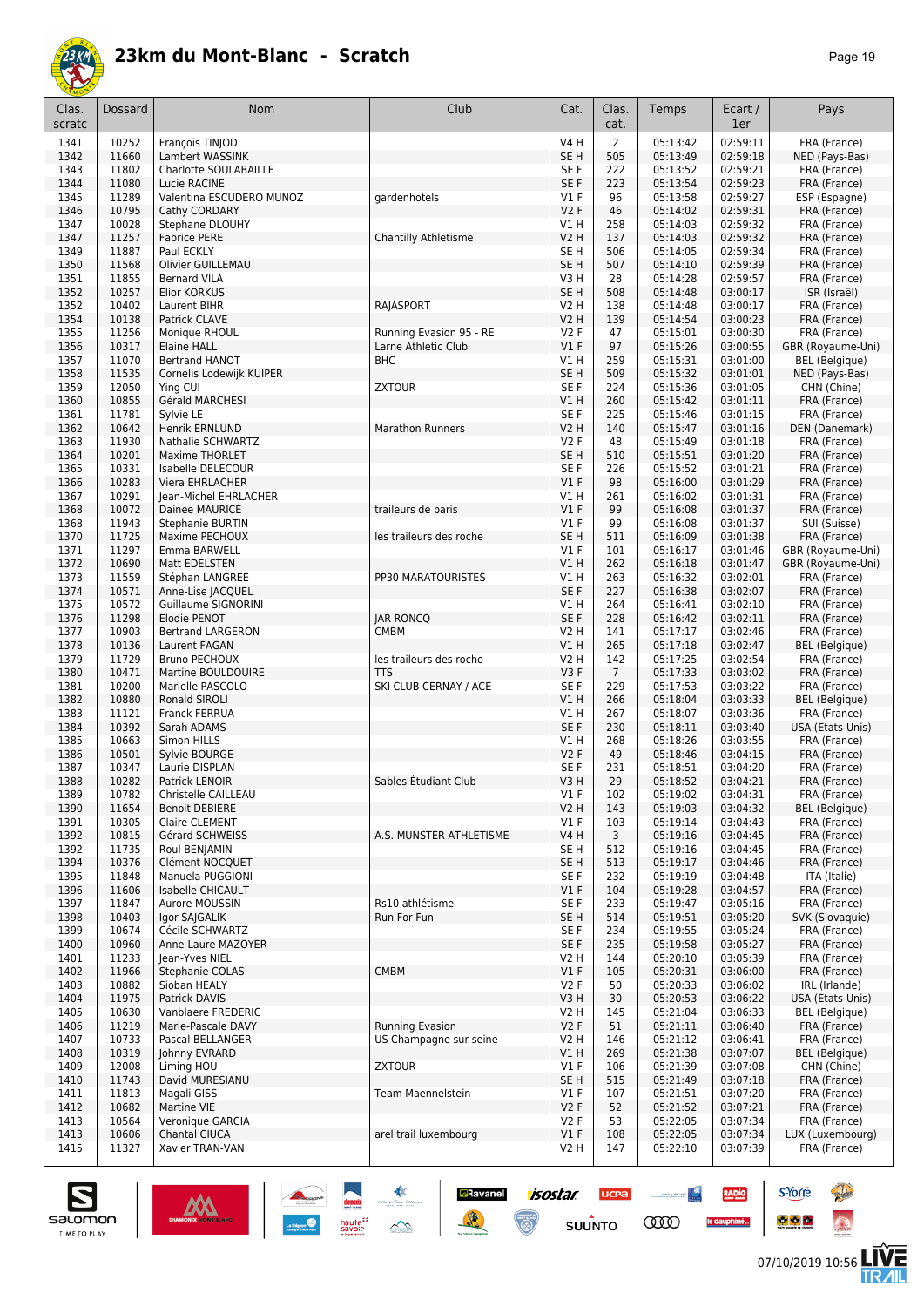

| Clas.<br>scratc | <b>Dossard</b> | Nom                                           | Club                                       | Cat.                      | Clas.<br>cat.  | Temps                | Ecart /<br>1er       | Pays                                       |
|-----------------|----------------|-----------------------------------------------|--------------------------------------------|---------------------------|----------------|----------------------|----------------------|--------------------------------------------|
| 1416            | 10723          | <b>Benoit BOUVARD</b>                         |                                            | SE H                      | 516            | 05:22:18             | 03:07:47             | FRA (France)                               |
| 1417            | 10212          | Chloé PANEK                                   |                                            | SE F                      | 236            | 05:22:32             | 03:08:01             | FRA (France)                               |
| 1418<br>1419    | 10119<br>10678 | Laurent GEMINE<br>Rémi VILARINHO              |                                            | V1 H<br>SE <sub>H</sub>   | 270<br>517     | 05:22:33<br>05:23:02 | 03:08:02<br>03:08:31 | BEL (Belgique)                             |
| 1420            | 10719          | Sandrine FAUCHER                              |                                            | SE <sub>F</sub>           | 237            | 05:23:08             | 03:08:37             | FRA (France)<br>FRA (France)               |
| 1421            | 11603          | <b>Alexandre DUMONT</b>                       | Templeuvr                                  | V1 H                      | 271            | 05:23:21             | 03:08:50             | <b>BEL</b> (Belgique)                      |
| 1422            | 10235          | Alexandre VIENNOT                             |                                            | SE H                      | 518            | 05:23:34             | 03:09:03             | FRA (France)                               |
| 1423            | 10401          | <b>Emmanuel JULIENNE</b>                      |                                            | V2 H                      | 148            | 05:23:39             | 03:09:08             | FRA (France)                               |
| 1424            | 11319          | Lena JOHANSSON                                | SAGEMCOM                                   | $VI$ F                    | 109            | 05:23:51             | 03:09:20             | SWE (Suède)                                |
| 1425<br>1426    | 10270<br>10301 | Camille GOBEAUX<br><b>Corinne CARPENTIER</b>  | sagemcom                                   | V1F<br><b>V2F</b>         | 110<br>54      | 05:23:52<br>05:23:55 | 03:09:21<br>03:09:24 | FRA (France)                               |
| 1427            | 10526          | Mickael SIRLONGE                              |                                            | SE <sub>H</sub>           | 519            | 05:24:29             | 03:09:58             | FRA (France)<br>FRA (France)               |
| 1428            | 11946          | Laure ZURBUCHEN-COLLIARD                      |                                            | $VI$ F                    | 111            | 05:24:31             | 03:10:00             | SUI (Suisse)                               |
| 1429            | 10156          | Nicolas LEONARD                               |                                            | <b>V1 H</b>               | 272            | 05:24:40             | 03:10:09             | BEL (Belgique)                             |
| 1430            | 10569          | Lucie DECKER                                  |                                            | SE <sub>F</sub>           | 238            | 05:24:49             | 03:10:18             | FRA (France)                               |
| 1431            | 10306          | Celine SAMMACICCIA                            |                                            | SE <sub>F</sub>           | 239            | 05:24:55             | 03:10:24             | FRA (France)                               |
| 1432<br>1432    | 10420<br>11656 | Fatiha GRILO<br>Dag ULEHLA                    | <b>RAJASPORT</b><br>3NT                    | $VI$ F<br>V2 H            | 112<br>149     | 05:25:00<br>05:25:00 | 03:10:29<br>03:10:29 | FRA (France)<br>SVK (Slovaquie)            |
| 1434            | 10413          | Laure LESOURNE                                | RAJASPORT                                  | $VI$ F                    | 113            | 05:25:01             | 03:10:30             | FRA (France)                               |
| 1435            | 11453          | Olivier DECHAUME                              |                                            | V1 H                      | 273            | 05:25:08             | 03:10:37             | FRA (France)                               |
| 1436            | 10539          | Florence MA PHUOC                             |                                            | SE <sub>F</sub>           | 240            | 05:25:25             | 03:10:54             | FRA (France)                               |
| 1437            | 11352          | Jabir KUSKUSI                                 |                                            | SE <sub>H</sub>           | 520            | 05:25:41             | 03:11:10             | FRA (France)                               |
| 1438            | 10844          | Christelle LAULHEY                            |                                            | <b>V2F</b>                | 55             | 05:25:45             | 03:11:14             | FRA (France)                               |
| 1439<br>1440    | 11151<br>11077 | François-Xavier CAILLE<br>Estelle DUJOURD'HUI | Trail Outdoor 69                           | SE <sub>H</sub><br>SE F   | 521<br>241     | 05:25:54<br>05:25:55 | 03:11:23<br>03:11:24 | FRA (France)<br>FRA (France)               |
| 1441            | 11191          | Amelie CAILLE                                 |                                            | SE F                      | 242            | 05:25:56             | 03:11:25             | FRA (France)                               |
| 1441            | 11483          | Anne-Françoise MEURANT                        |                                            | SE F                      | 242            | 05:25:56             | 03:11:25             | BEL (Belgique)                             |
| 1443            | 11527          | Diane CAILLE                                  |                                            | SE <sub>F</sub>           | 244            | 05:25:57             | 03:11:26             | FRA (France)                               |
| 1444            | 11481          | Arnaud DENEWET                                |                                            | SE <sub>H</sub>           | 522            | 05:25:59             | 03:11:28             | <b>BEL</b> (Belgique)                      |
| 1445            | 11560          | <b>Emmanuelle LEROY</b>                       |                                            | V1F                       | 114            | 05:26:25             | 03:11:54             | FRA (France)                               |
| 1446            | 11102<br>11518 | Raymond BAUDOIN                               | AS Muséum                                  | V4 H<br>SE <sub>F</sub>   | $\overline{4}$ | 05:26:31<br>05:26:49 | 03:12:00<br>03:12:18 | FRA (France)                               |
| 1447<br>1448    | 10299          | Katy OLIVER<br>Virginie CARON                 | running plus                               | $VI$ F                    | 245<br>115     | 05:27:15             | 03:12:44             | GBR (Royaume-Uni)<br><b>BEL</b> (Belgique) |
| 1449            | 10566          | Gilles GUEDON                                 |                                            | V2 H                      | 150            | 05:27:27             | 03:12:56             | FRA (France)                               |
| 1449            | 10570          | Sylvie SENARD                                 |                                            | <b>V2F</b>                | 56             | 05:27:27             | 03:12:56             | FRA (France)                               |
| 1451            | 10052          | Soren Bomholt RASMUSSEN                       |                                            | <b>V1 H</b>               | 274            | 05:27:30             | 03:12:59             | DEN (Danemark)                             |
| 1452            | 11294          | Kévin KLEIN                                   |                                            | SE H                      | 523            | 05:27:59             | 03:13:28             | FRA (France)                               |
| 1453            | 12002          | Magalie LEFEBVRE                              |                                            | $VI$ F                    | 116            | 05:28:04             | 03:13:33             | FRA (France)                               |
| 1454<br>1455    | 11277<br>10553 | Jean-Philippe LOIR-MONGAZON<br>Cedric JUMEAU  |                                            | V1H<br>V1H                | 275<br>276     | 05:28:07<br>05:28:24 | 03:13:36<br>03:13:53 | FRA (France)<br>FRA (France)               |
| 1456            | 10727          | <b>Jill YOUNG</b>                             | Sandbach Striders                          | <b>V2F</b>                | 57             | 05:28:39             | 03:14:08             | GBR (Royaume-Uni)                          |
| 1457            | 10350          | Laurent PERILHON                              |                                            | V1H                       | 277            | 05:29:18             | 03:14:47             | FRA (France)                               |
| 1457            | 10510          | Karine LEIBEL                                 |                                            | <b>V2F</b>                | 58             | 05:29:18             | 03:14:47             | FRA (France)                               |
| 1459            | 11987          | <b>Stephane BERNARD</b>                       | <b>CMBM</b>                                | V1H                       | 278            | 05:29:35             | 03:15:04             | FRA (France)                               |
| 1460<br>1461    | 11986<br>10506 | <b>Stephanie BERNARD</b><br>Odile KRAFT       | <b>CMBM</b><br><b>Entente Haute Alsace</b> | $VI$ F<br>SE <sub>F</sub> | 117<br>246     | 05:29:38<br>05:29:39 | 03:15:07<br>03:15:08 | FRA (France)<br>FRA (France)               |
| 1462            | 10189          | Valérie GINARD                                |                                            | $VI$ F                    | 118            | 05:29:51             | 03:15:20             | FRA (France)                               |
| 1463            | 11967          | Yves-Marie MAQUET                             | <b>CMBM</b>                                | V3H                       | 31             | 05:30:31             | 03:16:00             | FRA (France)                               |
| 1464            | 11980          | Delphine VERLUCA BEYLOUNI                     |                                            | V1 F                      | 119            | 05:30:38             | 03:16:07             | FRA (France)                               |
| 1465            | 11126          | Nathalie MONTAY DE SOUSA                      |                                            | $VI$ F                    | 120            | 05:30:59             | 03:16:28             | <b>BEL</b> (Belgique)                      |
| 1466            | 10279          | Audrey VANACKER                               |                                            | SE F                      | 247            | 05:31:04             | 03:16:33             | FRA (France)                               |
| 1467<br>1468    | 10458<br>10368 | Amelie DAUDIER DE CASSINI<br>Laurent MAS      |                                            | $VI$ F<br>V1 H            | 121<br>279     | 05:31:17<br>05:31:27 | 03:16:46<br>03:16:56 | FRA (France)<br>FRA (France)               |
| 1469            | 10730          | Alexandra CLOPON                              |                                            | SE F                      | 248            | 05:31:29             | 03:16:58             | FRA (France)                               |
| 1470            | 11017          | Marc NOIRHOMME                                | Arel Trail Luxembourg                      | V2 H                      | 151            | 05:31:35             | 03:17:04             | BEL (Belgique)                             |
| 1471            | 10706          | Catherine LEMOINE                             | <b>RUNNING EVASION</b>                     | V2F                       | 59             | 05:32:12             | 03:17:41             | FRA (France)                               |
| 1472            | 11463          | Marie Hélène DEL GUIDICE                      | AMC AUBAGNE                                | V2F                       | 60             | 05:32:37             | 03:18:06             | FRA (France)                               |
| 1473            | 11756          | <b>Florence HAGEMANN</b>                      |                                            | $VI$ F                    | 122            | 05:32:58             | 03:18:27             | <b>BEL</b> (Belgique)                      |
| 1474<br>1475    | 11994<br>10788 | Fabio LHAMBY<br>Matthieu NICOD                |                                            | V1 H<br>SE H              | 280<br>524     | 05:33:02<br>05:33:06 | 03:18:31<br>03:18:35 | BRA (Brésil)<br>FRA (France)               |
| 1476            | 10272          | Marie SANTENAC                                |                                            | SE F                      | 249            | 05:33:10             | 03:18:39             | FRA (France)                               |
| 1477            | 11175          | Valentina GIGLIO                              |                                            | $VI$ F                    | 123            | 05:33:20             | 03:18:49             | ITA (Italie)                               |
| 1478            | 11321          | David COLLETT                                 |                                            | V2 H                      | 152            | 05:33:41             | 03:19:10             | CAN (Canada)                               |
| 1479            | 11494          | Jonathan TASSY                                | <b>TONNERRE</b>                            | SE H                      | 525            | 05:33:43             | 03:19:12             | FRA (France)                               |
| 1480            | 10568          | Sophie LABROSSE<br>Henri AGRESTI              |                                            | $VI$ F<br>V4 H            | 124<br>5       | 05:33:50             | 03:19:19<br>03:19:35 | FRA (France)                               |
| 1481<br>1481    | 10216<br>11677 | Elias HALILE-AGRESTI                          |                                            | SE H                      | 526            | 05:34:06<br>05:34:06 | 03:19:35             | FRA (France)<br>FRA (France)               |
| 1483            | 12004          | Jianhua ZHANG                                 | <b>ZXTOUR</b>                              | V1 H                      | 281            | 05:34:10             | 03:19:39             | CHN (Chine)                                |
| 1484            | 10125          | Valérie ROMAIN                                |                                            | $VI$ F                    | 125            | 05:34:11             | 03:19:40             | BEL (Belgique)                             |
| 1484            | 12005          | Ye Ll                                         | <b>ZXTOUR</b>                              | SE F                      | 250            | 05:34:11             | 03:19:40             | CHN (Chine)                                |
| 1486            | 10244          | Stephane VILLENEUVE                           | <b>Trisaleve Annemasse</b>                 | V1 H                      | 282            | 05:34:54             | 03:20:23             | SUI (Suisse)                               |
| 1487<br>1488    | 10722<br>11798 | <b>Eleanor MORRIS</b><br>Sabine SIMONET       | PP30 MARATOURISTES                         | $VI$ F<br>$VI$ F          | 126<br>127     | 05:34:55<br>05:35:08 | 03:20:24<br>03:20:37 | GBR (Royaume-Uni)<br>FRA (France)          |
| 1489            | 10037          | <b>Fabien DELETREZ</b>                        | ZTRAILER Z                                 | V1 H                      | 283            | 05:35:10             | 03:20:39             | FRA (France)                               |
| 1490            | 10041          | Sandrine DELETREZ                             | ZTRAILER Z                                 | V1 F                      | 128            | 05:35:13             | 03:20:42             | FRA (France)                               |
|                 |                |                                               |                                            |                           |                |                      |                      |                                            |

**D**Ravanel

隆

**isostar** 

 $\overline{\mathbb{C}}$ 

**UCPA** 

 $su\overset{\bullet}{\mathsf{unro}}$ 

**Constitution** 

**COO** 

**RADIO** 

le dauphiné...



**s**Yorre

 $\bullet$   $\bullet$   $\bullet$ 

**There** 

 $\ddot{\Omega}$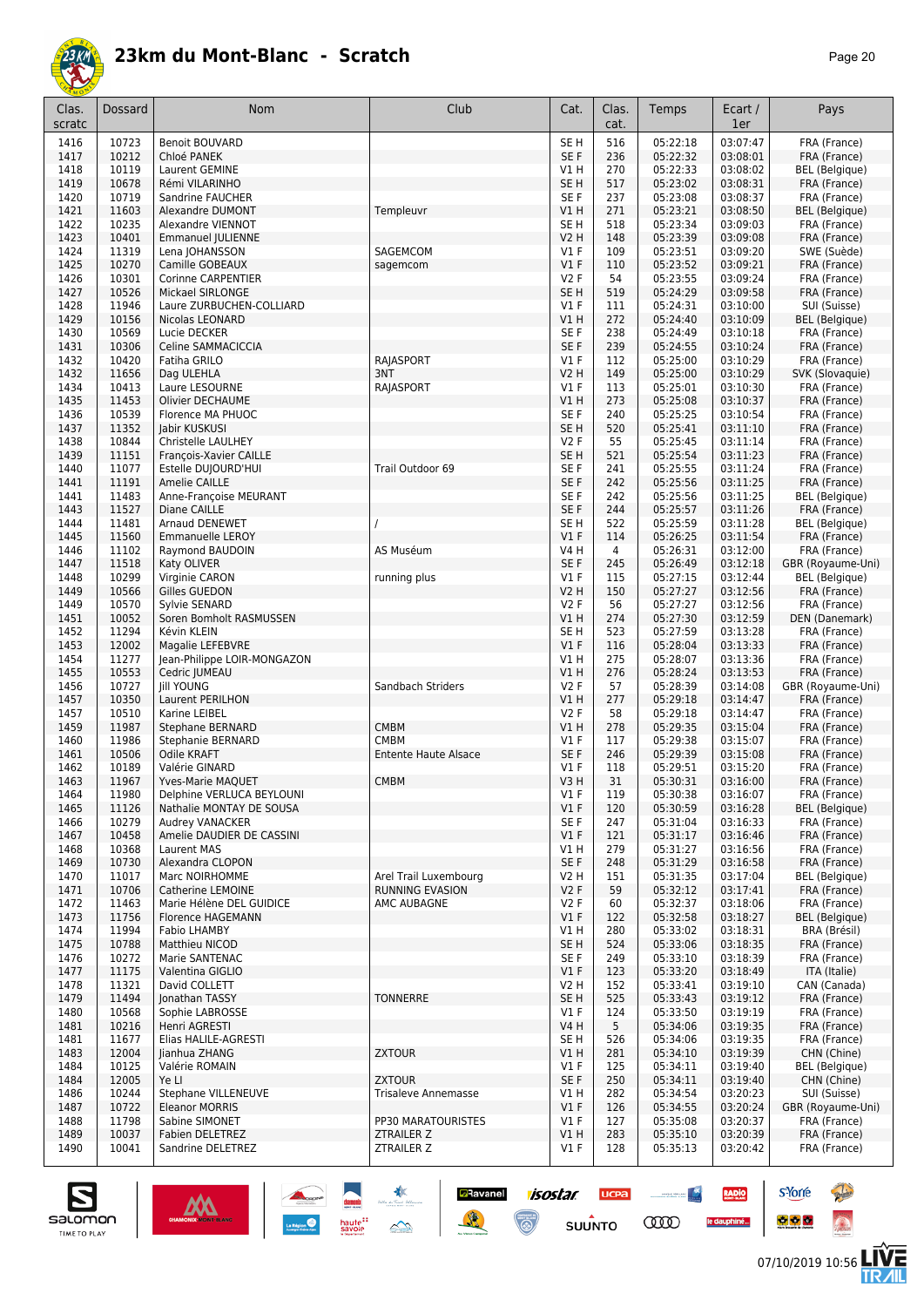

| Clas.<br>scratc | Dossard        | Nom                                            | Club                    | Cat.                               | Clas.<br>cat. | Temps                | Ecart /<br>1er       | Pays                              |
|-----------------|----------------|------------------------------------------------|-------------------------|------------------------------------|---------------|----------------------|----------------------|-----------------------------------|
| 1491            | 10686          | Marc GALMICHE                                  |                         | SE <sub>H</sub>                    | 527           | 05:35:15             | 03:20:44             | FRA (France)                      |
| 1492            | 11409          | <b>Isabelle CONAN</b>                          | PP30MARATOURISTES       | V2F                                | 61            | 05:35:27             | 03:20:56             | FRA (France)                      |
| 1493            | 10559          | Abi MORRIS                                     |                         | $VI$ F                             | 129           | 05:35:34             | 03:21:03             | GBR (Royaume-Uni)                 |
| 1494            | 10649          | Morgane HUTINET                                |                         | ES <sub>F</sub>                    | 13            | 05:35:43             | 03:21:12             | FRA (France)                      |
| 1494            | 11006          | Sharon GAVIN                                   |                         | SE <sub>F</sub>                    | 251           | 05:35:43             | 03:21:12             | IRL (Irlande)                     |
| 1496            | 10421          | Elena TRYANINA                                 | <b>GARANT-CMIKI</b>     | V1F                                | 130           | 05:35:48             | 03:21:17             | RUS (Russie)                      |
| 1497<br>1498    | 11350<br>11468 | Julien VUILLEROT<br><b>Gerald KUBEK</b>        |                         | SE <sub>H</sub><br>SE <sub>H</sub> | 528<br>529    | 05:35:49<br>05:35:51 | 03:21:18<br>03:21:20 | FRA (France)                      |
| 1499            | 10724          | Vicki HAYHURST                                 | les petits potos        | $VI$ F                             | 131           | 05:35:58             | 03:21:27             | FRA (France)<br>GBR (Royaume-Uni) |
| 1500            | 10558          | <b>Roland TUPIN</b>                            | LAC THONON              | <b>V2 H</b>                        | 153           | 05:36:17             | 03:21:46             | FRA (France)                      |
| 1501            | 11720          | Virginie MENDOZA                               |                         | SE <sub>F</sub>                    | 252           | 05:36:19             | 03:21:48             | FRA (France)                      |
| 1502            | 10950          | Emilie MOREAU                                  |                         | SE <sub>F</sub>                    | 253           | 05:36:26             | 03:21:55             | FRA (France)                      |
| 1503            | 10959          | Marc LE BORGNE                                 |                         | V2 H                               | 154           | 05:36:35             | 03:22:04             | FRA (France)                      |
| 1504            | 11473          | Henri DE PENGUERN                              |                         | SE <sub>H</sub>                    | 530           | 05:36:41             | 03:22:10             | FRA (France)                      |
| 1505            | 11415          | Jean-Marc BALDINGER                            |                         | V1 H                               | 284           | 05:36:53             | 03:22:22             | FRA (France)                      |
| 1506            | 10970          | Edith LEFEBVRE                                 | PP30 MARATOURISTES      | V3F                                | 8             | 05:36:55             | 03:22:24             | FRA (France)                      |
| 1507            | 11074          | Anne FAUVEL                                    | PP30 MARATOURISTES      | SE F                               | 254           | 05:37:01             | 03:22:30             | FRA (France)                      |
| 1508            | 11979          | <b>Tracey RUANE</b>                            |                         | V1F                                | 132           | 05:37:04             | 03:22:33             | GBR (Royaume-Uni)                 |
| 1509            | 10265<br>11428 | Barbara NUNEZ<br>Florence RENOU                | PP30 MARATOURISTES      | $VI$ F<br><b>V2F</b>               | 133<br>62     | 05:37:05<br>05:37:10 | 03:22:34<br>03:22:39 | FRA (France)                      |
| 1510<br>1511    | 10831          | Catherine MOLLIER                              |                         | <b>V2F</b>                         | 63            | 05:37:30             | 03:22:59             | FRA (France)<br>FRA (France)      |
| 1512            | 11788          | <b>Catherine MATTHIAS</b>                      | TRAILEURS DU SAULNOIS   | <b>V2F</b>                         | 64            | 05:37:50             | 03:23:19             | FRA (France)                      |
| 1513            | 10248          | Corentine LE GOFF                              |                         | SE <sub>F</sub>                    | 255           | 05:37:56             | 03:23:25             | FRA (France)                      |
| 1514            | 10644          | Frédéric REBOULLOT                             |                         | SE <sub>H</sub>                    | 531           | 05:37:58             | 03:23:27             | FRA (France)                      |
| 1514            | 11621          | Xavier DUQUERROY                               |                         | SE <sub>H</sub>                    | 531           | 05:37:58             | 03:23:27             | FRA (France)                      |
| 1516            | 11940          | Ellen HOYLE                                    | Never Stop London       | SE F                               | 256           | 05:38:11             | 03:23:40             | GBR (Royaume-Uni)                 |
| 1517            | 12061          | Audrey BOURGEAUX                               |                         | SE F                               | 257           | 05:38:12             | 03:23:41             | FRA (France)                      |
| 1518            | 11941          | Camilla MANLEY                                 | Never Stop London       | SE F                               | 258           | 05:38:13             | 03:23:42             | GBR (Royaume-Uni)                 |
| 1518            | 11942          | Rachel ROBERTSON                               | Never Stop London       | SE <sub>F</sub>                    | 258           | 05:38:13             | 03:23:42             | NZL (Nouvelle-<br>Zélande)        |
| 1520            | 10609          | Laurent DUBREUCQ                               |                         | V1H                                | 285           | 05:38:46             | 03:24:15             | FRA (France)                      |
| 1521            | 10718          | <b>Jill RILEY</b>                              |                         | <b>V2F</b>                         | 65            | 05:38:50             | 03:24:19             | GBR (Royaume-Uni)                 |
| 1522            | 11343          | Virginie GUTH                                  |                         | V1F                                | 134           | 05:39:04             | 03:24:33             | FRA (France)                      |
| 1523            | 10693          | Brigitte BEN JOMAA                             | SPORT ANTIPOMIS MARATHO | V3F                                | 9             | 05:39:06             | 03:24:35             | FRA (France)                      |
| 1524            | 10063          | Patrick SAGOT                                  |                         | V2 H                               | 155           | 05:39:11             | 03:24:40             | FRA (France)                      |
| 1525<br>1525    | 10744<br>10746 | <b>Claire FAIVRE</b><br><b>Matthieu FAIVRE</b> | Team Trail jura         | SE F<br>SE <sub>H</sub>            | 260<br>533    | 05:39:13<br>05:39:13 | 03:24:42<br>03:24:42 | FRA (France)<br>FRA (France)      |
| 1527            | 10650          | Sylvain CHATONNIER                             |                         | SE <sub>H</sub>                    | 534           | 05:39:15             | 03:24:44             | FRA (France)                      |
| 1528            | 12052          | Helga WILLIEME                                 | <b>CMBM</b>             | V4F                                | $\mathbf{1}$  | 05:39:17             | 03:24:46             | FRA (France)                      |
| 1529            | 10596          | <b>Todor ATEV</b>                              |                         | SE <sub>H</sub>                    | 535           | 05:39:52             | 03:25:21             | <b>BUL</b> (Bulgarie)             |
| 1530            | 11583          | Michel LERMAT                                  |                         | V1H                                | 286           | 05:40:22             | 03:25:51             | FRA (France)                      |
| 1531            | 10778          | Jean-Christophe BOSSARD                        |                         | V1H                                | 287           | 05:40:26             | 03:25:55             | FRA (France)                      |
| 1532            | 10839          | James SULLIVAN                                 |                         | V1H                                | 288           | 05:40:32             | 03:26:01             | GBR (Royaume-Uni)                 |
| 1533            | 11932          | Philippe MOINARD                               |                         | V2 H                               | 156           | 05:40:33             | 03:26:02             | FRA (France)                      |
| 1534            | 10452          | Elise DELATTRE-LEMONT                          |                         | SE <sub>F</sub>                    | 261           | 05:40:37             | 03:26:06             | FRA (France)                      |
| 1535            | 11427          | Didier MARIE                                   | PP30 MARATOURISTES      | V2 H                               | 157           | 05:41:51             | 03:27:20             | FRA (France)                      |
| 1536            | 11036          | Romin BRIANNE                                  |                         | SE <sub>H</sub>                    | 536           | 05:41:54             | 03:27:23             | FRA (France)                      |
| 1537            | 10805          | Frederic GAUTHIER                              |                         | SE H                               | 537           | 05:42:17             | 03:27:46             | FRA (France)                      |
| 1538<br>1539    | 10753<br>11731 | <b>Matthieu DUMONT</b>                         | Team Merguez            | V1 H<br>V1F                        | 289           | 05:42:41<br>05:42:50 | 03:28:10<br>03:28:19 | FRA (France)<br>ESP (Espagne)     |
| 1540            | 10486          | Bronwyn MUNOZ GARCIA<br>Virginie VILAIN        |                         | SE F                               | 135<br>262    | 05:42:52             | 03:28:21             | FRA (France)                      |
| 1541            | 10482          | Camille HENRY                                  |                         | SE F                               | 263           | 05:42:59             | 03:28:28             | FRA (France)                      |
| 1542            | 11005          | Solenne NIEDERCORN                             |                         | SE F                               | 264           | 05:43:07             | 03:28:36             | LUX (Luxembourg)                  |
| 1543            | 11839          | Pierre-Yves DURAND                             | <b>RUN MOLS'</b>        | V1H                                | 290           | 05:44:04             | 03:29:33             | FRA (France)                      |
| 1544            | 11475          | David POOK                                     |                         | V1H                                | 291           | 05:44:12             | 03:29:41             | FRA (France)                      |
| 1545            | 10381          | Martine STOCLIN                                |                         | $VI$ F                             | 136           | 05:44:52             | 03:30:21             | FRA (France)                      |
| 1546            | 10478          | Camille DOURDET                                | $\mathbf 0$             | SE F                               | 265           | 05:45:01             | 03:30:30             | FRA (France)                      |
| 1547            | 10223          | <b>Fabrice DOURDET</b>                         | $\mathbf 0$             | V2 H                               | 158           | 05:45:05             | 03:30:34             | FRA (France)                      |
| 1548            | 12038          | Sonia Regina CORAZZA                           |                         | V <sub>2</sub> F                   | 66            | 05:45:20             | 03:30:49             | BRA (Brésil)                      |
| 1549            | 11984          | Guillaume BEUVE                                |                         | SE H                               | 538           | 05:45:26             | 03:30:55             | FRA (France)                      |
| 1550            | 11730          | Ophelie DEMILLIERE                             | les traileurs des roche | SE F                               | 266           | 05:45:40             | 03:31:09             | FRA (France)                      |
| 1551            | 11058          | Diana CORRECHER BALLESTEROS                    | <b>FUENLA RUNNERS</b>   | $VI$ F                             | 137           | 05:46:57             | 03:32:26             | ESP (Espagne)                     |
| 1552<br>1553    | 10774<br>11570 | Philippe SUPLIGEON<br>Olivier POUEZAT          |                         | V1 H<br>SE H                       | 292<br>539    | 05:47:35<br>05:47:54 | 03:33:04<br>03:33:23 | FRA (France)<br>FRA (France)      |
| 1554            | 11811          | Marie-Anne BOUARD                              |                         | SE F                               | 267           | 05:48:12             | 03:33:41             | FRA (France)                      |
| 1555            | 11013          | Eric LUKJANENKO                                | <b>ACF</b>              | V2 H                               | 159           | 05:48:24             | 03:33:53             | FRA (France)                      |
| 1556            | 11846          | Roselyne DABROWSKI                             | <b>RUN MOLS'</b>        | $VI$ F                             | 138           | 05:49:23             | 03:34:52             | FRA (France)                      |
| 1557            | 11637          | <b>Claire VARENNE</b>                          | Usson sport nature      | $VI$ F                             | 139           | 05:50:27             | 03:35:56             | FRA (France)                      |
| 1558            | 10109          | <b>Christiane MORRIS</b>                       |                         | V3F                                | 10            | 05:50:37             | 03:36:06             | FRA (France)                      |
| 1559            | 11914          | Patrick HALLE                                  | DEVOLUY TRAIL SPIRIT    | V1 H                               | 293           | 05:51:10             | 03:36:39             | FRA (France)                      |
| 1560            | 10589          | Jennifer HARRIS                                |                         | V1F                                | 140           | 05:51:29             | 03:36:58             | GBR (Royaume-Uni)                 |
| 1561            | 10192          | Girrleit GIRRLEIT                              |                         | SE F                               | 268           | 05:51:33             | 03:37:02             | GER (Allemagne)                   |
| 1562            | 11295          | Roberto CORRECHER BALLESTEROS                  |                         | V1H                                | 294           | 05:51:34             | 03:37:03             | ESP (Espagne)                     |
| 1563            | 11317          | Laurens Karel Maria MERKX                      |                         | VIH                                | 295           | 05:51:35             | 03:37:04             | NED (Pays-Bas)                    |
| 1564            | 10849          | Patricia DUCHAMP                               |                         | V2F                                | 67            | 05:51:39             | 03:37:08             | FRA (France)                      |

**a**Ravanel

隆

isostar

 $\overline{\odot}$ 

**UCPA** 

 $s$ UUNTO

**Constitution** 

**COO** 

RADIO

le dauphiné...

salomon TIME TO PLAY

07/10/2019 10:56

**s**Yorre

 $\bullet$   $\bullet$   $\bullet$ 

**There** 

 $\ddot{\Omega}$ 

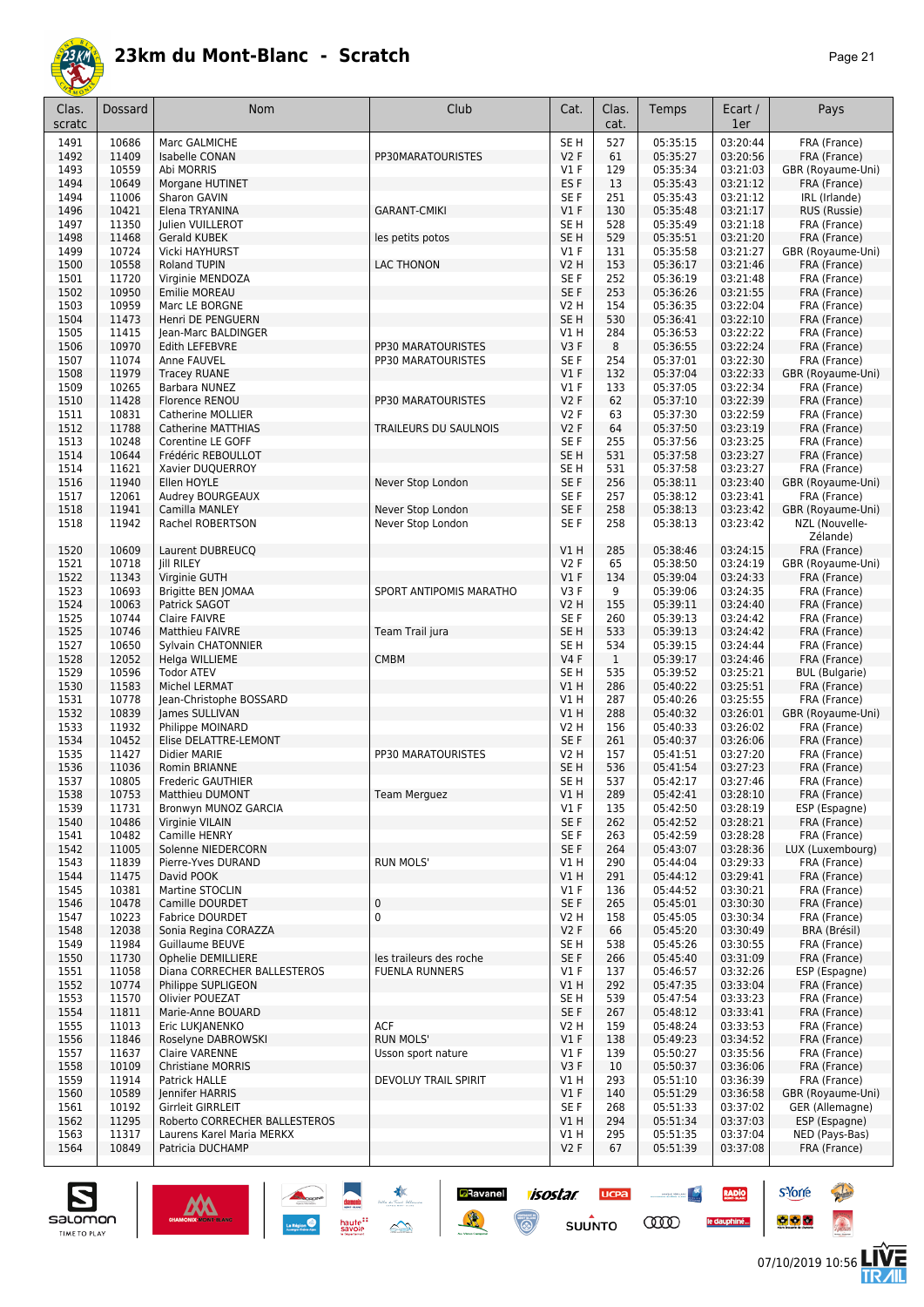

| Clas.<br>scratc | Dossard        | Nom                                          | Club                           | Cat.                    | Clas.<br>cat. | Temps                | Ecart /<br>1er       | Pays                                   |
|-----------------|----------------|----------------------------------------------|--------------------------------|-------------------------|---------------|----------------------|----------------------|----------------------------------------|
| 1565            | 10934          | <b>Guillaume BEROD</b>                       |                                | SE <sub>H</sub>         | 540           | 05:51:48             | 03:37:17             | FRA (France)                           |
| 1566            | 11381          | <b>Cyril ROUSSON</b>                         | 0                              | V1H                     | 296           | 05:51:59             | 03:37:28             | FRA (France)                           |
| 1567            | 11303          | Hege ROEL-ROUSSON                            |                                | SE F                    | 269           | 05:52:00             | 03:37:29             | NOR (Norvège)                          |
| 1568            | 10362          | Virginie LE GALL                             |                                | SE F                    | 270           | 05:52:32             | 03:38:01             | FRA (France)                           |
| 1569            | 10386<br>10366 | Maria MOSINA<br>Georges FRACHE               | <b>Trailers du Saulnois</b>    | SE F<br>V3H             | 271<br>32     | 05:52:58<br>05:53:06 | 03:38:27<br>03:38:35 | RUS (Russie)<br>FRA (France)           |
| 1570<br>1571    | 11533          | Isabelle SANTENAC                            |                                | V2F                     | 68            | 05:54:04             | 03:39:33             | FRA (France)                           |
| 1572            | 11562          | Marc CARLIER                                 | EyeZen                         | SE <sub>H</sub>         | 541           | 05:54:14             | 03:39:43             | THA (Thaïlande)                        |
| 1573            | 10835          | Paul FONTAINE                                |                                | SE H                    | 542           | 05:54:15             | 03:39:44             | FRA (France)                           |
| 1574            | 11916          | Matthieu CHAURON-CAILLET                     |                                | ES H                    | 25            | 05:54:22             | 03:39:51             | FRA (France)                           |
| 1575            | 10040          | Christiane KAELL                             |                                | $VI$ F                  | 141           | 05:54:32             | 03:40:01             | LUX (Luxembourg)                       |
| 1576            | 10610          | Paloma CRISTINA FRANCHAT SILVA               |                                | SE F                    | 272           | 05:54:34             | 03:40:03             | BRA (Brésil)                           |
| 1576            | 10861          | Catherine VUITTON                            |                                | $VI$ F                  | 142           | 05:54:34             | 03:40:03             | FRA (France)                           |
| 1578            | 10760          | Stefanie WOLKE                               | RUNCREW59                      | SE F                    | 273           | 05:54:53             | 03:40:22             | GER (Allemagne)                        |
| 1579<br>1580    | 10485<br>10481 | Patricia HOWARD<br>Jannion IRELAND           | Fittleworth Flyers             | V3F<br>V3F              | 11<br>12      | 05:54:55<br>05:54:59 | 03:40:24<br>03:40:28 | GBR (Royaume-Uni)<br>GBR (Royaume-Uni) |
| 1581            | 11998          | Gisella VOLAND                               | Fittleworth Flyers             | V2F                     | 69            | 05:55:17             | 03:40:46             | FRA (France)                           |
| 1582            | 10152          | Annamaria WILLIAMS                           |                                | V1F                     | 143           | 05:57:53             | 03:43:22             | HUN (Hongrie)                          |
| 1582            | 10592          | Agnieszka DENNIS                             |                                | $VI$ F                  | 143           | 05:57:53             | 03:43:22             | POL (Pologne)                          |
| 1584            | 10379          | <b>Marion PIRARD</b>                         |                                | SE F                    | 274           | 05:57:59             | 03:43:28             | FRA (France)                           |
| 1585            | 10341          | <b>Edith GRAVE</b>                           |                                | SE F                    | 275           | 05:58:01             | 03:43:30             | FRA (France)                           |
| 1586            | 10268          | Franck GOBEAUX                               | SAGEMCOM                       | V1H                     | 297           | 05:58:03             | 03:43:32             | FRA (France)                           |
| 1587            | 10801          | Severine MAAG                                |                                | $VI$ F                  | 145           | 05:58:05             | 03:43:34             | <b>BEL</b> (Belgique)                  |
| 1587            | 10802          | Pierre Yves MINGUET                          |                                | V1H                     | 298           | 05:58:05             | 03:43:34             | <b>BEL</b> (Belgique)                  |
| 1589<br>1590    | 11719<br>12041 | Laure JUVING<br>Runa HAUKSDOTTIR HVANNBERG   |                                | SE F<br>V2F             | 276<br>70     | 05:58:11<br>05:58:12 | 03:43:40<br>03:43:41 | FRA (France)                           |
| 1591            | 11514          | <b>Tristan FOY</b>                           |                                | SE <sub>H</sub>         | 543           | 05:58:53             | 03:44:22             | ISL (Islande)<br>FRA (France)          |
| 1592            | 10324          | Nadia OUADAH                                 |                                | V1F                     | 146           | 05:59:03             | 03:44:32             | SUI (Suisse)                           |
| 1593            | 11951          | Anne MOUROT                                  |                                | $VI$ F                  | 147           | 05:59:36             | 03:45:05             | FRA (France)                           |
| 1594            | 10222          | Arnaud FAGON                                 |                                | V1H                     | 299           | 05:59:39             | 03:45:08             | FRA (France)                           |
| 1595            | 10444          | Marélisa DEPREZ                              | JOGGING VALENCIENNES           | V2F                     | 71            | 06:00:11             | 03:45:40             | FRA (France)                           |
| 1596            | 11240          | Laura MASSON                                 | d'ranner                       | ES <sub>F</sub>         | 14            | 06:00:24             | 03:45:53             | FRA (France)                           |
| 1597            | 11223          | <b>Theresse TRAPANI</b>                      | ranner andolsheim              | $VI$ F                  | 148           | 06:00:25             | 03:45:54             | FRA (France)                           |
| 1598            | 11280          | Virginie BERTRAND                            |                                | V1F                     | 149           | 06:00:27             | 03:45:56             | FRA (France)                           |
| 1599<br>1600    | 10717<br>11196 | <b>Florine AUBERT</b><br>Laurent PACHERIE    |                                | SE F<br>SE <sub>H</sub> | 277<br>544    | 06:01:02<br>06:01:55 | 03:46:31<br>03:47:24 | FRA (France)<br>FRA (France)           |
| 1601            | 10480          | litka KRCMAROVA                              |                                | V2F                     | 72            | 06:02:01             | 03:47:30             | CZE (République                        |
|                 |                |                                              |                                |                         |               |                      |                      | tchèque)                               |
| 1602            | 11726          | <b>Guillaume PRIEUR</b>                      |                                | SE <sub>H</sub>         | 545           | 06:02:15             | 03:47:44             | FRA (France)                           |
| 1603            | 10507          | Jessica DEUCHLER                             |                                | SE F                    | 278           | 06:02:20             | 03:47:49             | FRA (France)                           |
| 1604            | 11456          | Christelle DESGEORGES                        |                                | SE F                    | 279           | 06:02:28             | 03:47:57             | FRA (France)                           |
| 1605            | 11976          | <b>Suzanne RICHARDS</b>                      |                                | V2F                     | 73            | 06:02:36             | 03:48:05             | USA (Etats-Unis)                       |
| 1606            | 11220          | Jean Luc CAYZEELE                            | <b>JOGGING AVENTURE RONCOU</b> | <b>V1 H</b>             | 300           | 06:02:53             | 03:48:22             | FRA (France)                           |
| 1607<br>1608    | 11069          | Haymoz ISABELLE                              | Perform CBS                    | V2F<br>$VI$ F           | 74<br>150     | 06:02:54             | 03:48:23             | SUI (Suisse)                           |
| 1609            | 11221<br>10254 | Carine DUPONT<br>Maud LE BOLE                | JOGGING AVENTURE RONCQU        | SE <sub>F</sub>         | 280           | 06:02:55<br>06:03:00 | 03:48:24<br>03:48:29 | FRA (France)<br>FRA (France)           |
| 1610            | 11598          | Michael CONCU                                |                                | SE <sub>H</sub>         | 546           | 06:03:39             | 03:49:08             | FRA (France)                           |
| 1611            | 10720          | <b>Beatrice LACOMBE</b>                      |                                | SE F                    | 281           | 06:04:03             | 03:49:32             | FRA (France)                           |
| 1612            | 11565          | Suphasit THEPJAROENNIRUN                     | EyeZen                         | SE H                    | 547           | 06:04:16             | 03:49:45             | THA (Thaïlande)                        |
| 1613            | 11186          | Veronique FOLL                               | <b>USM Gagny</b>               | V2F                     | 75            | 06:04:17             | 03:49:46             | FRA (France)                           |
| 1614            | 11488          | Evelyne PRESTAT                              | <b>USM Gagny</b>               | V2F                     | 76            | 06:04:25             | 03:49:54             | FRA (France)                           |
| 1615            | 11064          | Marie-Christine DESMARQUET                   | <b>USM Gagny</b>               | V2F                     | 77            | 06:04:28             | 03:49:57             | FRA (France)                           |
| 1616<br>1617    | 11526<br>11789 | <b>Thierry MAZET</b><br>Pascale ABIVEN MAZET |                                | V2 H<br>V2F             | 160<br>78     | 06:06:15<br>06:06:17 | 03:51:44<br>03:51:46 | FRA (France)<br>FRA (France)           |
| 1618            | 11645          | Morgane BARBIERI                             |                                | SE F                    | 282           | 06:09:10             | 03:54:39             | FRA (France)                           |
| 1619            | 10864          | Laurent PICHON                               |                                | SE H                    | 548           | 06:09:42             | 03:55:11             | FRA (France)                           |
| 1620            | 10582          | Loïc AUFFRET                                 |                                | V2 H                    | 161           | 06:10:49             | 03:56:18             | FRA (France)                           |
| 1621            | 10924          | Dominique GAUBERT                            | PP30MARATOURISTES              | V3 H                    | 33            | 06:11:08             | 03:56:37             | FRA (France)                           |
| 1621            | 11627          | Christophe CALLOCH                           | PP30 MARATOURISTES             | V1H                     | 301           | 06:11:08             | 03:56:37             | FRA (France)                           |
| 1623            | 10840          | Philippe PONCIN                              | PP30 MARATOURISTES             | V2 H                    | 162           | 06:11:19             | 03:56:48             | FRA (France)                           |
| 1624            | 10812          | Laetitia CAPDEVIELLE                         | <b>ASCL RUNNING</b>            | SE F                    | 283           | 06:11:24             | 03:56:53             | FRA (France)                           |
| 1625            | 10215          | Nicole JOLY<br>Henri FAUVEL                  | PP30 MARATOURISTES             | V2F                     | 79            | 06:11:39<br>06:11:39 | 03:57:08<br>03:57:08 | <b>BEL</b> (Belgique)<br>FRA (France)  |
| 1625<br>1627    | 11540<br>11079 | Juha KUOPPASALMI                             | <b>HKV</b>                     | V2 H<br>V3H             | 163<br>34     | 06:11:56             | 03:57:25             | FIN (Finlande)                         |
| 1628            | 10785          | Lydie DUHAUT                                 | RUNNING EVASION 95             | V2F                     | 80            | 06:13:44             | 03:59:13             | FRA (France)                           |
| 1629            | 10854          | Jean-Pierre VUITTON                          |                                | V3 H                    | 35            | 06:13:59             | 03:59:28             | FRA (France)                           |
| 1630            | 10859          | Chloe VUITTON                                |                                | ES <sub>F</sub>         | 15            | 06:14:02             | 03:59:31             | FRA (France)                           |
| 1631            | 10557          | Cynthia DOHL                                 |                                | V3F                     | 13            | 06:14:45             | 04:00:14             | USA (Etats-Unis)                       |
| 1632            | 10546          | Rebecca BASSEMENT                            | <b>USVA</b>                    | SE F                    | 284           | 06:14:57             | 04:00:26             | FRA (France)                           |
| 1633            | 10172          | Iwan CURRIE                                  | <b>Bad Boy Running</b>         | V1 H                    | 302           | 06:15:33             | 04:01:02             | GBR (Royaume-Uni)                      |
| 1634            | 10230          | Calina SHEVLIN                               | Footing Vallée de Joux         | SE F                    | 285           | 06:18:36             | 04:04:05             | USA (Etats-Unis)                       |
| 1635<br>1636    | 11845<br>11394 | Fatima DIAKHITE<br>Guillaume CERDA           | SAINT LEU ATHLETISME           | SE F<br>SE <sub>H</sub> | 286<br>549    | 06:18:39<br>06:21:13 | 04:04:08<br>04:06:42 | FRA (France)<br>FRA (France)           |
| 1637            | 10443          | Thierry DEPREZ                               | JOGGING VALENCIENNES           | V2 H                    | 164           | 06:21:14             | 04:06:43             | FRA (France)                           |
| 1638            | 11510          | Meg MICHELMORE                               |                                | $VI$ F                  | 151           | 06:21:24             | 04:06:53             | AUS (Australie)                        |
|                 |                |                                              |                                |                         |               |                      |                      |                                        |

**D**Ravanel

隆

*isostar* 

 $\overline{\mathbb{C}}$ 

**UCPA** 

 $su\overset{\bullet}{\mathsf{unro}}$ 

**Constitution** 

**COO** 



RADIO

le dauphiné...



**There** 

 $\ddot{\Omega}$ 

**s**Yorre

 $\bullet$   $\bullet$   $\bullet$